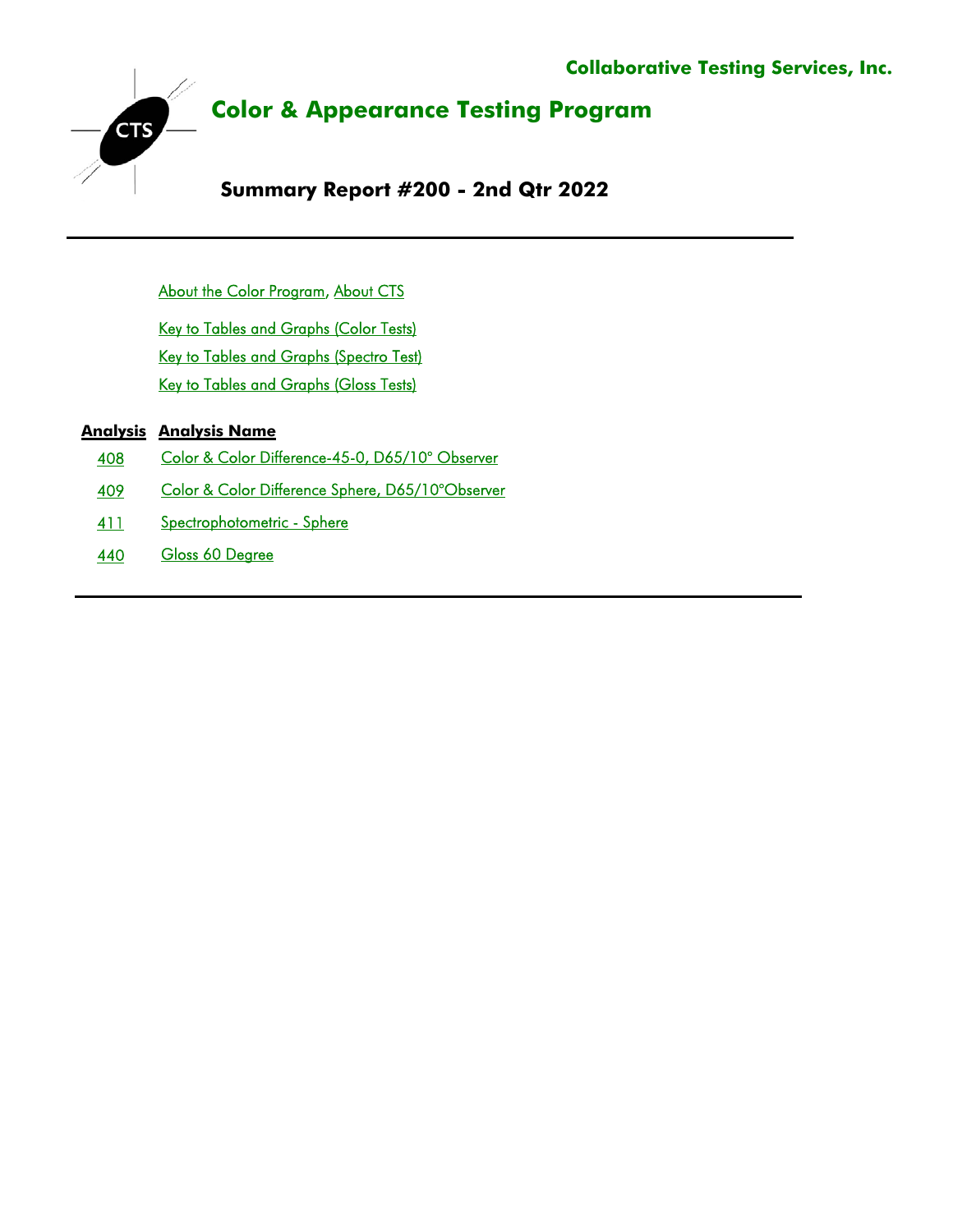# **About The Color & Appearance Program**

<span id="page-1-0"></span>The Collaborative Reference Program for Color & Appearance is operated and maintained by Collaborative Testing Services, Inc. (CTS), with technical guidance and advice provided by representatives from various instrument manufacturers. The program allows laboratories to compare periodically the performance of their testing with that of other laboratories.

Paint chip samples, which have been custom-made specifically for Collaborative Testing Services by Munsell Color, X-Rite Inc., Grand Rapids, MI, are distributed four times per year to participating laboratories. Gloss participants test two pairs of paint chip samples at different gloss levels, approximately 5-10 units apart. Color & Color Difference participants measure a set of two opaque color paint chips, selected from throughout the full color spectrum, consisting of a nonmetameric match with small color differences. These data are analyzed in two separate tables based on the conditions of measurement used. Laboratories that also participate in the Spectrophotometric analyses measure one of the opaque color chips for % reflectance at 16 wavelengths.

Please refer to each test's 'Key' for definitions of terms used in the tables and graphs and guidelines to interpreting the results. Also shown are notes concerning specific laboratory results, as well as significant findings related to instrument types or other testing variations.

## **ABOUT CTS**

Founded in 1971, CTS is a privately-owned company that specializes in interlaboratory tests for a wide variety of industries, including rubber, plastics, fasteners and metals, containerboard, paper, color, and wine as well as proficiency tests for forensic laboratories. All of the tests are designed to assist organizations in achieving and maintaining quality control objectives. Labs from the U.S., as well as more than 80 countries, currently participate in the CTS programs.

For further information concerning this report contact:

Collaborative Testing Services, Inc. 21331 Gentry Drive Sterling, Virginia 20166 USA

> +1-571-434-1925 FAX  $#: +1-571-434-1937$ color@cts-interlab.com

Office Hours: 8:00 a.m. - 4:30 p.m. ET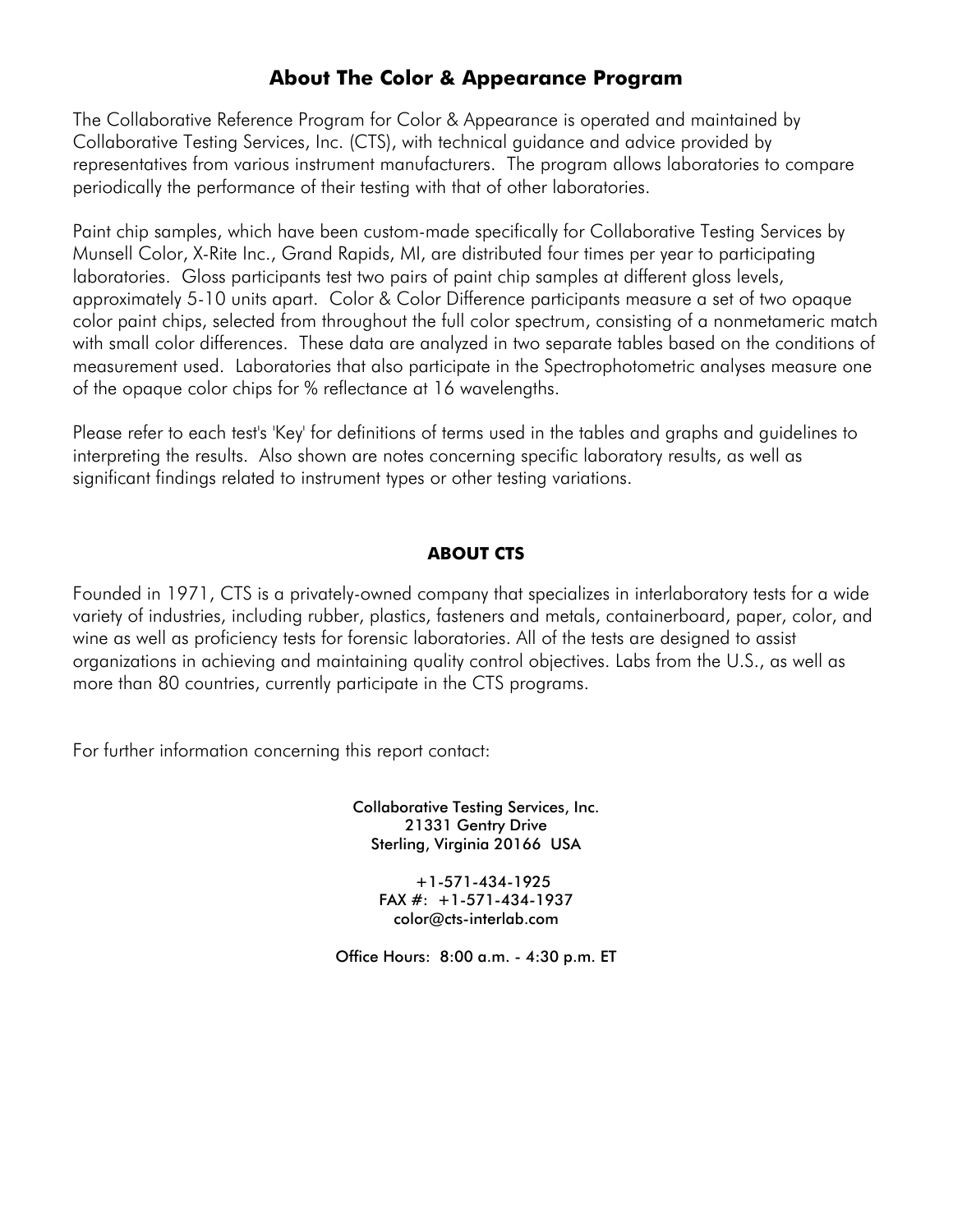# Key for Color Program Web Summary Report

<span id="page-2-0"></span>

| <b>WebCode</b>                                  | emailed to each participant.                     | Assigned laboratory identification number (temporary) used to ensure lab confidentiality<br>while permitting a lab to locate its data in the Color Report published on the CTS web<br>site. The Web Code for each analysis can be found in the Performance Analysis Report                                                                                                                                                                                                                                                                              |
|-------------------------------------------------|--------------------------------------------------|---------------------------------------------------------------------------------------------------------------------------------------------------------------------------------------------------------------------------------------------------------------------------------------------------------------------------------------------------------------------------------------------------------------------------------------------------------------------------------------------------------------------------------------------------------|
| <b>Lab Mean</b>                                 | values.                                          | The average of the 2 test results obtained by the participant for CIE $L^*, a^*, b^*$ color space                                                                                                                                                                                                                                                                                                                                                                                                                                                       |
| <b>Grand Mean</b>                               |                                                  | The average of the LAB MEANS for all included participants. Laboratories flagged<br>with an X or an M (see DATA FLAG column) are excluded from the GRAND MEAN.                                                                                                                                                                                                                                                                                                                                                                                          |
| <b>Between-Lab</b><br><b>Standard Deviation</b> |                                                  | An indication of the precision of measurement between the laboratories.<br>The greater the spread of the LAB MEANS about the GRAND MEAN, the larger the<br>BETWEEN-LAB STANDARD DEVIATION (and vice versa).                                                                                                                                                                                                                                                                                                                                             |
| Comparative<br><b>Performance Value</b>         | labs participating in a test.                    | An indication of how well a laboratory's results agree with the other<br>participants. The CPV is a ratio indicating the number of standard deviations from the<br>GRAND MEAN. The closer a laboratory's COMPARATIVE PERFORMANCE<br>VALUE is to zero, the more consistent its results are with the other participants' data<br>(and vice versa). The critical value for each CPV will vary depending on the number of                                                                                                                                   |
| <b>Graphs</b>                                   | created using absolute values.                   | For each laboratory, the LAB MEAN for the first sample is plotted against the LAB<br>MEAN for the second sample with each point representing a laboratory. The<br>horizontal and vertical axes are the GRAND MEANS for each sample. For each test<br>there are three plots: $L^*2$ vs $L^*1$ , $a^*2$ vs $a^*1$ and $b^*2$ vs $b^*1$ . The $a^*$ and $b^*$ plots are                                                                                                                                                                                    |
| <b>Inst Code</b>                                |                                                  | A code indicating the manufacturer of the instrument used to perform the test (see<br>separate INSTRUMENT CODE LIST for each test section).                                                                                                                                                                                                                                                                                                                                                                                                             |
| Data Flag                                       |                                                  | DATA FLAGS are assigned based on the simultaneous analysis of both samples<br>tested. Refer to the following chart for an explanation of each symbol:                                                                                                                                                                                                                                                                                                                                                                                                   |
| <b>DATA</b><br><b>FLAG</b>                      | <b>STATISTICALLY</b><br><b>INCLUDED/EXCLUDED</b> | <b>ACTION REQUIRED</b>                                                                                                                                                                                                                                                                                                                                                                                                                                                                                                                                  |
| $\ast$                                          | <b>INCLUDED</b>                                  | review testing procedure and monitor future<br><b>CAUTION</b><br>results. Results fall outside 95% ellipse but within a 99%<br>ellipse that is calculated but not drawn.                                                                                                                                                                                                                                                                                                                                                                                |
| X                                               | <b>EXCLUDED</b>                                  | <b>STOP</b> - immediate review of data and/or testing procedure is<br>required. Results fall outside the 99% ellipse and one or more CPV<br>are greater than critical value. See specific notes following each table<br>for more information on why the data is excluded. It is also possible to<br>have an "X" for individual color coordinate $(L^*, a^*$ or $b^*)$ without<br>overall "X" flag. It means that results fall outside the 99% ellipse for<br>particular coordinate but have no CPV flags. Those results will not<br>require any action. |
| M                                               | <b>EXCLUDED</b>                                  | lab was unable to report data for at least one<br><b>PROCEED-</b><br>sample. However, a lab receiving two of more M flags for a<br>test may need to stop and review its testing procedures.                                                                                                                                                                                                                                                                                                                                                             |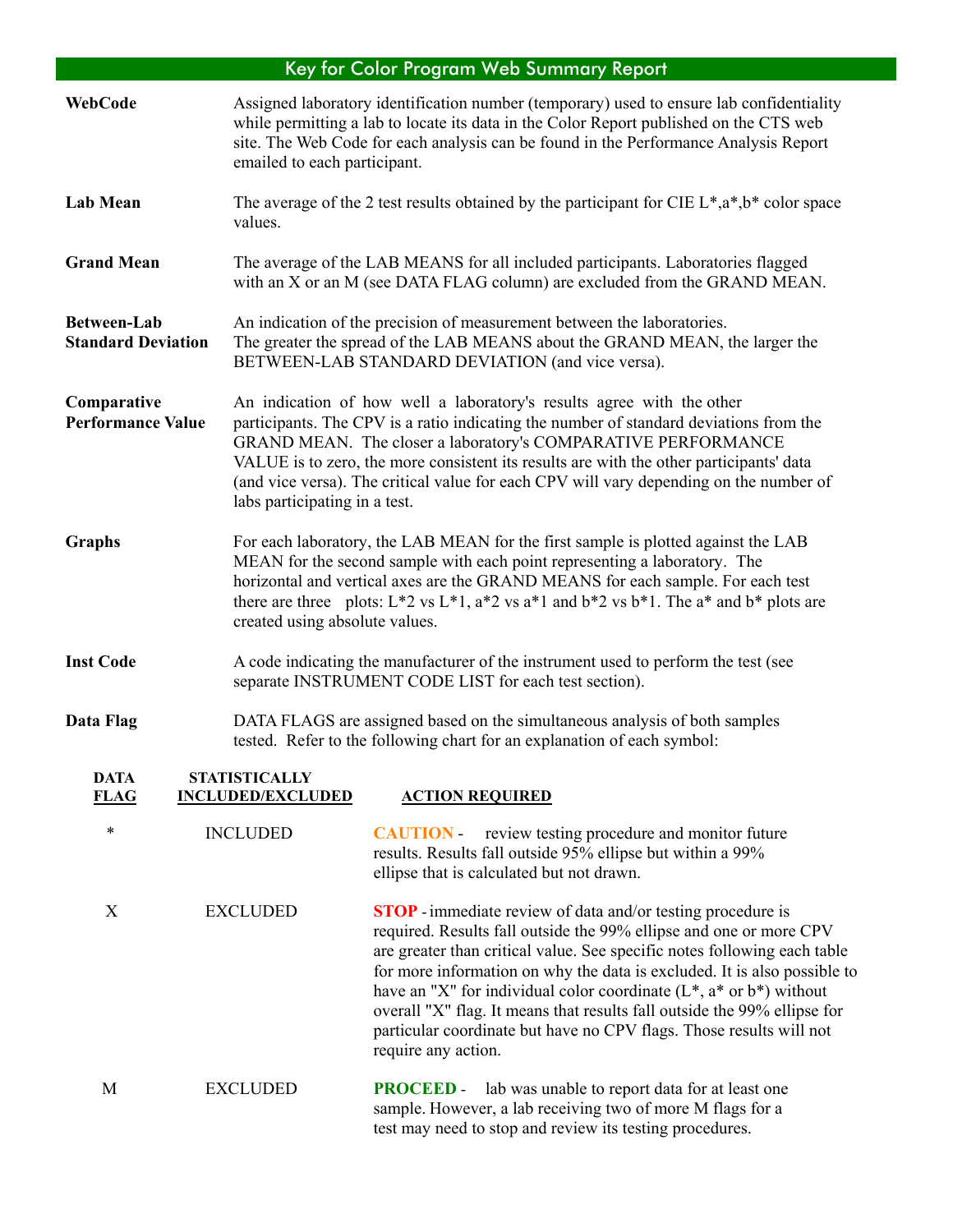## Key for Spectrophotometric Web Summary Report

<span id="page-3-0"></span>

| WebCode                                         | Assigned laboratory identification number (temporary) used to ensure lab confidentiality<br>while permitting a lab to locate its data in the Color Report published on the CTS web<br>site. The Web Code for each analysis can be found in the Performance Analysis Report<br>emailed to each participant. |
|-------------------------------------------------|------------------------------------------------------------------------------------------------------------------------------------------------------------------------------------------------------------------------------------------------------------------------------------------------------------|
| <b>Grand Mean</b>                               | The average of the LAB MEANS for all included participants. Laboratories flagged<br>with an X or an M (see DATA FLAG column) are excluded from the GRAND MEAN.                                                                                                                                             |
| <b>Between-Lab</b><br><b>Standard Deviation</b> | An indication of the precision of measurement between the laboratories.<br>The greater the spread of the LAB MEANS about the GRAND MEAN, the larger the<br>BETWEEN-LAB STANDARD DEVIATION (and vice versa).                                                                                                |
| <b>Inst Code</b>                                | A code indicating the manufacturer of the instrument used to perform the test (see<br>separate INSTRUMENT CODE LIST for each test section).                                                                                                                                                                |
| Data Flag                                       | DATA FLAGS are assigned based on the simultaneous analysis of both samples<br>tested. Refer to the following chart for an explanation of each symbol:                                                                                                                                                      |

### **DATA STATISTICALLY FLAG INCLUDED/EXCLUDED ACTION REQUIRED**

 X EXCLUDED **STOP** -immediate review of data and/or testing procedure is required. See specific notes following each table for more information on why the data is excluded.

In addition to the DATA FLAG column, it is also possible to have a flag on individual wavelength values as follows:

- \* The laboratory's mean for that wavelength deviates from the GRAND MEAN by more than two BETWEEN-LAB STANDARD DEVIATIONS.
- X The laboratory's mean for that wavelength deviates from the GRAND MEAN by more than the critical limit determined by a 99.5% confidence interval.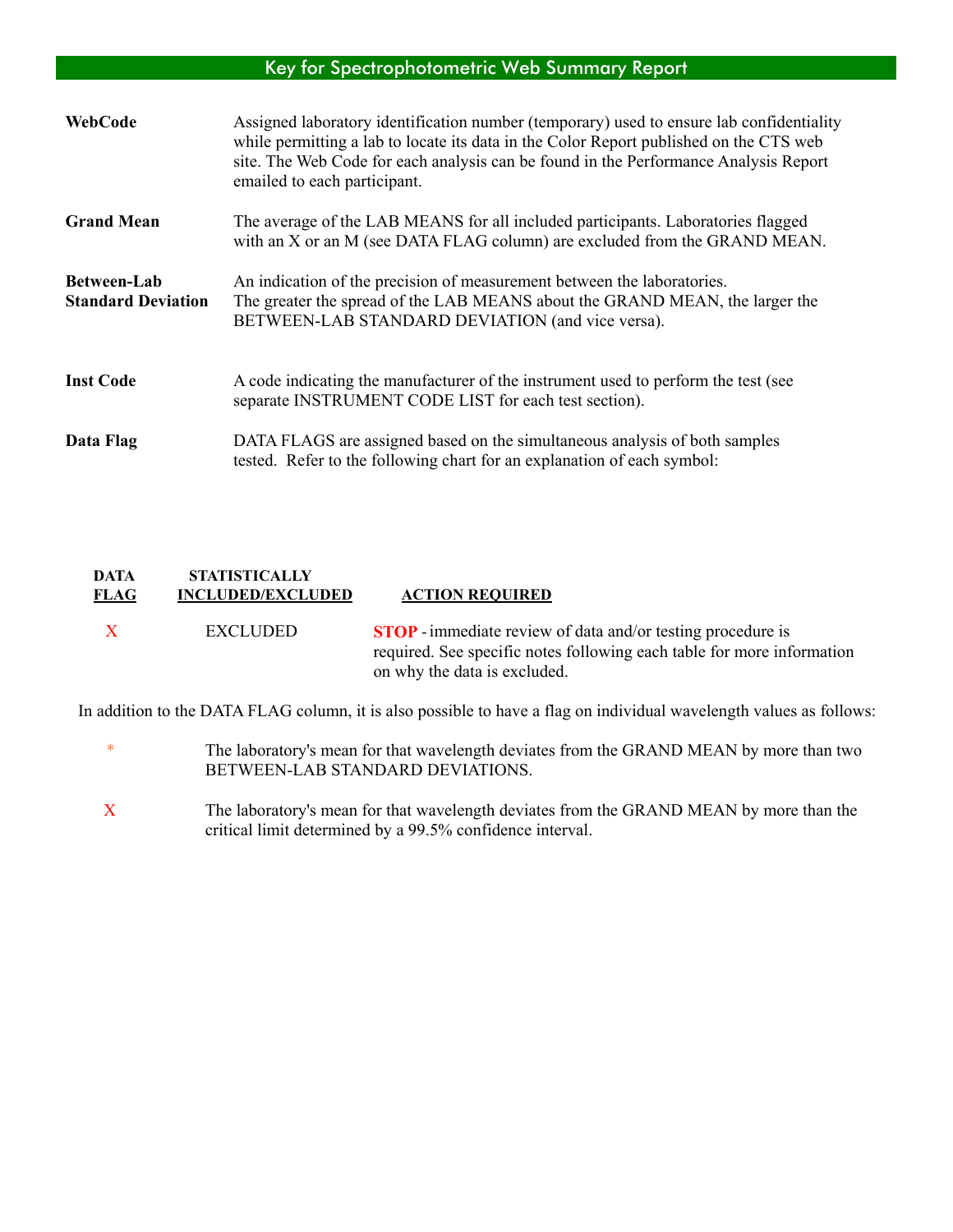<span id="page-4-0"></span>

|                                                 |  |                                                                                                                                                                                                             | <b>Key for Gloss Web Summary Report</b>                                                                                                                                                                                                                                                                                                                                                                                                                            |  |  |  |  |  |  |
|-------------------------------------------------|--|-------------------------------------------------------------------------------------------------------------------------------------------------------------------------------------------------------------|--------------------------------------------------------------------------------------------------------------------------------------------------------------------------------------------------------------------------------------------------------------------------------------------------------------------------------------------------------------------------------------------------------------------------------------------------------------------|--|--|--|--|--|--|
| <b>WebCode</b>                                  |  | emailed to each participant.                                                                                                                                                                                | Assigned laboratory identification number (temporary) used to ensure lab confidentiality<br>while permitting a lab to locate its data in the Color Report published on the CTS web<br>site. The Web Code for each analysis can be found in the Performance Analysis Report                                                                                                                                                                                         |  |  |  |  |  |  |
| <b>Lab Mean</b>                                 |  |                                                                                                                                                                                                             | The average of the test results obtained by the participant.                                                                                                                                                                                                                                                                                                                                                                                                       |  |  |  |  |  |  |
| <b>Grand Mean</b>                               |  | The average of the LAB MEANS for all included participants. Laboratories flagged<br>with an X or an M (see DATA FLAG column) are excluded from the GRAND MEAN.                                              |                                                                                                                                                                                                                                                                                                                                                                                                                                                                    |  |  |  |  |  |  |
| <b>Difference from</b><br><b>Grand Mean</b>     |  |                                                                                                                                                                                                             | The difference of the LAB MEAN from the GRAND MEAN.                                                                                                                                                                                                                                                                                                                                                                                                                |  |  |  |  |  |  |
| <b>Between-Lab</b><br><b>Standard Deviation</b> |  | An indication of the precision of measurement between the laboratories.<br>The greater the spread of the LAB MEANS about the GRAND MEAN, the larger the<br>BETWEEN-LAB STANDARD DEVIATION (and vice versa). |                                                                                                                                                                                                                                                                                                                                                                                                                                                                    |  |  |  |  |  |  |
| Comparative<br><b>Performance Value</b>         |  | labs participating in a test.                                                                                                                                                                               | An indication of how well a laboratory's results agree with the other<br>participants. The CPV is a ratio indicating the number of standard deviations from the<br>GRAND MEAN. The closer a laboratory's COMPARATIVE PERFORMANCE<br>VALUE is to zero, the more consistent its results are with the other participants' data<br>(and vice versa). The critical value for each CPV will vary depending on the number of                                              |  |  |  |  |  |  |
| <b>Inst Code</b>                                |  |                                                                                                                                                                                                             | A code indicating the manufacturer of the instrument used to perform the test (see<br>separate INSTRUMENT CODE LIST for each test section).                                                                                                                                                                                                                                                                                                                        |  |  |  |  |  |  |
| <b>Graphs</b>                                   |  | explained above.                                                                                                                                                                                            | For each laboratory, the LAB MEAN for the first sample (x-axis) is plotted against the<br>LAB MEAN for the second sample (y-axis) with each point representing a laboratory. The<br>horizontal and vertical cross-hairs are the GRAND MEANS for each sample. When 20 or<br>more laboratories are in the statistics, an ellipse is also drawn so that 95% of the time a<br>randomly selected laboratory will be included inside the ellipse. Plotted data flags are |  |  |  |  |  |  |
| Data Flag                                       |  |                                                                                                                                                                                                             | DATA FLAGS are assigned based on the simultaneous analysis of both samples<br>tested. Refer to the following chart for an explanation of each symbol:                                                                                                                                                                                                                                                                                                              |  |  |  |  |  |  |
| <b>DATA</b><br><b>FLAG</b>                      |  | <b>STATISTICALLY</b><br><b>INCLUDED/EXCLUDED</b>                                                                                                                                                            | <b>ACTION REQUIRED</b>                                                                                                                                                                                                                                                                                                                                                                                                                                             |  |  |  |  |  |  |
| $\ast$                                          |  | <b>INCLUDED</b>                                                                                                                                                                                             | <b>CAUTION</b> review testing procedure and monitor future<br>results. Results fall outside 95% ellipse but within a 99%<br>ellipse that is calculated but not drawn.                                                                                                                                                                                                                                                                                              |  |  |  |  |  |  |
| X                                               |  | <b>EXCLUDED</b>                                                                                                                                                                                             | <b>STOP</b> - immediate review of data and/or testing procedure is<br>required. Results fall outside the 99% ellipse. See specific<br>notes following each table for more information on why the<br>data is excluded.                                                                                                                                                                                                                                              |  |  |  |  |  |  |
| M                                               |  | <b>EXCLUDED</b>                                                                                                                                                                                             | <b>PROCEED</b> - lab was unable to report data for at least one<br>sample. However, a lab receiving two of more M flags for a<br>test may need to stop and review its testing procedures.                                                                                                                                                                                                                                                                          |  |  |  |  |  |  |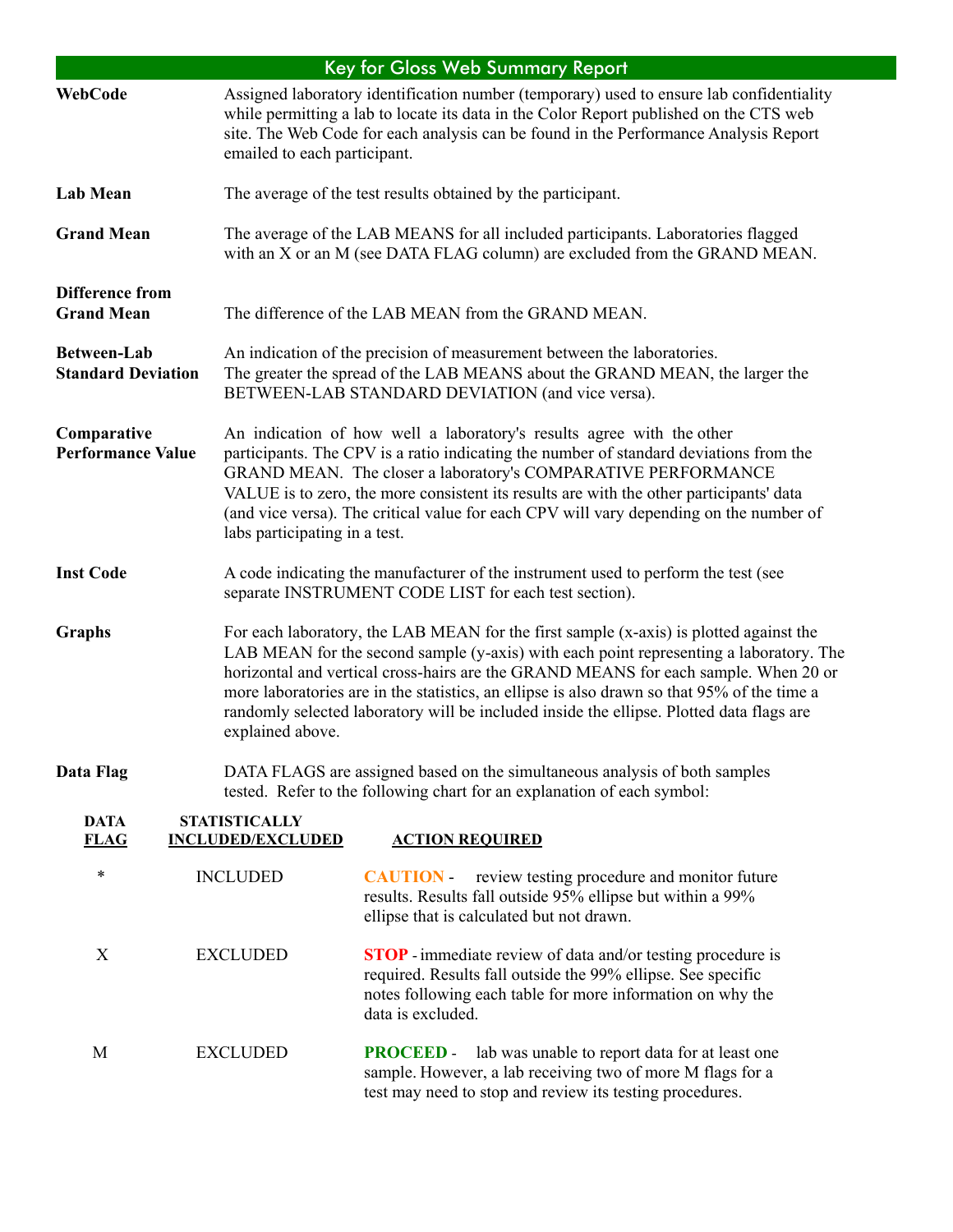Analysis 408

**2nd Qtr 2022**

# Color and Color Difference - Paint Chips - 45-0 Geometry Instruments CIE L\*a\*b\* Color Space - Illuminant D65 - CIE 1964 (10 Degree) Observer

| CIE L* a* b* Color Values |  |              |                |                              |                    | <b>Color Difference Values</b> |              |              |              |                              |  |
|---------------------------|--|--------------|----------------|------------------------------|--------------------|--------------------------------|--------------|--------------|--------------|------------------------------|--|
| WebCode Flag              |  | Samples      | Ľ              | $\underline{\mathfrak{a}}^*$ | $b^*$              | $\underline{\Delta L^*}$       | $\Delta a^*$ | $\Delta b^*$ | $\Delta E^*$ | <b>InstrCode</b>             |  |
|                           |  |              |                |                              |                    |                                |              |              |              |                              |  |
| 2E4YZR                    |  | B221         | 35.08          | 7.15                         | $-7.14$            | 0.60                           | 0.18         | $-0.72$      | 0.96         | XB                           |  |
|                           |  | B222         | 35.68          | 7.33                         | $-7.86$            |                                |              |              |              |                              |  |
| 2JW4RB                    |  | B221         | 34.76          | 7.33                         | $-6.92$            | 0.57                           | 0.26         | $-0.80$      | 1.01         | XD                           |  |
|                           |  | B222         | 35.33          | 7.60                         | $-7.72$            |                                |              |              |              |                              |  |
| 2ZL6RM                    |  | B221         | 35.62          | 7.16                         | $-7.12$            | 0.85                           | 0.17         | $-0.72$      | 1.12         | XX                           |  |
|                           |  | B222         | 36.47          | 7.34                         | $-7.84$            |                                |              |              |              |                              |  |
|                           |  | B221         | 35.63          | 7.03                         | $-7.04$            |                                |              |              |              |                              |  |
| 4AWK6X                    |  | B222         | 36.41          | 7.21                         | $-7.73$            | 0.78                           | 0.18         | $-0.69$      | 1.06         | XH                           |  |
|                           |  | B221         | 34.59          | 7.22                         | $-6.84$            |                                |              |              |              |                              |  |
| 664V3Y                    |  | B222         | 35.27          | 7.48                         | $-7.61$            | 0.68                           | 0.27         | $-0.77$      | 1.06         | XU                           |  |
|                           |  |              |                |                              |                    |                                |              |              |              |                              |  |
| 6Q36JF                    |  | B221<br>B222 | 34.75<br>35.58 | 7.46<br>7.68                 | $-6.80$<br>$-7.52$ | 0.83                           | 0.22         | $-0.72$      | 1.12         | HW                           |  |
|                           |  |              |                |                              |                    |                                |              |              |              |                              |  |
| 6WPWNN                    |  | B221         | 34.57          | 7.36                         | $-6.99$            | 0.70                           | 0.24         | $-0.75$      | 1.05         | <b>HX</b>                    |  |
|                           |  | B222         | 35.27          | 7.60                         | $-7.73$            |                                |              |              |              |                              |  |
| 76W7ED                    |  | B221         | 34.62          | 7.13                         | $-6.87$            | 0.42                           | 0.29         | $-0.84$      | 0.98         | XU                           |  |
|                           |  | B222         | 35.04          | 7.42                         | $-7.71$            |                                |              |              |              |                              |  |
| 7MJC2L                    |  | B221         | 35.25          | 7.50                         | $-6.90$            | 0.70                           | 0.20         | $-0.70$      | 1.01         | HW                           |  |
|                           |  | B222         | 35.95          | 7.70                         | $-7.60$            |                                |              |              |              |                              |  |
|                           |  | B221         | 34.79          | 7.17                         | $-6.66$            |                                |              |              |              |                              |  |
| 8JQXR3                    |  | B222         | 35.54          | 7.39                         | $-7.40$            | 0.76                           | 0.22         | $-0.74$      | 1.08         | HK                           |  |
|                           |  | B221         | 35.18          | 7.35                         | $-6.81$            |                                |              |              |              |                              |  |
| APW7C4                    |  | B222         | 35.70          | 7.62                         | $-7.61$            | 0.52                           | 0.27         | $-0.80$      | 0.99         | MG                           |  |
|                           |  |              |                |                              |                    |                                |              |              |              |                              |  |
| B4MRVZ                    |  | B221<br>B222 | 34.54<br>34.88 | 7.14<br>7.47                 | $-7.18$<br>$-8.02$ | 0.34                           | 0.34         | $-0.84$      | 0.97         | <b>XW</b>                    |  |
|                           |  |              |                |                              |                    |                                |              |              |              |                              |  |
| BB8TDY                    |  | B221<br>B222 | 35.74<br>36.59 | 7.06<br>7.30                 | $-7.10$<br>$-7.84$ | 0.84                           | 0.24         | $-0.74$      | 1.15         | $\mathsf{XX}$                |  |
|                           |  |              |                |                              |                    |                                |              |              |              |                              |  |
| BC2GVU                    |  | B221         | 34.43          | 7.51                         | $-6.80$            | 0.67                           | 0.25         | $-0.73$      | 1.03         | HW                           |  |
|                           |  | B222         | 35.10          | 7.76                         | $-7.53$            |                                |              |              |              |                              |  |
| <b>BQJAHF</b>             |  | B221         | 34.59          | 7.42                         | $-6.86$            | 0.45                           | 0.34         | $-0.85$      | 1.02         | $\mathsf{GE}% _{\mathsf{G}}$ |  |
|                           |  | B222         | 35.04          | 7.76                         | $-7.71$            |                                |              |              |              |                              |  |
|                           |  | B221         | 33.54          | 7.33                         | $-7.48$            |                                |              |              |              |                              |  |
| D2TQXB                    |  | B222         | 34.06          | 7.57                         | $-8.28$            | 0.52                           | 0.24         | $-0.80$      | 0.98         | ВG                           |  |

<span id="page-5-0"></span>**CTS**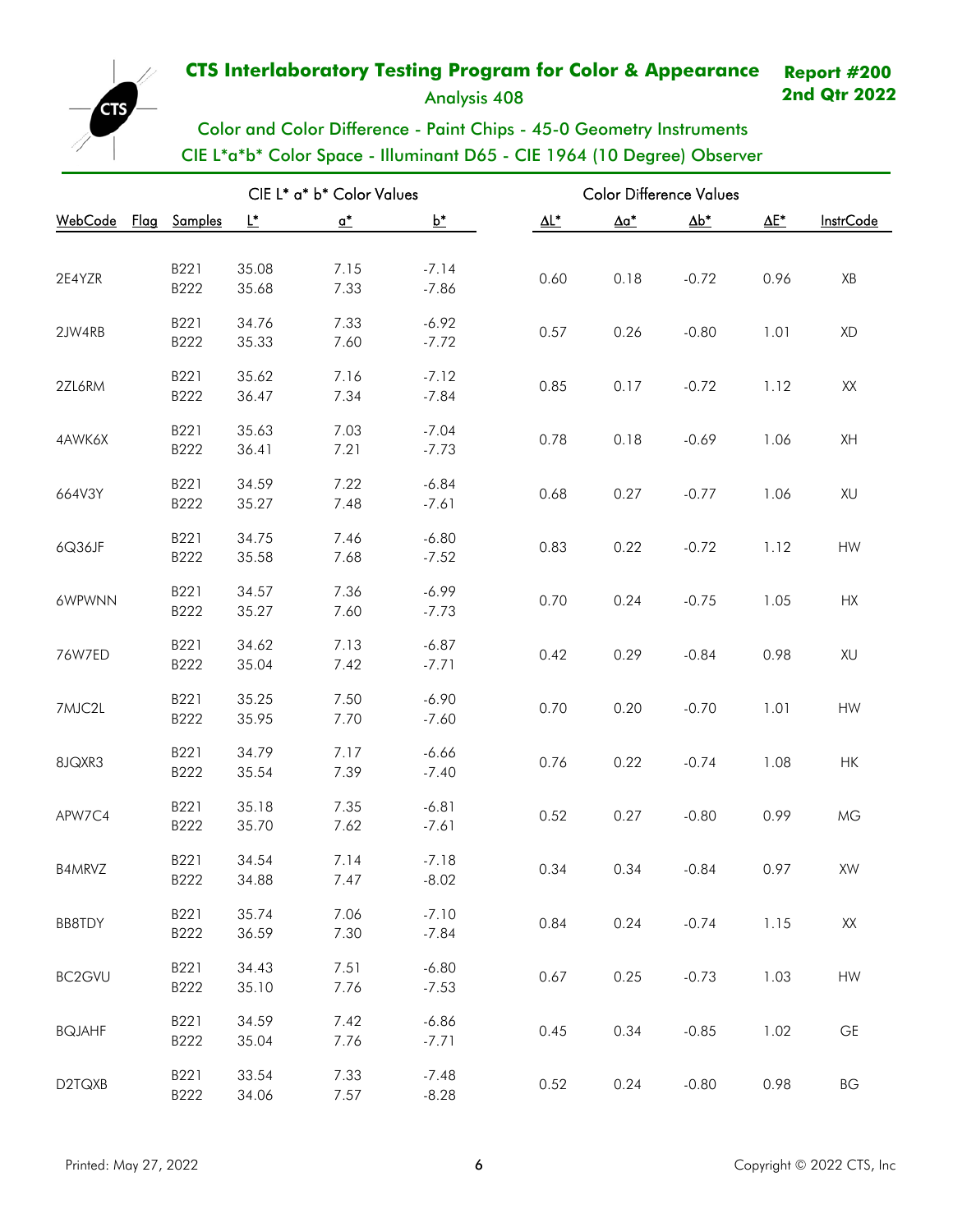Analysis 408

**2nd Qtr 2022**

## **CTS** Color and Color Difference - Paint Chips - 45-0 Geometry Instruments CIE L\*a\*b\* Color Space - Illuminant D65 - CIE 1964 (10 Degree) Observer

|                      |      |       | CIE L* a* b* Color Values |         | <b>Color Difference Values</b> |              |              |      |                  |  |
|----------------------|------|-------|---------------------------|---------|--------------------------------|--------------|--------------|------|------------------|--|
| WebCode Flag Samples |      | L*    | $\mathbf{a}^*$            | $b^*$   | $\Delta L^*$                   | $\Delta a^*$ | $\Delta b^*$ | ΔE*  | <b>InstrCode</b> |  |
|                      |      |       |                           |         |                                |              |              |      |                  |  |
| D9T33K               | B221 | 34.63 | 7.45                      | $-7.00$ | 0.56                           | 0.25         | $-0.74$      | 0.96 | GE               |  |
|                      | B222 | 35.20 | 7.70                      | $-7.74$ |                                |              |              |      |                  |  |
|                      | B221 | 34.79 | 7.32                      | $-6.74$ |                                |              |              |      |                  |  |
| F266KB               | B222 | 35.42 | 7.60                      | $-7.53$ | 0.63                           | 0.28         | $-0.79$      | 1.05 | HW               |  |
|                      | B221 | 34.34 | 7.22                      | $-7.06$ |                                |              |              |      |                  |  |
| F4V7NE               | B222 | 34.68 | 7.57                      | $-7.91$ | 0.33                           | 0.34         | $-0.84$      | 0.97 | <b>MD</b>        |  |
|                      |      |       |                           |         |                                |              |              |      |                  |  |
| <b>GTRCTR</b>        | B221 | 34.51 | 7.35                      | $-6.78$ | 0.61                           | 0.29         | $-0.79$      | 1.03 | <b>GE</b>        |  |
|                      | B222 | 35.12 | 7.64                      | $-7.57$ |                                |              |              |      |                  |  |
|                      | B221 | 33.40 | 7.32                      | $-7.35$ |                                |              |              |      |                  |  |
| H79PLD               | B222 | 33.96 | 7.58                      | $-8.18$ | 0.55                           | 0.25         | $-0.83$      | 1.03 | ВG               |  |
|                      | B221 | 34.64 | 7.32                      | $-6.78$ |                                |              |              |      |                  |  |
| <b>JKRRLG</b>        | B222 | 35.24 | 7.64                      | $-7.61$ | 0.59                           | 0.31         | $-0.83$      | 1.07 | GE               |  |
|                      | B221 | 34.26 | 7.24                      | $-6.91$ |                                |              |              |      |                  |  |
| <b>K8FNTR</b>        | B222 | 34.73 | 7.55                      | $-7.76$ | 0.47                           | 0.31         | $-0.85$      | 1.02 | XU               |  |
|                      |      |       |                           |         |                                |              |              |      |                  |  |
| <b>KKGKPY</b>        | B221 | 34.64 | 7.54                      | $-6.86$ | 0.82                           | 0.25         | $-0.73$      | 1.13 | HW               |  |
|                      | B222 | 35.46 | 7.79                      | $-7.59$ |                                |              |              |      |                  |  |
|                      | B221 | 34.55 | 7.18                      | $-6.82$ |                                |              |              |      |                  |  |
| KKLYZE               | B222 | 35.14 | 7.42                      | $-7.59$ | 0.59                           | 0.25         | $-0.77$      | 1.00 | XU               |  |
|                      | B221 | 34.19 | 7.07                      | $-6.86$ |                                |              |              |      |                  |  |
| LX6YBD               | B222 | 34.74 | 7.40                      | $-7.69$ | 0.55                           | 0.33         | $-0.83$      | 1.05 | XX               |  |
|                      |      |       |                           |         |                                |              |              |      |                  |  |
| MAYDAA               | B221 | 34.65 | 7.26                      | $-6.72$ | 0.61                           | 0.27         | $-0.77$      | 1.02 | GA               |  |
|                      | B222 | 35.26 | 7.53                      | $-7.48$ |                                |              |              |      |                  |  |
| ME3L9P               | B221 | 34.90 | 7.35                      | $-6.80$ | 0.70                           | 0.25         | $-0.70$      | 1.02 | HW               |  |
|                      | B222 | 35.60 | 7.60                      | $-7.50$ |                                |              |              |      |                  |  |
|                      | B221 | 34.35 | 7.20                      | $-6.81$ |                                |              |              |      |                  |  |
| <b>MPRAAK</b>        | B222 | 34.94 | 7.58                      | $-7.67$ | 0.59                           | 0.38         | $-0.86$      | 1.11 | $\mathsf{GE}$    |  |
|                      | B221 | 34.85 | 7.45                      | $-6.80$ |                                |              |              |      |                  |  |
| <b>N882NA</b>        | B222 | 35.40 | 7.70                      | $-7.60$ | 0.55                           | 0.25         | $-0.80$      | 1.00 | ${\sf HW}$       |  |
|                      |      |       |                           |         |                                |              |              |      |                  |  |
| P3N4VD               | B221 | 34.56 | 7.27                      | $-6.88$ | 0.48                           | 0.30         | $-0.82$      | 0.99 | XU               |  |
|                      | B222 | 35.04 | 7.56                      | $-7.70$ |                                |              |              |      |                  |  |
|                      | B221 | 34.93 | 7.42                      | $-6.77$ |                                |              |              |      |                  |  |
| PD8H2Z               | B222 | 35.58 | 7.70                      | $-7.54$ | 0.66                           | 0.29         | $-0.77$      | 1.05 | HW               |  |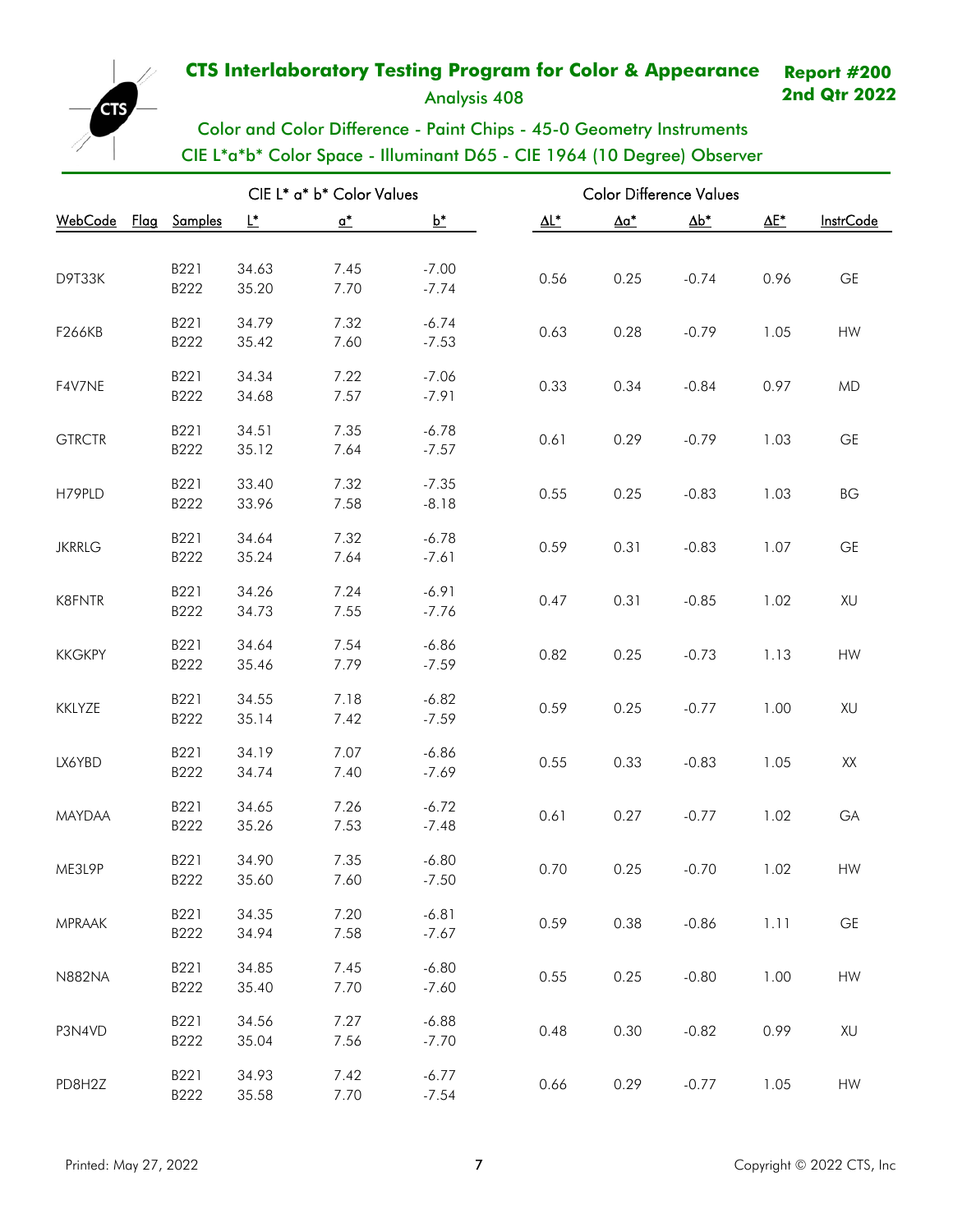Analysis 408

**2nd Qtr 2022**

# Color and Color Difference - Paint Chips - 45-0 Geometry Instruments CIE L\*a\*b\* Color Space - Illuminant D65 - CIE 1964 (10 Degree) Observer

| CIE L* a* b* Color Values |                           |      |       |                            |         |                          |                          | <b>Color Difference Values</b> |              |                        |
|---------------------------|---------------------------|------|-------|----------------------------|---------|--------------------------|--------------------------|--------------------------------|--------------|------------------------|
| WebCode Flag Samples      |                           |      | L*    | $\underline{\mathbf{a}}^*$ | $b^*$   | $\underline{\Delta L^*}$ | $\underline{\Delta a^*}$ | $\underline{\Delta b^*}$       | $\Delta E^*$ | <b>InstrCode</b>       |
|                           |                           |      |       |                            |         |                          |                          |                                |              |                        |
| PUXKG6                    | $\boldsymbol{\mathsf{X}}$ | B221 | 33.16 | 7.20                       | $-7.42$ | 0.56                     | 0.28                     | $-0.81$                        | 1.03         | PR                     |
|                           |                           | B222 | 33.72 | 7.47                       | $-8.24$ |                          |                          |                                |              |                        |
| QXNEPP                    |                           | B221 | 34.64 | 7.23                       | $-6.80$ | 0.60                     | 0.27                     | $-0.82$                        | 1.05         | XU                     |
|                           |                           | B222 | 35.24 | 7.50                       | $-7.62$ |                          |                          |                                |              |                        |
| RAXEX3                    |                           | B221 | 35.02 | 7.32                       | $-6.93$ | 0.57                     | 0.22                     | $-0.68$                        | 0.92         | ХC                     |
|                           |                           | B222 | 35.59 | 7.54                       | $-7.61$ |                          |                          |                                |              |                        |
| TLAYZW                    |                           | B221 | 35.53 | 7.07                       | $-7.21$ | 0.84                     | 0.21                     | $-0.72$                        |              | ${\sf MR}$             |
|                           |                           | B222 | 36.37 | 7.28                       | $-7.94$ |                          |                          |                                | 1.13         |                        |
|                           |                           | B221 | 34.21 | 7.31                       | $-6.88$ |                          |                          |                                |              |                        |
| <b>UDVGXN</b>             |                           | B222 | 34.61 | 7.63                       | $-7.72$ | 0.40                     | 0.33                     | $-0.85$                        | 0.99         | XS                     |
|                           |                           | B221 | 34.77 | 7.20                       | $-7.11$ |                          |                          |                                |              |                        |
| W6UYFH                    |                           | B222 | 35.42 | 7.45                       | $-7.87$ | 0.65                     | 0.25                     | $-0.76$                        | 1.03         | XE                     |
|                           |                           | B221 | 34.43 | 7.34                       | $-7.14$ |                          |                          |                                |              |                        |
| WAMZJG                    |                           | B222 | 34.97 | 7.64                       | $-7.95$ | 0.54                     | 0.30                     | $-0.81$                        | 1.02         | XU                     |
|                           |                           | B221 | 34.64 | 7.63                       | $-6.83$ |                          |                          |                                |              |                        |
| WKK2WL                    |                           | B222 | 35.15 | 7.88                       | $-7.60$ | 0.51                     | 0.25                     | $-0.77$                        | 0.96         | ${\sf H}{\sf W}$       |
|                           |                           | B221 | 34.08 | 7.17                       | $-6.91$ |                          |                          |                                |              |                        |
| <b>XCNNAQ</b>             |                           | B222 | 34.61 | 7.45                       | $-7.70$ | 0.53                     | 0.28                     | $-0.79$                        | 0.99         | GG                     |
|                           |                           | B221 | 35.28 | 6.90                       | $-6.25$ |                          |                          |                                |              |                        |
| YUJFUP                    | $\mathsf{X}$              | B222 | 36.00 | 7.10                       | $-6.93$ | 0.72                     | 0.21                     | $-0.68$                        | 1.01         | $\mathsf{D}\mathsf{B}$ |
|                           |                           | B221 | 34.55 | 7.33                       | $-6.97$ |                          |                          |                                |              |                        |
| YVUK7R                    |                           | B222 | 35.03 | 7.63                       | $-7.79$ | 0.48                     | 0.31                     | $-0.83$                        | 1.00         | XO                     |
|                           |                           | B221 | 34.47 | 7.38                       | $-7.11$ |                          |                          |                                |              |                        |
| ZCKFMP                    |                           | B222 | 34.69 | 7.72                       | $-8.01$ | 0.22                     | 0.34                     | $-0.90$                        | 0.99         | XM                     |
|                           |                           | B221 | 34.34 | 7.30                       | $-6.82$ |                          |                          |                                |              |                        |
| ZCWEED                    |                           | B222 | 34.83 | 7.59                       | $-7.62$ | 0.49                     | 0.29                     | $-0.80$                        | 0.98         | GH                     |
|                           |                           | B221 | 34.23 | 7.27                       | $-7.00$ |                          |                          |                                |              |                        |
| ZJHBFG                    |                           | B222 | 34.50 | 7.63                       | $-7.90$ | 0.27                     | 0.36                     | $-0.90$                        | 1.00         | MT                     |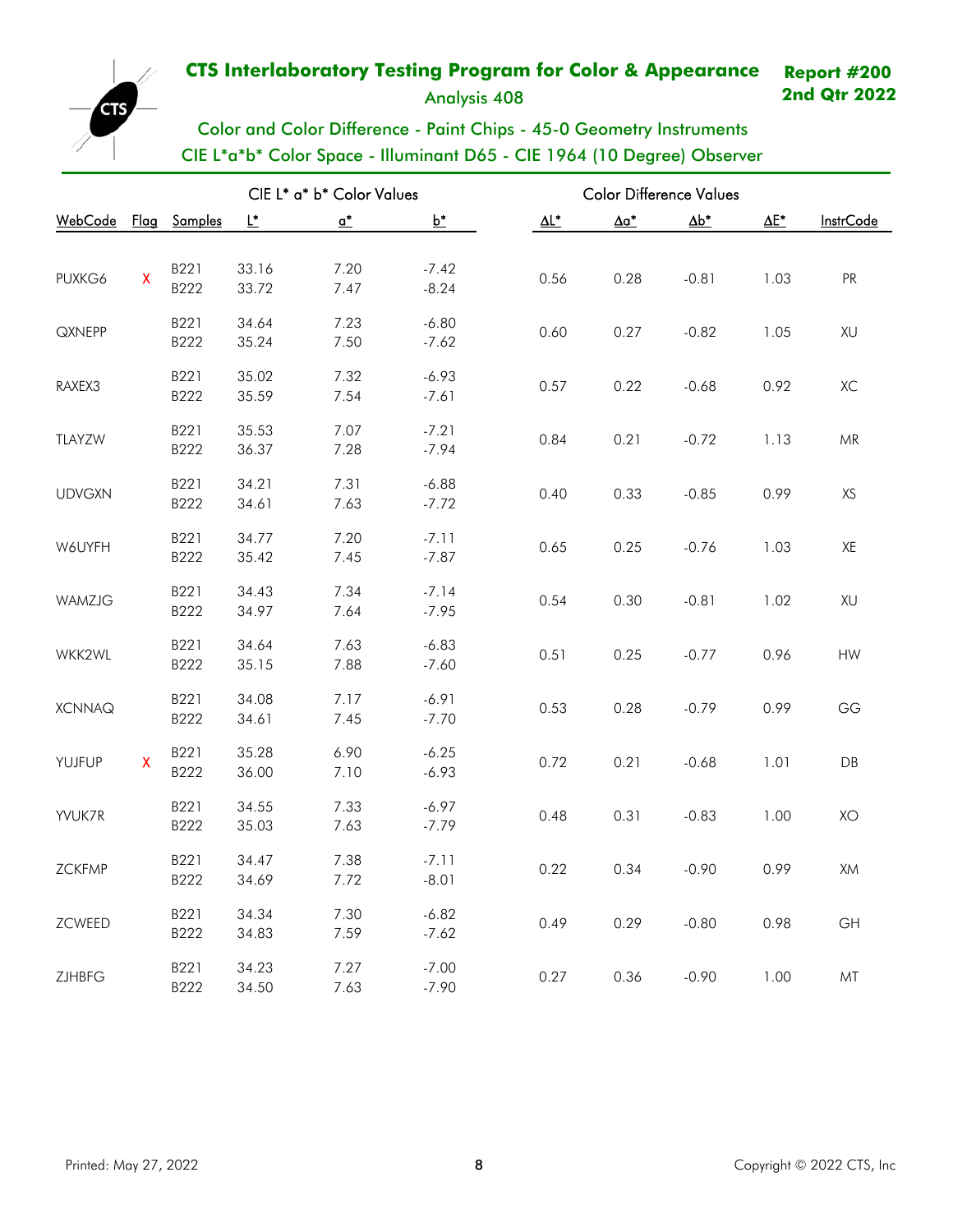

Analysis 408

**2nd Qtr 2022**

# Color and Color Difference - Paint Chips - 45-0 Geometry Instruments CIE L\*a\*b\* Color Space - Illuminant D65 - CIE 1964 (10 Degree) Observer

| <b>Summary Statistics</b>     |                |                            |                    |                          |                          |              |                                                     |  |
|-------------------------------|----------------|----------------------------|--------------------|--------------------------|--------------------------|--------------|-----------------------------------------------------|--|
| Samples<br><b>Grand Means</b> | Ľ              | $\underline{\mathbf{a}}^*$ | $b^*$              | $\underline{\Delta L^*}$ | $\underline{\Delta a^*}$ | $\Delta b^*$ | $\underline{\Delta E^*}$                            |  |
| B221<br>B222                  | 34.67<br>35.25 | 7.28<br>7.55               | $-6.94$<br>$-7.73$ | 0.58                     | 0.27                     | $-0.79$      | 1.03                                                |  |
| <b>Stnd Dev Btwn Labs</b>     |                |                            |                    |                          |                          |              |                                                     |  |
| B221<br>B222                  | 0.47<br>0.57   | 0.15<br>0.16               | 0.19<br>0.20       | 0.15                     | 0.05                     | 0.05         | 0.05                                                |  |
|                               |                |                            |                    |                          |                          |              | Statistics based on 44 of 46 reporting participants |  |

### **Comments Assigned on Data Flags for Test # 408**

PUXKG6(X) - Low "L" value for Sample B221. Large replication difference for B222 "L\*" values.

YUJFUP(X) - High "b\*" values for both samples.

|           | <b>Key to Instrument Codes Reported by Participants</b> |           |                                           |  |  |  |  |  |  |  |
|-----------|---------------------------------------------------------|-----------|-------------------------------------------|--|--|--|--|--|--|--|
| BG        | BYK Mac i                                               | DB        | Datacolor 110                             |  |  |  |  |  |  |  |
| <b>GA</b> | <b>BYK-Gardner</b>                                      | <b>GE</b> | BYK-Gardner spectro-guide (45/0)          |  |  |  |  |  |  |  |
| GG        | BYK-Gardner spectro2-guide (45/0) gloss                 | GH        | <b>BYK-Gardner Color-View</b>             |  |  |  |  |  |  |  |
| HK        | Hunter MiniScan XE (45/0)                               | HW        | Hunter LabScan XE                         |  |  |  |  |  |  |  |
| HХ        | Hunter Color FlexEZ 45/0                                | MD.       | Minolta FD 7                              |  |  |  |  |  |  |  |
| <b>MG</b> | Macbeth 1500/PLUS or 2025+ Color Eye                    | MR.       | Minolta CM-3600A Spectrophotometer        |  |  |  |  |  |  |  |
| MT        | Minolta CM-25cG Spectrophotometer                       | <b>PR</b> | PhotoResearch PR730                       |  |  |  |  |  |  |  |
| XB        | X-Rite il Basic Pro 2                                   | XC        | X-Rite i I Basic Pro                      |  |  |  |  |  |  |  |
| XD        | X-Rite 500 Series SpectroDensitometer                   | <b>XE</b> | X-Rite eXact Portable Spectrophotometer   |  |  |  |  |  |  |  |
| XH        | X-Rite Color i5                                         | XM        | X-Rite MA58 Multi-Angle Spectrophotometer |  |  |  |  |  |  |  |
| XO        | X-Rite MA68 II Multi-Angle Spectrophotometer            | XS        | X-Rite 962 Portable Spectrophotometer     |  |  |  |  |  |  |  |
| XU        | X-Rite 964 Portable Spectrophotometer                   | XW        | X-Rite                                    |  |  |  |  |  |  |  |

XX Instrument make/model not specified by lab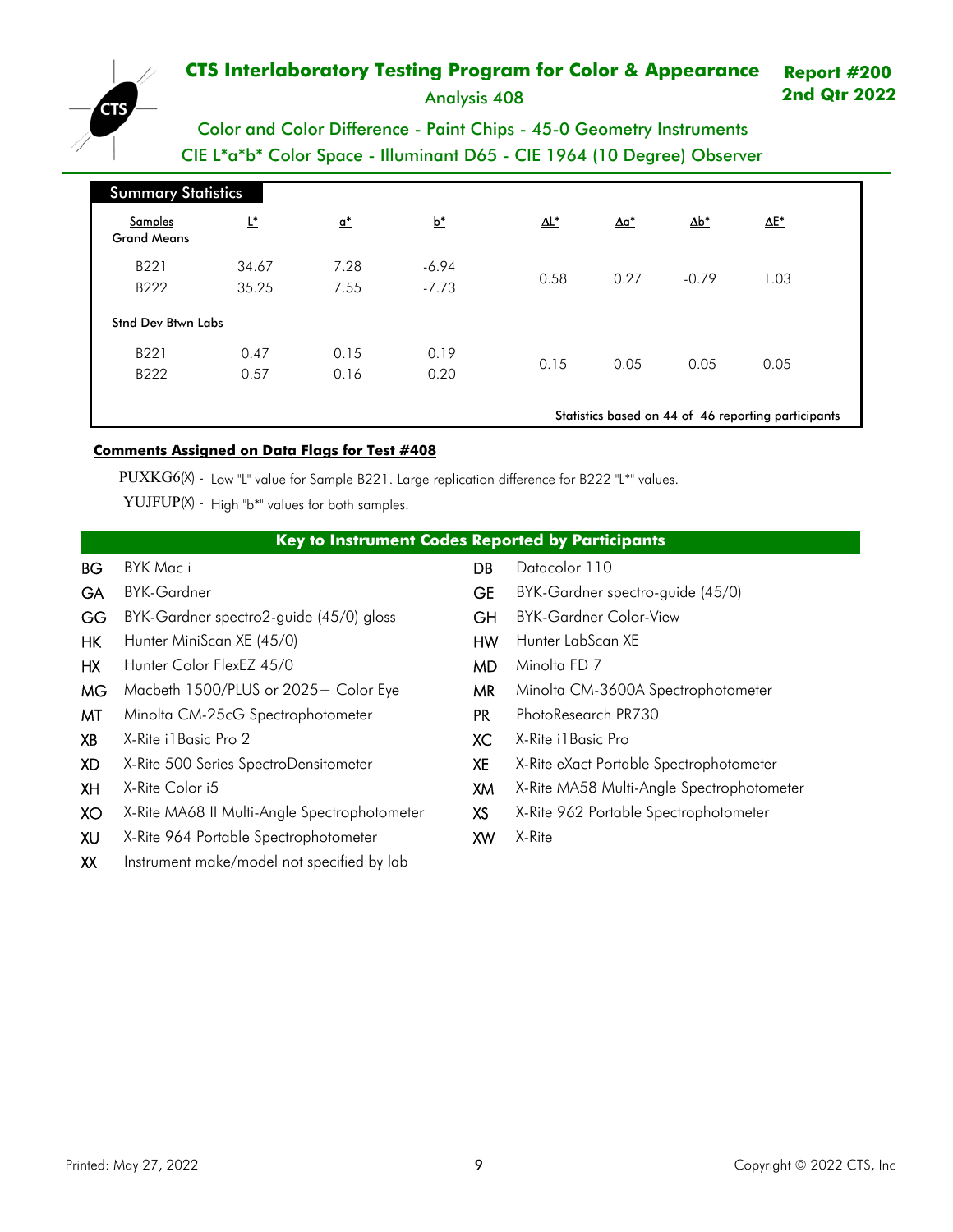

#### **CTS Interlaboratory Testing Program for Color & Appearance** Analysis 408 **Report #200 2nd Qtr 2022**

Color and Color Difference - Paint Chips - 45-0 Geometry Instruments CIE L\*a\*b\* Color Space - Illuminant D65 - CIE 1964 (10 Degree) Observer

**L2\* vs L1\***

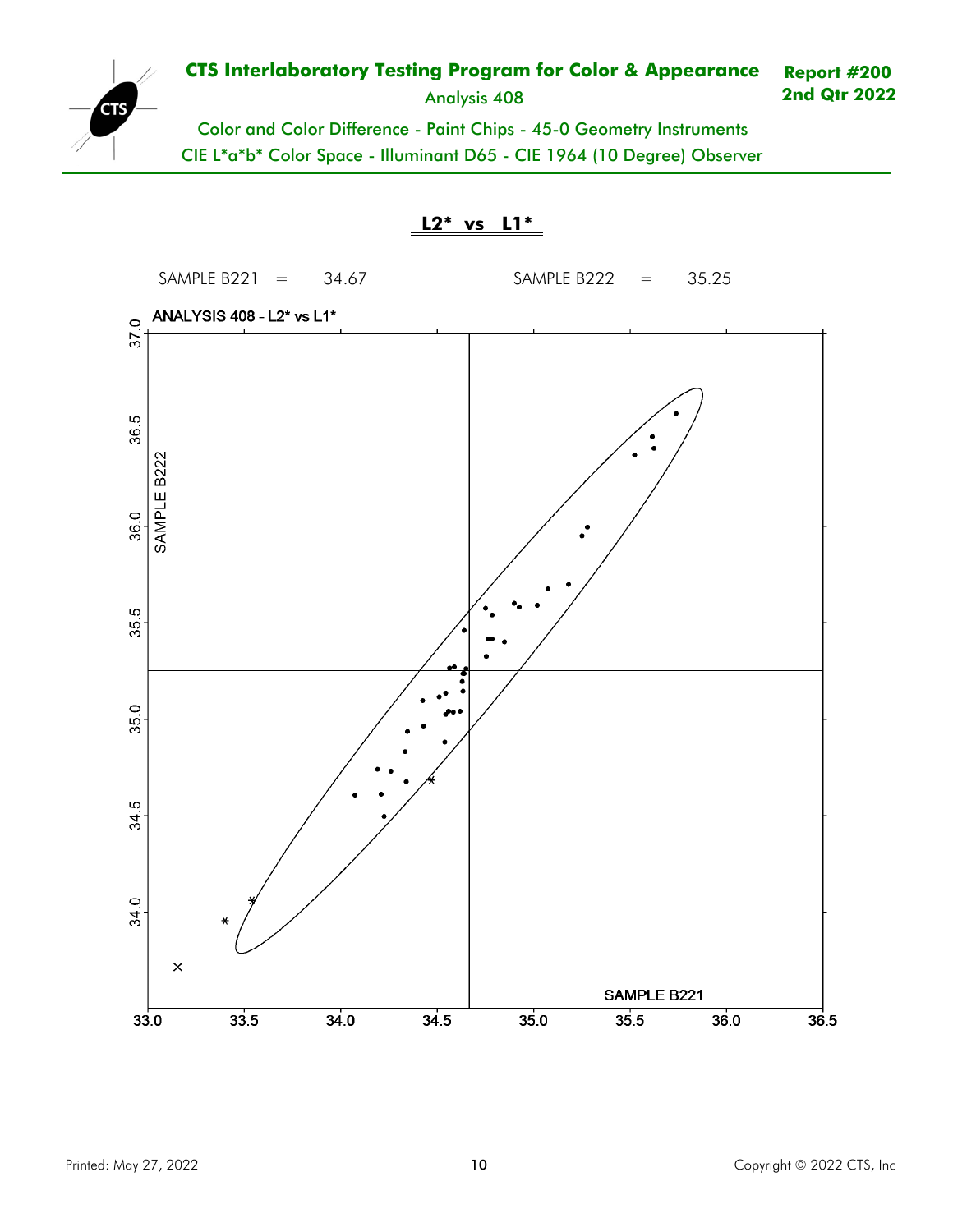

#### **CTS Interlaboratory Testing Program for Color & Appearance** Analysis 408 **Report #200 2nd Qtr 2022**

Color and Color Difference - Paint Chips - 45-0 Geometry Instruments CIE L\*a\*b\* Color Space - Illuminant D65 - CIE 1964 (10 Degree) Observer

**a2\* vs a1\***

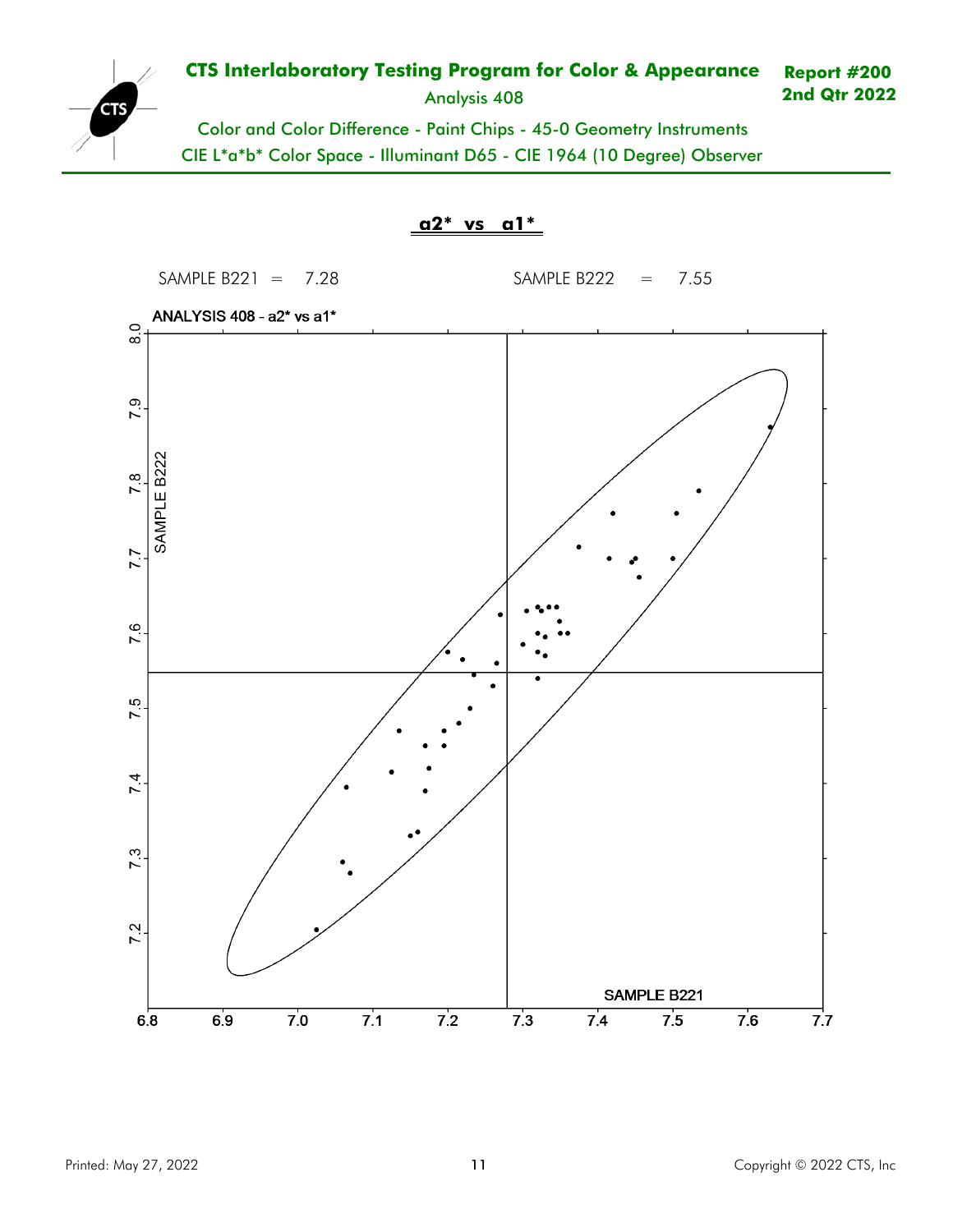

#### **CTS Interlaboratory Testing Program for Color & Appearance** Analysis 408 **Report #200 2nd Qtr 2022**

Color and Color Difference - Paint Chips - 45-0 Geometry Instruments CIE L\*a\*b\* Color Space - Illuminant D65 - CIE 1964 (10 Degree) Observer





Plot created using absolute values.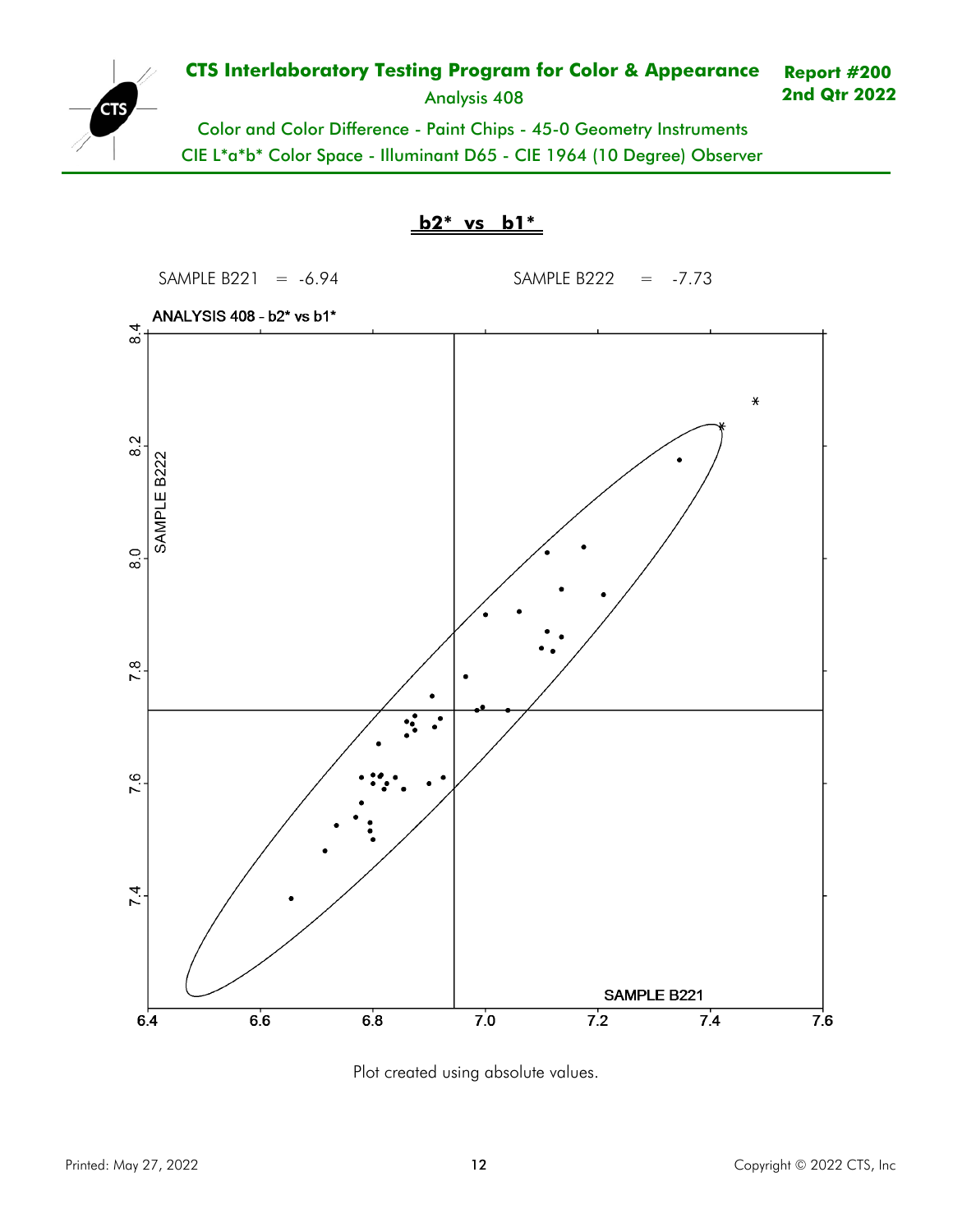Analysis 409

**2nd Qtr 2022**

<span id="page-12-0"></span>

Color and Color Difference - Paint Chips - Sphere Geometry Instruments CIE L\*a\*b\* Color Space - Illuminant D65 - CIE 1964 (10 Degree) Observer

|                 |                           |                |                | CIE L* a* b* Color Values  |                    | <b>Color Difference Values</b> |                          |              |              |                        |  |  |
|-----------------|---------------------------|----------------|----------------|----------------------------|--------------------|--------------------------------|--------------------------|--------------|--------------|------------------------|--|--|
| <u> WebCode</u> | <u>Flag</u>               | <b>Samples</b> | L*             | $\underline{\mathsf{a}}^*$ | $b^*$              | $\Delta L^*$                   | $\underline{\Delta a^*}$ | $\Delta b^*$ | $\Delta E^*$ | <b>InstrCode</b>       |  |  |
|                 |                           |                |                |                            |                    |                                |                          |              |              |                        |  |  |
| 28Z9DF          |                           | B221           | 35.58          | 7.13                       | $-7.17$            | 0.78                           | 0.20                     | $-0.74$      | 1.09         | XD                     |  |  |
|                 |                           | B222           | 36.36          | 7.32                       | $-7.90$            |                                |                          |              |              |                        |  |  |
|                 |                           | B221           | 35.65          | 7.08                       | $-7.08$            |                                |                          |              |              |                        |  |  |
| 2FC877          |                           | B222           | 36.32          | 7.31                       | $-7.84$            | 0.67                           | 0.23                     | $-0.76$      | 1.04         | XI                     |  |  |
|                 |                           | B221           | 55.01          | 6.75                       | 10.18              |                                |                          |              |              |                        |  |  |
| 2XWZRN          | $\boldsymbol{\mathsf{X}}$ | B222           | 55.95          | 6.47                       | 9.85               | 0.94                           | $-0.28$                  | $-0.33$      | 1.03         | <b>MM</b>              |  |  |
|                 |                           |                |                |                            |                    |                                |                          |              |              |                        |  |  |
| 2XXVF2          | $\mathsf{X}$              | B221           | 34.60          | 7.28                       | $-7.44$            | 0.74                           | 0.25                     | $-0.77$      | 1.10         | AJ                     |  |  |
|                 |                           | B222           | 35.34          | 7.53                       | $-8.21$            |                                |                          |              |              |                        |  |  |
|                 |                           | B221           | 35.61          | 7.16                       | $-7.10$            | 0.85                           |                          | $-0.72$      |              | XH                     |  |  |
| 2ZL6RM          |                           | B222           | 36.46          | 7.36                       | $-7.82$            |                                | 0.20                     |              | 1.13         |                        |  |  |
|                 |                           | B221           | 35.81          | 7.04                       | $-7.14$            |                                |                          |              |              |                        |  |  |
| 3LFF4L          |                           | B222           | 36.62          | 7.28                       | $-7.88$            | 0.80                           | 0.24                     | $-0.74$      | 1.12         | $AS$                   |  |  |
|                 |                           |                |                |                            |                    |                                |                          |              |              |                        |  |  |
| 3PFQZL          |                           | B221           | 35.33          | 7.25                       | $-7.40$            | 0.80                           | 0.20                     | $-0.75$      | 1.11         | CA                     |  |  |
|                 |                           | B222           | 36.13          | 7.44                       | $-8.15$            |                                |                          |              |              |                        |  |  |
| 3XBL2Q          |                           | B221           | 35.78          | 7.15                       | $-7.01$            | 0.78                           | 0.05                     | $-0.71$      | 1.06         | GD                     |  |  |
|                 |                           | B222           | 36.57          | 7.20                       | $-7.71$            |                                |                          |              |              |                        |  |  |
|                 |                           | B221           | 35.59          | 7.12                       | $-7.12$            |                                |                          |              |              |                        |  |  |
| 473J9P          |                           | B222           | 36.37          | 7.32                       | $-7.85$            | 0.77                           | 0.19                     | $-0.72$      | 1.08         | XD                     |  |  |
|                 |                           |                |                |                            |                    |                                |                          |              |              |                        |  |  |
| 4DJ3JC          |                           | B221<br>B222   | 35.68<br>36.56 | 7.07<br>7.23               | $-6.91$<br>$-7.60$ | 0.88                           | 0.17                     | $-0.68$      | 1.13         | XH                     |  |  |
|                 |                           |                |                |                            |                    |                                |                          |              |              |                        |  |  |
| 4PBNRT          |                           | B221           | 35.70          | 7.10                       | $-7.31$            | 0.85                           | 0.22                     | $-0.76$      | 1.16         | $\mathsf{A}\mathsf{Q}$ |  |  |
|                 |                           | B222           | 36.55          | 7.31                       | $-8.08$            |                                |                          |              |              |                        |  |  |
|                 |                           | B221           | 35.54          | 7.18                       | $-7.21$            |                                |                          |              |              |                        |  |  |
| 664V3Y          |                           | B222           | 36.36          | 7.41                       | $-7.92$            | 0.82                           | 0.24                     | $-0.72$      | 1.11         | XE                     |  |  |
|                 |                           | B221           | 35.68          | 7.08                       | $-6.95$            |                                |                          |              |              |                        |  |  |
| 6NY8CU          |                           | B222           | 36.46          | 7.30                       | $-7.70$            | 0.78                           | 0.22                     | $-0.75$      | 1.11         | $\mathsf{AT}$          |  |  |
|                 |                           |                |                |                            |                    |                                |                          |              |              |                        |  |  |
| 7P77J8          |                           | B221           | 35.57          | 6.97                       | $-7.01$            | 0.78                           | 0.23                     | $-0.71$      | 1.08         | XI                     |  |  |
|                 |                           | B222           | 36.35          | 7.20                       | $-7.72$            |                                |                          |              |              |                        |  |  |
|                 |                           | B221           | 35.53          | 7.15                       | $-7.22$            |                                |                          |              |              | AS                     |  |  |
| 7ZMX4B          |                           | B222           | 36.28          | 7.42                       | $-7.98$            | 0.75                           | 0.28                     | $-0.77$      | 1.10         |                        |  |  |
|                 |                           | B221           | 35.69          | 7.14                       | $-7.29$            |                                |                          |              |              |                        |  |  |
| 8CVXGF          |                           | B222           | 36.49          | 7.39                       | $-8.04$            | 0.80                           | 0.25                     | $-0.75$      | 1.12         | MT                     |  |  |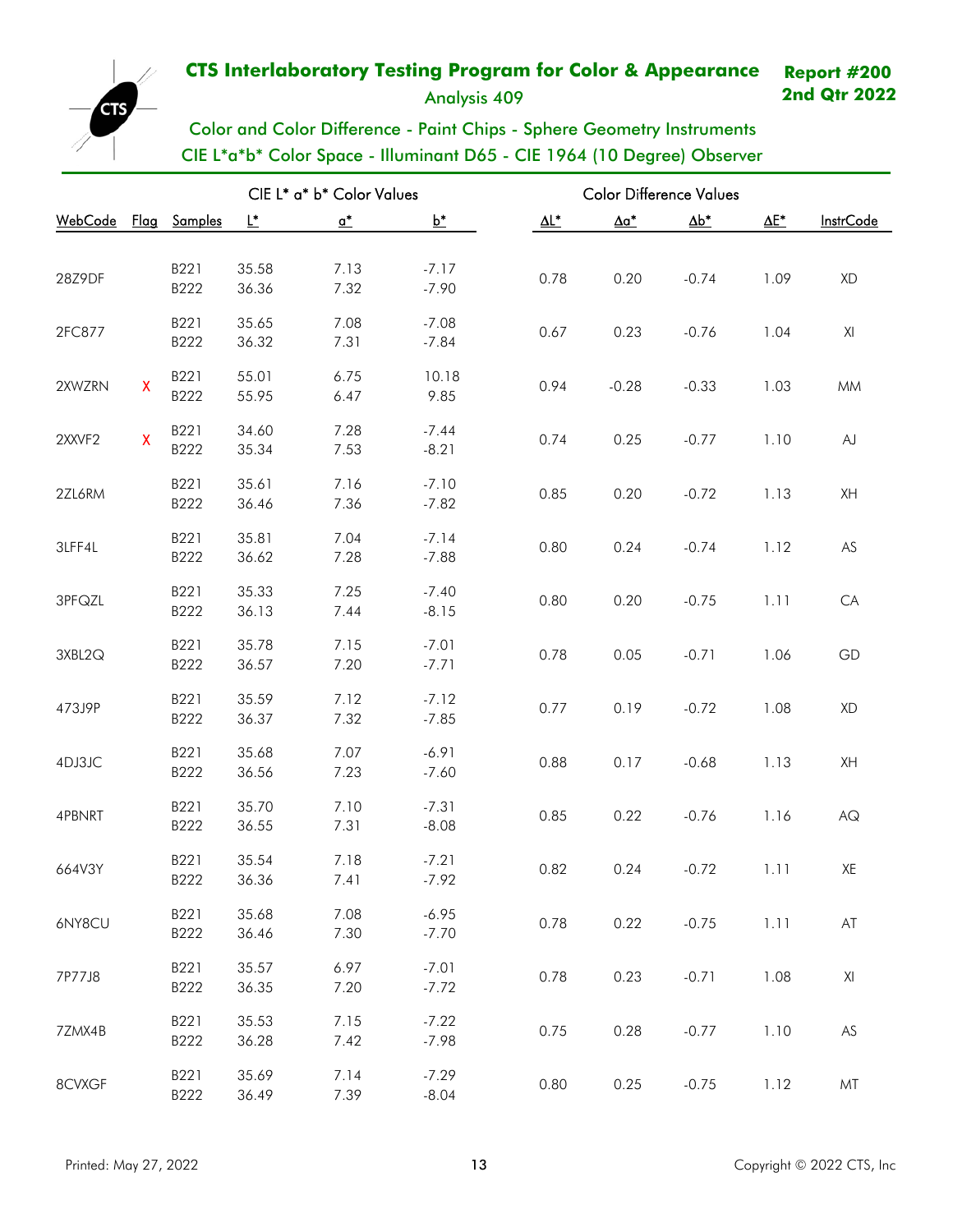Analysis 409

**2nd Qtr 2022**



|                     |                |                | CIE L* a* b* Color Values |                    | <b>Color Difference Values</b> |              |            |      |                         |
|---------------------|----------------|----------------|---------------------------|--------------------|--------------------------------|--------------|------------|------|-------------------------|
| <u>WebCode Flag</u> | <b>Samples</b> | L*             | $\mathbf{a}^*$            | $b^*$              | $\Delta L^*$                   | $\Delta a^*$ | <u>∆b*</u> | ΔE*  | <b>InstrCode</b>        |
|                     |                |                |                           |                    |                                |              |            |      |                         |
| 8PYGU2              | B221           | 35.73          | 7.04                      | $-7.05$            | 0.81                           | 0.25         | $-0.77$    | 1.15 | AJ                      |
|                     | B222           | 36.55          | 7.29                      | $-7.82$            |                                |              |            |      |                         |
| 9FP9R7              | B221           | 35.76          | 7.06                      | $-7.05$            | 0.78                           | 0.25         | $-0.76$    | 1.12 | AO                      |
|                     | B222           | 36.54          | 7.31                      | $-7.81$            |                                |              |            |      |                         |
|                     | B221           | 35.55          | 7.08                      | $-7.23$            |                                |              |            |      |                         |
| 9HF9BB              | B222           | 36.24          | 7.26                      | $-7.94$            | 0.69                           | 0.17         | $-0.71$    | 1.00 | XI                      |
|                     | B221           | 35.78          | 7.03                      | $-7.01$            |                                |              |            |      |                         |
| 9JPKN7              | B222           | 36.56          | 7.20                      | $-7.70$            | 0.78                           | 0.17         | $-0.70$    | 1.06 | AO                      |
|                     |                |                |                           |                    |                                |              |            |      |                         |
| 9XUJUR              | B221           | 35.53          | 7.16                      | $-7.00$<br>$-7.73$ | 1.09                           | 0.18         | $-0.73$    | 1.32 | $AS$                    |
|                     | B222           | 36.62          | 7.34                      |                    |                                |              |            |      |                         |
| AEACVZ              | B221           | 35.66          | 7.11                      | $-7.03$            | 0.81                           | 0.18         | $-0.72$    | 1.11 | AJ                      |
|                     | B222           | 36.48          | 7.29                      | $-7.76$            |                                |              |            |      |                         |
|                     | B221           | 35.74          | 7.06                      | $-7.10$            |                                |              |            |      |                         |
| BB8TDY              | B222           | 36.59          | 7.30                      | $-7.84$            | 0.84                           | 0.24         | $-0.74$    | 1.15 | AJ                      |
|                     | B221           | 35.48          | 7.01                      | $-6.99$            |                                |              |            |      |                         |
| <b>BWAEGB</b>       | B222           | 36.31          | 7.18                      | $-7.73$            | 0.83                           | 0.17         | $-0.73$    | 1.12 | XI                      |
|                     | B221           | 35.69          | 7.11                      | $-6.99$            |                                |              |            |      |                         |
| BX66GY              | B222           | 36.53          | 7.33                      | $-7.71$            | 0.84                           | 0.22         | $-0.72$    | 1.13 | AH                      |
|                     |                |                |                           |                    |                                |              |            |      |                         |
| C6E7Y6              | B221<br>B222   | 35.65<br>36.48 | 7.09<br>7.29              | $-7.09$<br>$-7.80$ | 0.83                           | 0.20         | $-0.72$    | 1.11 | AJ                      |
|                     |                |                |                           |                    |                                |              |            |      |                         |
| CAQWHD              | B221           | 35.76          | 7.17                      | $-7.21$            | 0.79                           | 0.22         | $-0.76$    | 1.11 | MM                      |
|                     | B222           | 36.55          | 7.39                      | $-7.96$            |                                |              |            |      |                         |
| CB2X8X              | B221           | 35.52          | 7.15                      | $-7.21$            | 0.81                           | 0.20         | $-0.71$    | 1.10 | MK                      |
|                     | B222           | 36.33          | 7.34                      | $-7.91$            |                                |              |            |      |                         |
|                     | B221           | 35.45          | 7.06                      | $-7.19$            |                                |              |            |      |                         |
| <b>CDVLPT</b>       | B222           | 36.23          | 7.28                      | $-7.89$            | 0.79                           | 0.22         | $-0.70$    | 1.07 | $\mathsf{X} \mathsf{I}$ |
|                     | B221           | 35.73          | 7.11                      | $-7.07$            |                                |              |            |      |                         |
| <b>CENHAG</b>       | B222           | 36.52          | 7.31                      | $-7.81$            | 0.80                           | 0.21         | $-0.75$    | 1.11 | ${\sf AJ}$              |
|                     |                |                |                           |                    |                                |              |            |      |                         |
| <b>DEKDBX</b>       | B221<br>B222   | 35.46<br>36.20 | 7.20<br>7.41              | $-7.24$<br>$-7.99$ | 0.74                           | 0.21         | $-0.74$    | 1.07 | XB                      |
|                     |                |                |                           |                    |                                |              |            |      |                         |
| <b>DHHUPD</b>       | B221           | 35.53          | 7.10                      | $-7.14$            | 0.80                           | 0.21         | $-0.71$    | 1.09 | $\mathsf{XX}$           |
|                     | B222           | 36.34          | 7.30                      | $-7.85$            |                                |              |            |      |                         |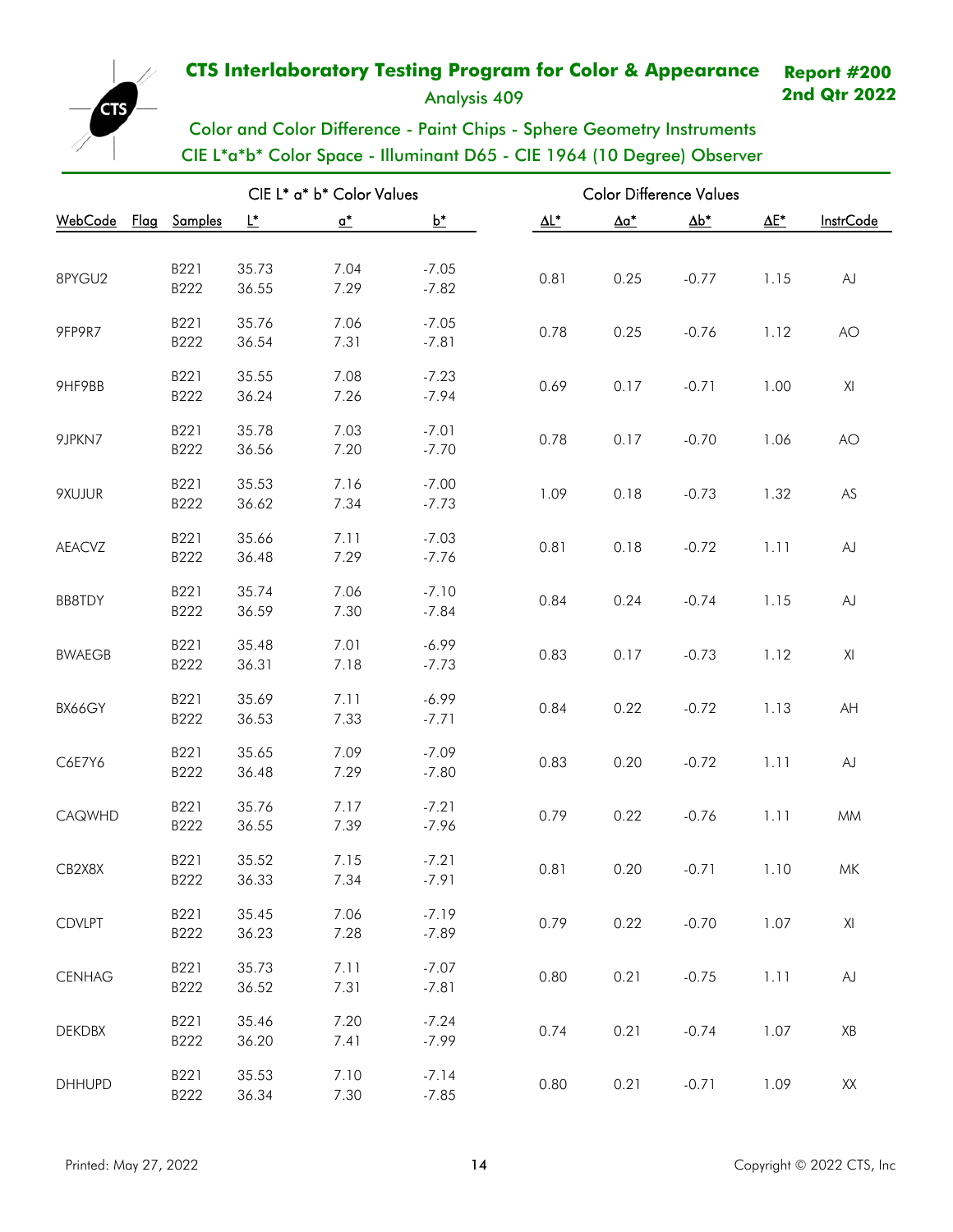Analysis 409

**2nd Qtr 2022**



Color and Color Difference - Paint Chips - Sphere Geometry Instruments CIE L\*a\*b\* Color Space - Illuminant D65 - CIE 1964 (10 Degree) Observer

|                      |              |              |                | CIE L* a* b* Color Values |                    | <b>Color Difference Values</b> |              |              |              |                  |
|----------------------|--------------|--------------|----------------|---------------------------|--------------------|--------------------------------|--------------|--------------|--------------|------------------|
| WebCode Flag Samples |              |              | L*             | $\mathbf{a}^*$            | $b^*$              | $\Delta$ L*                    | $\Delta a^*$ | $\Delta b^*$ | $\Delta E^*$ | <b>InstrCode</b> |
|                      |              |              |                |                           |                    |                                |              |              |              |                  |
| DHL93D               |              | B221         | 35.54          | 7.12                      | $-6.92$            | 0.82                           | 0.22         | $-0.69$      | 1.09         | XH               |
|                      |              | B222         | 36.36          | 7.35                      | $-7.61$            |                                |              |              |              |                  |
|                      |              | B221         | 35.62          | 7.10                      | $-7.00$            |                                |              |              |              |                  |
| <b>DMBXEB</b>        |              | B222         | 36.41          | 7.35                      | $-7.75$            | 0.79                           | 0.25         | $-0.76$      | 1.12         | AS               |
|                      |              | B221         | 35.71          | 7.04                      | $-6.67$            |                                |              |              |              |                  |
| <b>DRUQUK</b>        | $\mathsf{X}$ | B222         | 36.46          | 7.22                      | $-7.63$            | 0.75                           | 0.18         | $-0.96$      | 1.23         | XO               |
|                      |              | B221         | 35.59          | 7.06                      | $-6.95$            |                                |              |              |              |                  |
| DYQQ47               |              | B222         | 36.53          | 7.17                      | $-7.61$            | 0.94                           | 0.11         | $-0.66$      | 1.15         | XM               |
|                      |              |              |                |                           |                    |                                |              |              |              |                  |
| <b>DZHNEX</b>        |              | B221<br>B222 | 35.66<br>36.48 | 6.98<br>7.26              | $-7.13$<br>$-7.90$ | 0.81                           | 0.28         | $-0.77$      | 1.16         | AG               |
|                      |              |              |                |                           |                    |                                |              |              |              |                  |
| DZL94L               |              | B221         | 35.72          | 7.10                      | $-7.10$            | 0.78                           | 0.19         | $-0.72$      | 1.07         | ${\sf AR}$       |
|                      |              | B222         | 36.50          | 7.29                      | $-7.82$            |                                |              |              |              |                  |
| EM9KAF               |              | B221         | 35.87          | 7.04                      | $-7.21$            | 0.74                           | 0.21         | $-0.70$      | 1.04         | XI               |
|                      |              | B222         | 36.61          | 7.24                      | $-7.90$            |                                |              |              |              |                  |
| EYKVX6               |              | B221         | 35.56          | 7.04                      | $-7.02$            | 0.79                           | 0.19         | $-0.72$      | 1.09         | XI               |
|                      |              | B222         | 36.35          | 7.23                      | $-7.74$            |                                |              |              |              |                  |
|                      |              | B221         | 35.48          | 7.10                      | $-7.14$            |                                |              |              |              |                  |
| EZCT9W               |              | B222         | 36.21          | 7.34                      | $-7.92$            | 0.74                           | 0.24         | $-0.78$      | 1.10         | XD               |
|                      |              | B221         | 36.13          | 6.73                      | $-7.04$            |                                |              |              |              |                  |
| FDZ9TC               | $\mathsf{X}$ | B222         | 36.93          | 6.94                      | $-7.74$            | 0.80                           | 0.21         | $-0.70$      | 1.08         | HW               |
|                      |              | B221         | 35.69          | 6.98                      | $-6.84$            |                                |              |              |              |                  |
| <b>FTQBAF</b>        |              | B222         | 36.51          | 7.19                      | $-7.55$            | 0.82                           | 0.21         | $-0.71$      | 1.10         | XM               |
|                      |              |              |                |                           |                    |                                |              |              |              |                  |
| GL8EZY               |              | B221<br>B222 | 35.46<br>36.24 | 7.20<br>7.41              | $-7.23$<br>$-7.93$ | 0.78                           | 0.21         | $-0.71$      | 1.07         | XB               |
|                      |              |              |                |                           |                    |                                |              |              |              |                  |
| GQL68E               |              | B221         | 35.71          | 7.12                      | $-7.02$            | 0.85                           | 0.22         | $-0.72$      | 1.14         | ХC               |
|                      |              | B222         | 36.56          | 7.34                      | $-7.74$            |                                |              |              |              |                  |
| GYW8TF               |              | B221         | 35.64          | 7.06                      | $-6.94$            | 0.88                           | 0.20         | $-0.68$      | 1.13         | XF               |
|                      |              | B222         | 36.51          | 7.25                      | $-7.62$            |                                |              |              |              |                  |
|                      |              | B221         | 35.57          | 7.11                      | $-7.18$            |                                |              |              |              |                  |
| HGQCQ9               |              | B222         | 36.39          | 7.32                      | $-7.90$            | 0.82                           | 0.21         | $-0.72$      | 1.11         | <b>MS</b>        |
|                      |              | B221         | 35.70          | 6.98                      | $-7.13$            |                                |              |              |              |                  |
| <b>HPNUCC</b>        |              | B222         | 36.51          | 7.19                      | $-7.84$            | 0.81                           | 0.21         | $-0.72$      | 1.10         | <b>MM</b>        |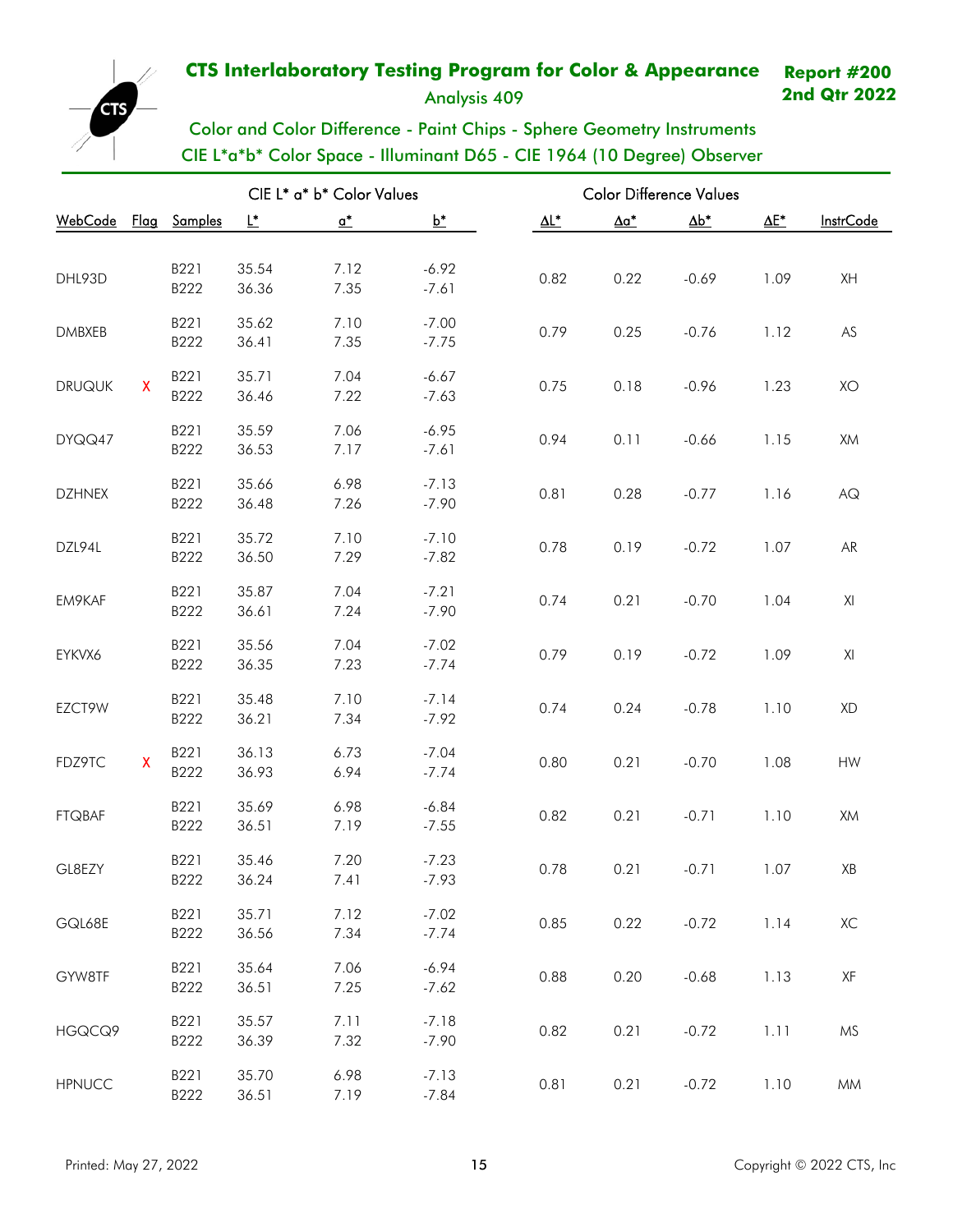Analysis 409

**2nd Qtr 2022**



CIE L\*a\*b\* Color Space - Illuminant D65 - CIE 1964 (10 Degree) Observer

|                      |              |              | CIE L* a* b* Color Values |                            |                    | <b>Color Difference Values</b> |              |              |              |                  |
|----------------------|--------------|--------------|---------------------------|----------------------------|--------------------|--------------------------------|--------------|--------------|--------------|------------------|
| WebCode Flag Samples |              |              | L*                        | $\underline{\mathsf{o}}^*$ | $b^*$              | $\Delta$ L*                    | $\Delta a^*$ | $\Delta b^*$ | $\Delta E^*$ | <b>InstrCode</b> |
|                      |              |              |                           |                            |                    |                                |              |              |              |                  |
| <b>HWP799</b>        |              | B221         | 35.50                     | 7.08                       | $-7.12$            | 0.83                           | 0.19         | $-0.72$      | 1.11         | XI               |
|                      |              | B222         | 36.33                     | 7.27                       | $-7.83$            |                                |              |              |              |                  |
|                      |              | B221         | 35.49                     | 6.75                       | $-7.02$            |                                |              |              |              | GD               |
| <b>JKRRLG</b>        | $\mathsf{X}$ | B222         | 36.34                     | 7.00                       | $-7.73$            | 0.85                           | 0.25         | $-0.71$      | 1.13         |                  |
|                      |              | B221         | 35.56                     | 7.04                       | $-7.02$            |                                |              |              |              |                  |
| JXCEM3               |              | B222         | 36.33                     | 7.21                       | $-7.76$            | 0.77                           | 0.17         | $-0.74$      | 1.08         | $\textsf{MW}{}$  |
|                      |              | B221         | 35.70                     | 7.10                       | $-7.21$            |                                |              |              |              |                  |
| <b>KEWHNN</b>        |              | B222         | 36.56                     | 7.33                       | $-7.94$            | 0.86                           | 0.23         | $-0.73$      | 1.15         | AO               |
|                      |              | B221         | 35.65                     | 7.10                       | $-7.06$            |                                |              |              |              |                  |
| KFNFZ2               |              | B222         | 36.43                     | 7.31                       | $-7.76$            | 0.78                           | 0.21         | $-0.70$      | 1.07         | ${\sf AS}$       |
|                      |              |              |                           |                            |                    |                                |              |              |              |                  |
| KV3JMW               | $\mathsf{X}$ | B221<br>B222 | 37.36<br>38.15            | 7.71<br>7.93               | $-7.80$<br>$-8.57$ | 0.80                           | 0.22         | $-0.78$      | 1.13         | CA               |
|                      |              |              |                           |                            |                    |                                |              |              |              |                  |
| LQNBUQ               |              | B221<br>B222 | 35.52                     | 7.03                       | $-7.11$<br>$-7.84$ | 0.74                           | 0.25         | $-0.73$      | 1.07         | XI               |
|                      |              |              | 36.26                     | 7.28                       |                    |                                |              |              |              |                  |
| LT9BU7               |              | B221         | 35.64                     | 7.10                       | $-7.11$            | 0.78                           | 0.21         | $-0.72$      | 1.09         | MU               |
|                      |              | B222         | 36.43                     | 7.30                       | $-7.83$            |                                |              |              |              |                  |
| LX6YBD               |              | B221         | 35.59                     | 6.94                       | $-6.84$            | 0.91                           | 0.19         | $-0.66$      | 1.14         | GE               |
|                      |              | B222         | 36.50                     | 7.14                       | $-7.50$            |                                |              |              |              |                  |
|                      |              | B221         | 35.75                     | 7.15                       | $-7.33$            |                                |              |              |              |                  |
| M3BWFB               |              | B222         | 36.55                     | 7.35                       | $-8.04$            | 0.80                           | 0.20         | $-0.71$      | 1.09         | AN               |
|                      |              | B221         | 35.58                     | 7.11                       | $-7.04$            |                                |              |              |              |                  |
| M48DPM               |              | B222         | 36.41                     | 7.34                       | $-7.77$            | 0.83                           | 0.23         | $-0.73$      | 1.13         | ${\sf AS}$       |
|                      |              | B221         | 35.75                     | 7.15                       | $-7.02$            |                                |              |              |              |                  |
| <b>MAYDAA</b>        |              | B222         | 36.51                     | 7.35                       | $-7.78$            | 0.76                           | 0.21         | $-0.76$      | 1.09         | ${\sf AJ}$       |
|                      |              | B221         | 35.58                     | 7.05                       | $-7.08$            |                                |              |              |              |                  |
| <b>NKAANC</b>        |              | B222         | 36.38                     | 7.27                       | $-7.78$            | 0.80                           | 0.22         | $-0.70$      | 1.09         | $\textsf{MW}{}$  |
|                      |              | B221         | 35.44                     | 7.12                       | $-7.10$            |                                |              |              |              |                  |
| NYAB2D               |              | B222         | 36.21                     | 7.37                       | $-7.83$            | 0.77                           | 0.25         | $-0.73$      | 1.09         | XD               |
|                      |              |              |                           |                            |                    |                                |              |              |              |                  |
| P3N4VD               |              | B221<br>B222 | 35.48<br>36.19            | 7.11<br>7.33               | $-7.18$<br>$-7.94$ | 0.72                           | 0.22         | $-0.76$      | 1.06         | XI               |
|                      |              |              |                           |                            |                    |                                |              |              |              |                  |
| PG64LC               |              | B221         | 35.70                     | 7.17                       | $-6.98$            | 0.79                           | 0.19         | $-0.71$      | 1.08         | AS               |
|                      |              | B222         | 36.49                     | 7.36                       | $-7.69$            |                                |              |              |              |                  |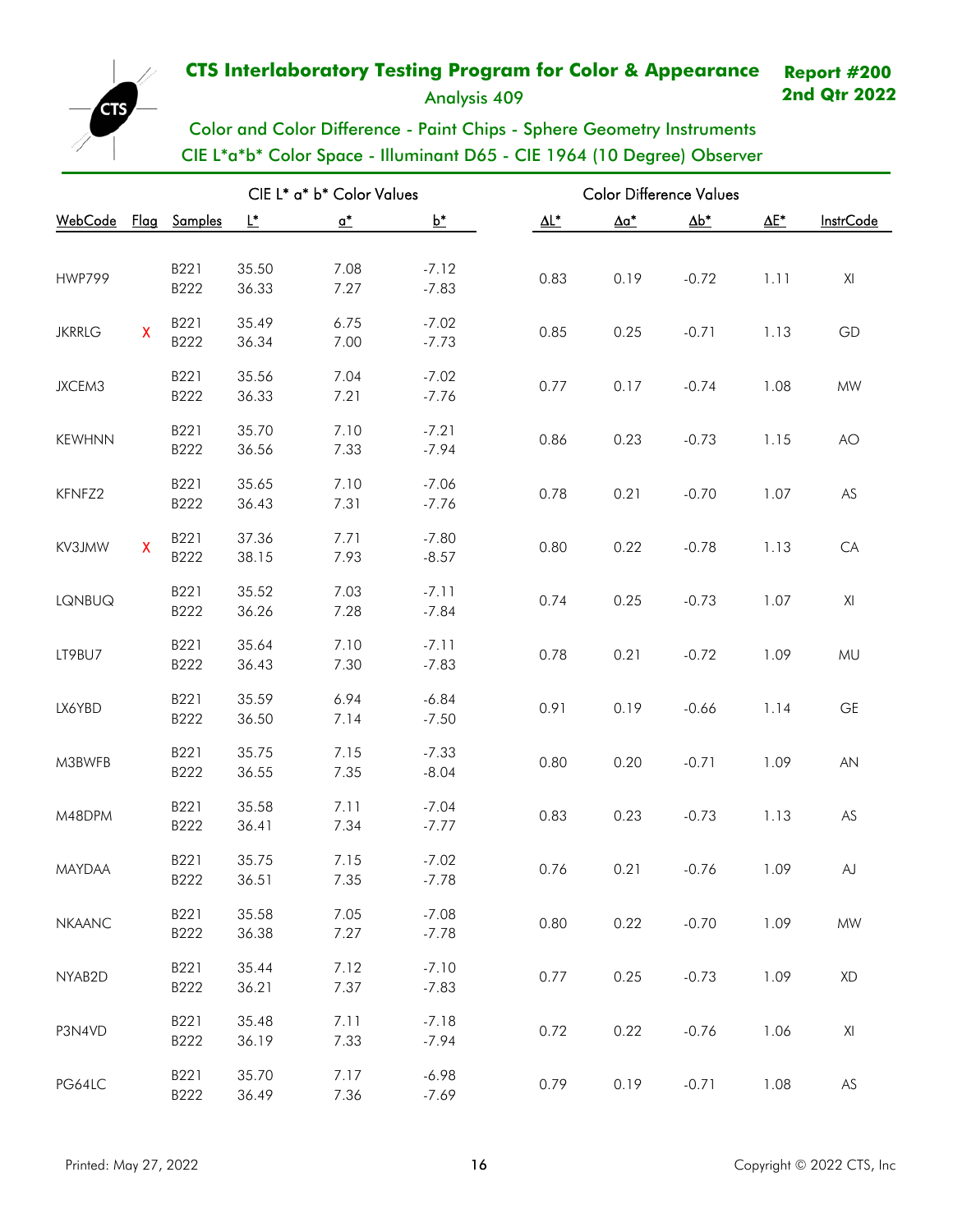Analysis 409

**2nd Qtr 2022**



|                                |              |                | CIE L* a* b* Color Values  |                    | <b>Color Difference Values</b> |                          |              |              |                  |
|--------------------------------|--------------|----------------|----------------------------|--------------------|--------------------------------|--------------------------|--------------|--------------|------------------|
| <u> WebCode</u><br><u>Flag</u> | Samples      | L*             | $\underline{\mathsf{o}}^*$ | $b^*$              | $\Delta\mathsf{L}^*$           | $\underline{\Delta a^*}$ | $\Delta b^*$ | $\Delta E^*$ | <b>InstrCode</b> |
|                                |              |                |                            |                    |                                |                          |              |              |                  |
| <b>PKRKZQ</b>                  | B221         | 35.61          | 7.01                       | $-7.26$            | 0.76                           | 0.21                     | $-0.75$      | 1.08         | HP               |
|                                | B222         | 36.37          | 7.21                       | $-8.00$            |                                |                          |              |              |                  |
|                                | B221         | 35.36          | 7.17                       | $-7.23$            |                                |                          |              |              |                  |
| PN4NQT                         | B222         | 36.18          | 7.35                       | $-7.97$            | 0.82                           | 0.18                     | $-0.74$      | 1.12         | XD               |
|                                | B221         | 35.85          | 7.11                       | $-7.29$            |                                |                          |              |              |                  |
| PQXAL6                         | B222         | 36.66          | 7.34                       | $-7.99$            | 0.81                           | 0.23                     | $-0.71$      | 1.10         | CA               |
|                                | B221         | 35.62          | 7.01                       | $-7.31$            |                                |                          |              |              |                  |
| PUXKG6                         | B222         | 36.43          | 7.24                       | $-8.03$            | 0.81                           | 0.22                     | $-0.72$      | 1.11         | CA               |
|                                |              |                |                            |                    |                                |                          |              |              |                  |
| PZHJ8D                         | B221<br>B222 | 35.67<br>36.56 | 7.09<br>7.24               | $-7.21$<br>$-7.89$ | 0.90                           | 0.15                     | $-0.68$      | 1.13         | ${\sf MV}$       |
|                                |              |                |                            |                    |                                |                          |              |              |                  |
| QCBJ2T                         | B221         | 35.54          | 7.10                       | $-7.22$            | 0.76                           | 0.19                     | $-0.74$      | 1.07         | XD               |
|                                | B222         | 36.29          | 7.28                       | $-7.95$            |                                |                          |              |              |                  |
|                                | B221         | 35.51          | 7.09                       | $-7.10$            |                                |                          |              |              |                  |
| QFRRLL                         | B222         | 36.22          | 7.30                       | $-7.84$            | 0.71                           | 0.21                     | $-0.74$      | 1.05         | XD               |
|                                | B221         | 35.66          | 7.02                       | $-7.31$            |                                |                          |              |              |                  |
| QZG3CR                         | B222         | 36.50          | 7.19                       | $-8.03$            | 0.84                           | 0.17                     | $-0.72$      | 1.12         | HP               |
|                                | B221         | 35.63          | 7.05                       | $-7.03$            |                                |                          |              |              |                  |
| R8BUUK                         | B222         | 36.42          | 7.26                       | $-7.77$            | 0.79                           | 0.21                     | $-0.74$      | 1.10         | XH               |
|                                | B221         | 35.55          | 7.06                       | $-7.20$            |                                |                          |              |              |                  |
| RDWPT3                         | B222         | 36.41          | 7.23                       | $-7.90$            | 0.86                           | 0.17                     | $-0.70$      | 1.12         | MS               |
|                                |              |                |                            |                    |                                |                          |              |              |                  |
| RLD43Z                         | B221         | 35.60          | 7.11                       | $-7.04$            | 0.81                           | 0.24                     | $-0.76$      | 1.14         | ${\sf AS}$       |
|                                | B222         | 36.41          | 7.35                       | $-7.80$            |                                |                          |              |              |                  |
| RM66XP                         | B221         | 35.67          | 7.07                       | $-7.19$            | 0.79                           | 0.21                     | $-0.71$      | 1.09         | XI               |
|                                | B222         | 36.46          | 7.28                       | $-7.91$            |                                |                          |              |              |                  |
|                                | B221         | 35.44          | 7.14                       | $-7.18$            | 0.67                           | 0.20                     | $-0.75$      |              | $\mathsf{XB}$    |
| T8UX7Q                         | B222         | 36.11          | 7.35                       | $-7.93$            |                                |                          |              | 1.02         |                  |
|                                | B221         | 35.69          | 7.10                       | $-7.15$            |                                |                          |              |              |                  |
| TLAYZW                         | B222         | 36.52          | 7.32                       | $-7.86$            | 0.83                           | 0.21                     | $-0.71$      | 1.11         | $\textsf{MW}{}$  |
|                                | B221         | 35.46          | 7.09                       | $-7.16$            |                                |                          |              |              |                  |
| TVDF8T                         | B222         | 36.27          | 7.31                       | $-7.87$            | 0.81                           | 0.21                     | $-0.71$      | 1.10         | XR               |
|                                |              |                |                            |                    |                                |                          |              |              |                  |
| <b>UDVGXN</b>                  | B221<br>B222 | 35.56<br>36.33 | 7.10<br>7.34               | $-6.94$<br>$-7.72$ | 0.77                           | 0.24                     | $-0.77$      | 1.12         | ${\sf AJ}$       |
|                                |              |                |                            |                    |                                |                          |              |              |                  |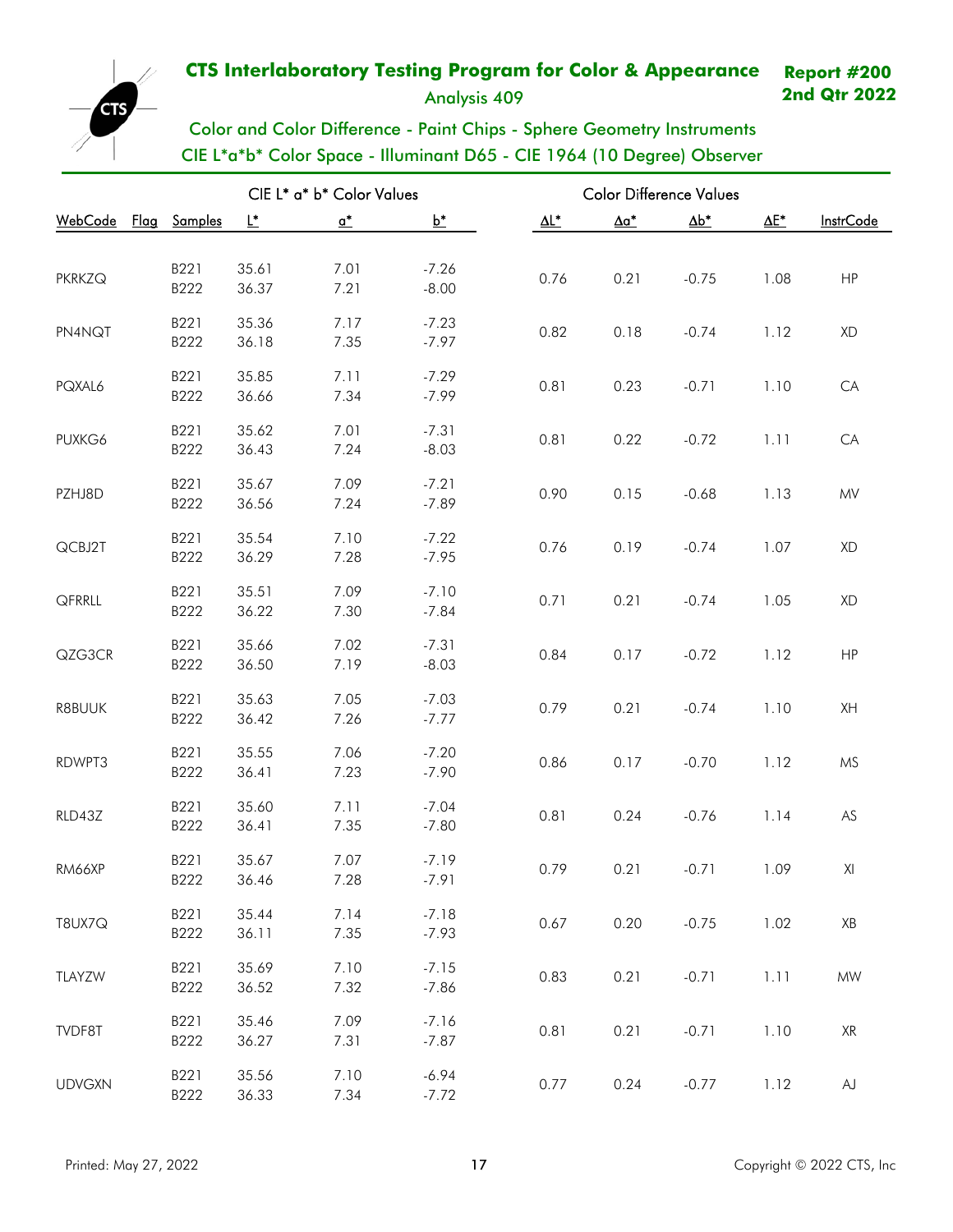Analysis 409

**2nd Qtr 2022**



Color and Color Difference - Paint Chips - Sphere Geometry Instruments CIE L\*a\*b\* Color Space - Illuminant D65 - CIE 1964 (10 Degree) Observer

|                     |              |                |       | CIE L* a* b* Color Values  |         |                      | <b>Color Difference Values</b> |              |              |                  |
|---------------------|--------------|----------------|-------|----------------------------|---------|----------------------|--------------------------------|--------------|--------------|------------------|
| <u>WebCode</u> Flag |              | <b>Samples</b> | Ŀ.    | $\underline{\mathsf{o}}^*$ | $b^*$   | $\Delta\mathsf{L}^*$ | $\Delta a^*$                   | $\Delta b^*$ | $\Delta E^*$ | <b>InstrCode</b> |
|                     |              |                |       |                            |         |                      |                                |              |              |                  |
| UM2END              |              | B221           | 35.74 | 7.10                       | $-6.97$ | 0.79                 | 0.28                           | $-0.73$      | 1.11         | AS               |
|                     |              | B222           | 36.52 | 7.38                       | $-7.70$ |                      |                                |              |              |                  |
| UP3MRM              |              | B221           | 35.50 | 7.01                       | $-7.27$ | 0.86                 | 0.19                           | $-0.71$      | 1.13         | HP               |
|                     |              | B222           | 36.36 | 7.20                       | $-7.97$ |                      |                                |              |              |                  |
|                     |              | B221           | 35.78 | 7.15                       | $-7.10$ |                      |                                |              |              |                  |
| V8H9TP              |              | B222           | 36.61 | 7.34                       | $-7.83$ | 0.83                 | 0.20                           | $-0.73$      | 1.12         | MI               |
|                     |              | B221           | 35.60 | 7.07                       | $-7.17$ |                      |                                |              |              |                  |
| VQVUBQ              |              | B222           | 36.39 | 7.27                       | $-7.88$ | 0.79                 | 0.19                           | $-0.72$      | 1.08         | XD               |
|                     |              | B221           | 35.43 | 7.19                       | $-7.18$ |                      |                                |              |              |                  |
| W9QMWP              |              | B222           | 36.24 | 7.35                       | $-7.87$ | 0.81                 | 0.16                           | $-0.69$      | 1.08         | XE               |
|                     |              | B221           | 35.64 | 7.18                       | $-7.53$ |                      |                                |              |              |                  |
| WAMZJG              |              | B222           | 36.43 | 7.42                       | $-8.27$ | 0.79                 | 0.24                           | $-0.74$      | 1.11         | XI               |
|                     |              | B221           | 35.43 | 7.14                       | $-7.18$ |                      |                                |              |              |                  |
| <b>WJCPHQ</b>       |              | B222           | 36.28 | 7.32                       | $-7.91$ | 0.85                 | 0.18                           | $-0.73$      | 1.13         | MV               |
|                     |              | B221           | 35.78 | 7.02                       | $-7.01$ |                      |                                |              |              |                  |
| WT3BNN              |              | B222           | 36.63 | 7.25                       | $-7.71$ | 0.85                 | 0.23                           | $-0.70$      | 1.13         | XO               |
|                     |              | B221           | 35.51 | 7.00                       | $-6.83$ |                      |                                |              |              |                  |
| <b>XCNNAQ</b>       |              | B222           | 36.31 | 7.20                       | $-7.55$ | 0.80                 | 0.20                           | $-0.72$      | 1.10         | <b>GE</b>        |
|                     |              | B221           | 36.34 | 6.86                       | $-6.73$ |                      |                                |              |              |                  |
| XEDT9P              | $\mathsf{X}$ | B222           | 37.17 | 7.03                       | $-7.42$ | 0.83                 | 0.17                           | $-0.69$      | 1.09         | MU               |
|                     |              | B221           | 35.39 | 7.04                       | $-7.26$ |                      |                                |              |              |                  |
| XTR6HB              |              | B222           | 36.14 | 7.29                       | $-7.98$ | 0.76                 | 0.25                           | $-0.72$      | 1.07         | XH               |
|                     |              | B221           | 35.73 | 7.11                       | $-7.00$ |                      |                                |              |              |                  |
| YC3ALE              |              | B222           | 36.46 | 7.32                       | $-7.72$ | 0.73                 | 0.21                           | $-0.72$      | 1.05         | AT               |
|                     |              | B221           | 35.56 | 7.05                       | $-7.32$ |                      |                                |              |              |                  |
| <b>YCZKGG</b>       |              | B222           | 36.34 | 7.27                       | $-8.02$ | 0.78                 | 0.22                           | $-0.71$      | 1.07         | HP               |
|                     |              | B221           | 35.71 | 7.16                       | $-7.02$ |                      |                                |              |              |                  |
| YPT7MC              |              | B222           | 36.55 | 7.35                       | $-7.74$ | 0.84                 | 0.19                           | $-0.72$      | 1.12         | AT               |
|                     |              | B221           | 35.87 | 7.11                       | $-7.04$ |                      |                                |              |              |                  |
| ZCWEED              |              | B222           | 36.65 | 7.35                       | $-7.78$ | 0.79                 | 0.23                           | $-0.74$      | 1.10         | MV               |
|                     |              | B221           | 35.51 | 7.09                       | $-7.24$ |                      |                                |              |              |                  |
| ZJHBFG              |              | B222           | 36.20 | 7.31                       | $-7.98$ | 0.69                 | 0.21                           | $-0.74$      | 1.03         | XB               |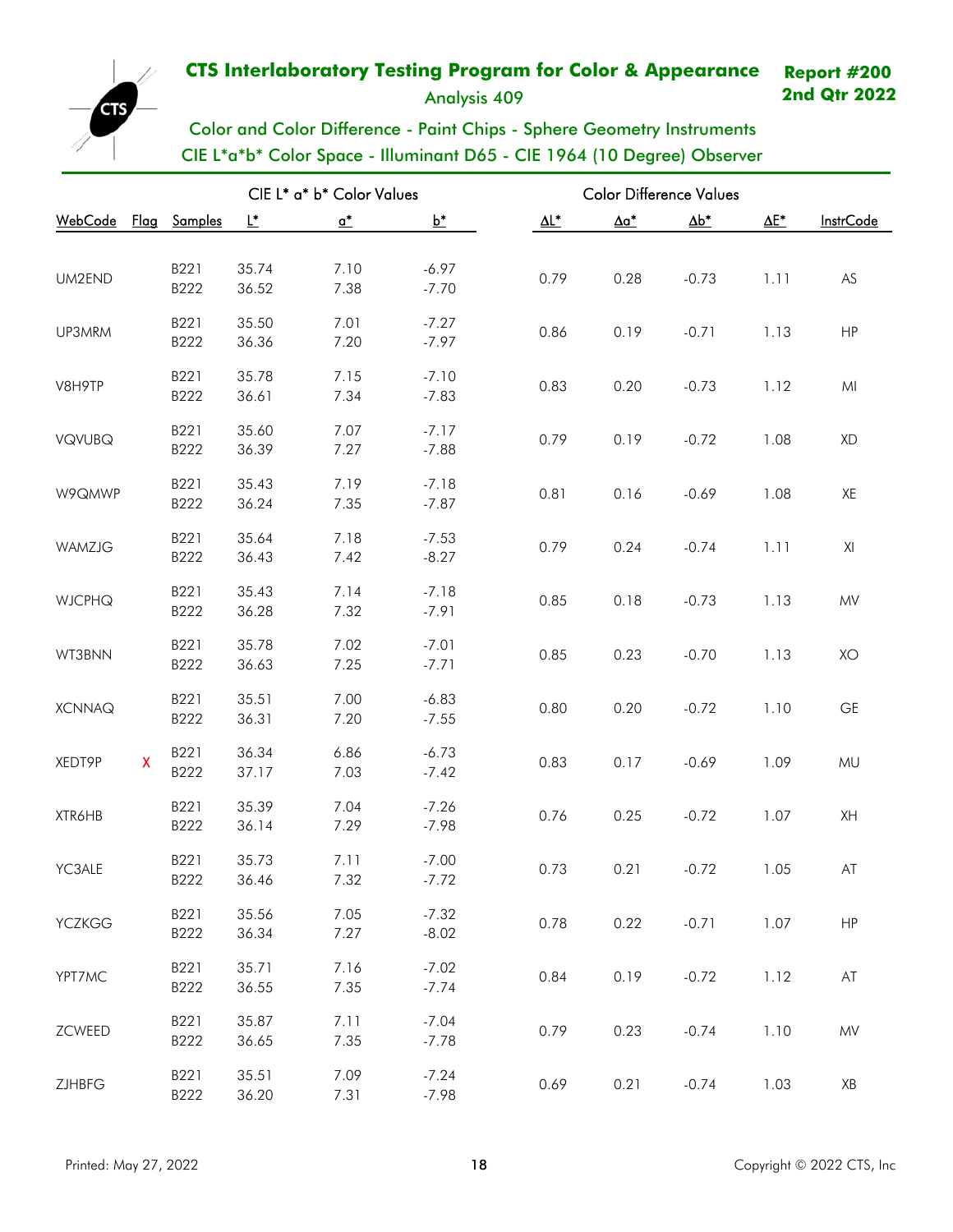Analysis 409

**2nd Qtr 2022**

# Color and Color Difference - Paint Chips - Sphere Geometry Instruments CIE L\*a\*b\* Color Space - Illuminant D65 - CIE 1964 (10 Degree) Observer

|         |                                      |                           |                | CIE L* a* b* Color Values    |                    | <b>Color Difference Values</b> |                          |                                                     |              |                  |
|---------|--------------------------------------|---------------------------|----------------|------------------------------|--------------------|--------------------------------|--------------------------|-----------------------------------------------------|--------------|------------------|
| WebCode |                                      | Flag Samples              | Ľ              | $\underline{\mathfrak{a}}^*$ | $b^*$              | $\underline{\Delta L^*}$       | $\Delta a^*$             | $\Delta b^*$                                        | $\Delta E^*$ | <b>InstrCode</b> |
| ZPMAR8  |                                      | B221<br>B222              | 35.47<br>36.23 | 7.14<br>7.36                 | $-7.17$<br>$-7.91$ | 0.76                           | 0.22                     | $-0.75$                                             | 1.09         | AB               |
|         |                                      | <b>Summary Statistics</b> |                |                              |                    |                                |                          |                                                     |              |                  |
|         | <b>Samples</b><br><b>Grand Means</b> |                           | L*             | $\underline{\mathfrak{a}}^*$ | $b^*$              | ΔL*                            | $\underline{\Delta a^*}$ | $\Delta b^*$                                        | <u>ΔΕ*</u>   |                  |
|         | B221<br>B222                         |                           | 35.61<br>36.41 | 7.09<br>7.30                 | $-7.11$<br>$-7.84$ | 0.80                           | 0.21                     | $-0.72$                                             | 1.10         |                  |
|         |                                      | <b>Stnd Dev Btwn Labs</b> |                |                              |                    |                                |                          |                                                     |              |                  |
|         | B221<br>B222                         |                           | 0.12<br>0.13   | 0.06<br>0.06                 | 0.14<br>0.14       | 0.06                           | 0.03                     | 0.02                                                | 0.04         |                  |
|         |                                      |                           |                |                              |                    |                                |                          | Statistics based on 90 of 97 reporting participants |              |                  |

### **Comments Assigned on Data Flags for Test # 409**

2XWZRN(X) - Extreme data for both "L\*", "a\*" & "b\*" values. Small Delta a & large Delta E.

2XXVF2(X) - Extreme data for both "L\*" values. High "a\*" values for both samples.

DRUQUK(X) - High "b\*" values for Sample B221. Large replication difference for "b\*" Sample B221. Large Delta b & Delta E.

FDZ9TC(X) - High "L\*" values for both samples. Extreme data for both "a\*" values.

JKRRLG(X) - Very low data for both "a\*" values

- KV3JMW(X) Extreme data for both "L\*" & "a\*" values. Very low data for both "b\*" values. Large replication difference for both "b\*" samples.
- XEDT9P(X) Extreme data for both "L\*" values. Low "a\*" values for both samples.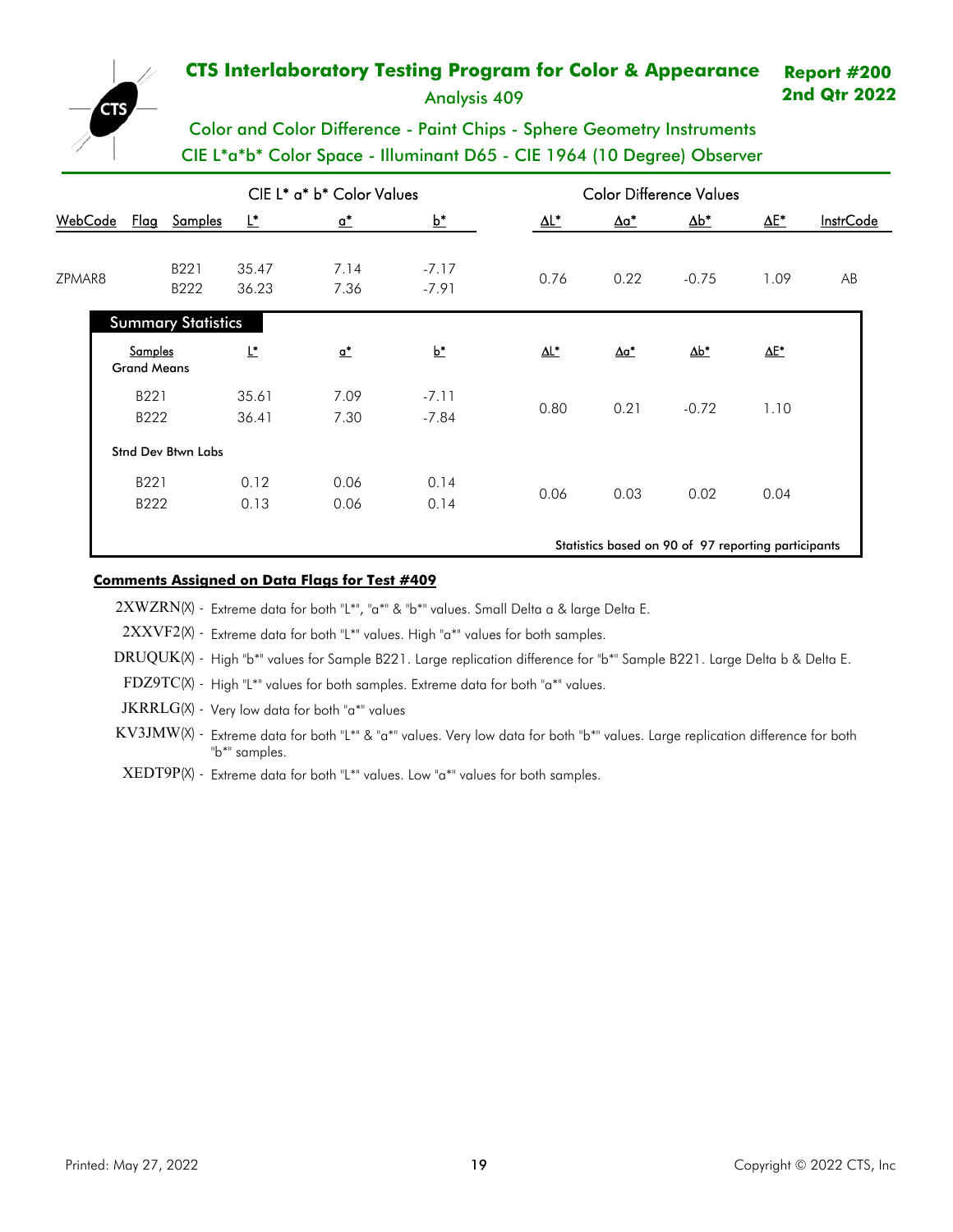Analysis 409

**2nd Qtr 2022**



Color and Color Difference - Paint Chips - Sphere Geometry Instruments CIE L\*a\*b\* Color Space - Illuminant D65 - CIE 1964 (10 Degree) Observer

|           | Key to Instrument Codes Reported by Participants |           |                                               |  |  |  |  |  |  |  |  |
|-----------|--------------------------------------------------|-----------|-----------------------------------------------|--|--|--|--|--|--|--|--|
| <b>AB</b> | Datacolor 100                                    | AH        | DataColor 550                                 |  |  |  |  |  |  |  |  |
| AJ        | Datacolor 600                                    | <b>AN</b> | Datacolor 650                                 |  |  |  |  |  |  |  |  |
| <b>AO</b> | Datacolor 650x                                   | AG        | Datacolor 600x                                |  |  |  |  |  |  |  |  |
| <b>AR</b> | Datacolor 400                                    | <b>AS</b> | Datacolor 800                                 |  |  |  |  |  |  |  |  |
| AT        | Datacolor 850                                    | <b>CA</b> | <b>Cary 5000</b>                              |  |  |  |  |  |  |  |  |
| GD        | <b>BYK-Gardner Spectro-Guide Sphere</b>          | <b>GE</b> | BYK-Gardner Spectro2-Guide Sphere Gloss       |  |  |  |  |  |  |  |  |
| HP        | Hunter UltraScan PRO                             | <b>HW</b> | Hunter UltraScan XE                           |  |  |  |  |  |  |  |  |
| MI        | Macbeth Color i5                                 | <b>MK</b> | Macbeth Color-Eye 7000                        |  |  |  |  |  |  |  |  |
| <b>MM</b> | Macbeth Color-Eye 7000a                          | <b>MS</b> | Minolta CM-600d                               |  |  |  |  |  |  |  |  |
| MT        | Minolta CM-2600d                                 | MU        | Minolta                                       |  |  |  |  |  |  |  |  |
| <b>MV</b> | Minolta CM-3000d Spectrophotometer               | <b>MW</b> | Minolta CM 3700a Spectrophotometer            |  |  |  |  |  |  |  |  |
| XB        | X-Rite Ci7000 Series Benchtop Spectrophotometer  | <b>XC</b> | X-Rite Ci4200 Benchtop Spectrophotometer      |  |  |  |  |  |  |  |  |
| <b>XD</b> | X-Rite Ci7800 Benchtop Spectrophotometer         | <b>XE</b> | X-Rite Ci7600 Benchtop Spectrophotometer      |  |  |  |  |  |  |  |  |
| <b>XF</b> | X-Rite Ci6x Portable Spectrophotometer           | XH        | X-Rite Color i5 Benchtop Spectrophotometer    |  |  |  |  |  |  |  |  |
| XI        | X-Rite Color i7 Benchtop Spectrophotometer       | XM        | X-Rite SP62 Portable Sphere Spectrophotometer |  |  |  |  |  |  |  |  |
| XO        | X-Rite SP64 Portable Sphere Spectrophotometer    | <b>XR</b> | X-Rite                                        |  |  |  |  |  |  |  |  |
| XX        | Instrument make/model not specified by lab       |           |                                               |  |  |  |  |  |  |  |  |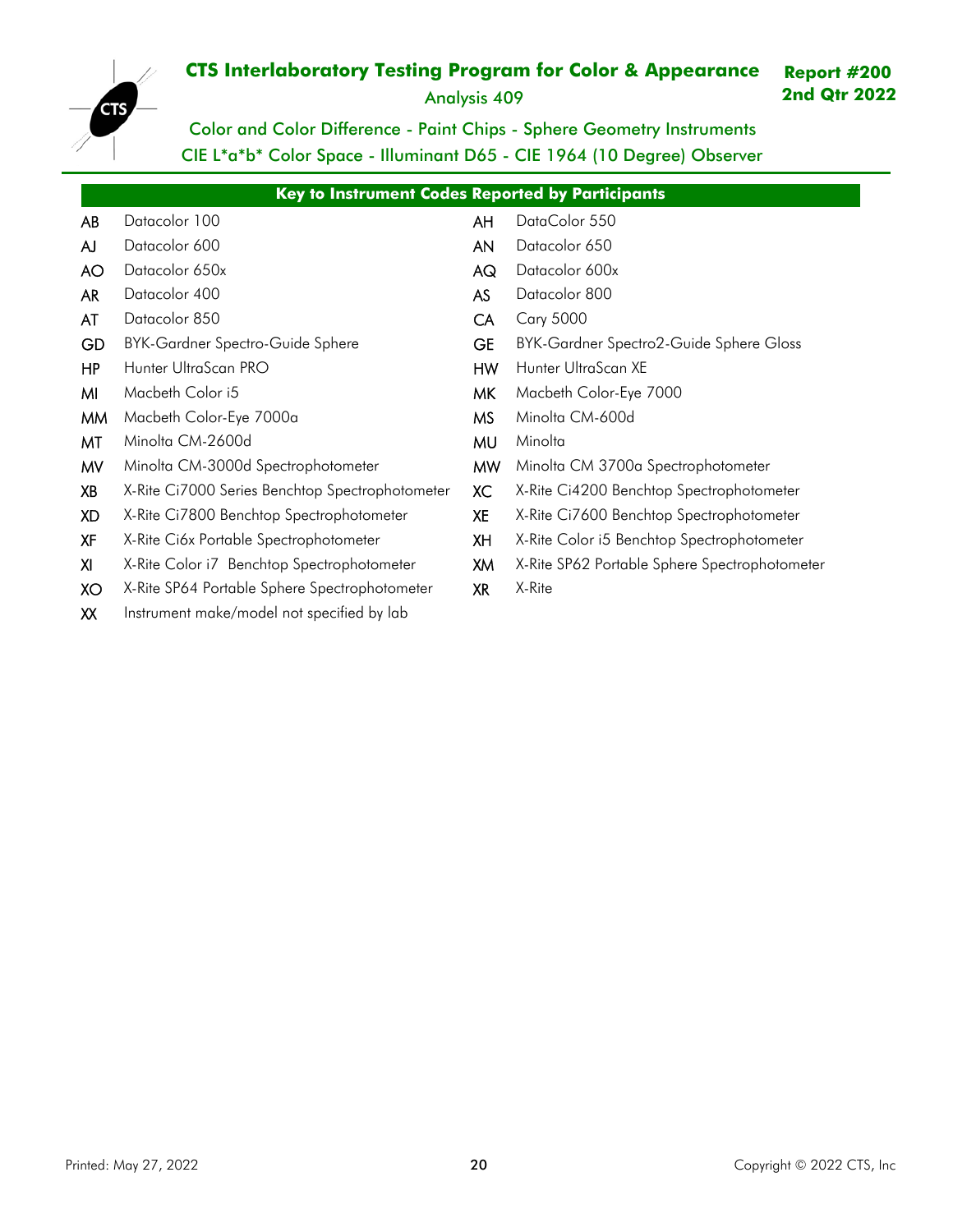

Analysis 409

**2nd Qtr 2022**

Color and Color Difference - Paint Chips - Sphere Geometry Instruments CIE L\*a\*b\* Color Space - Illuminant D65 - CIE 1964 (10 Degree) Observer

**L2\* vs L1\***

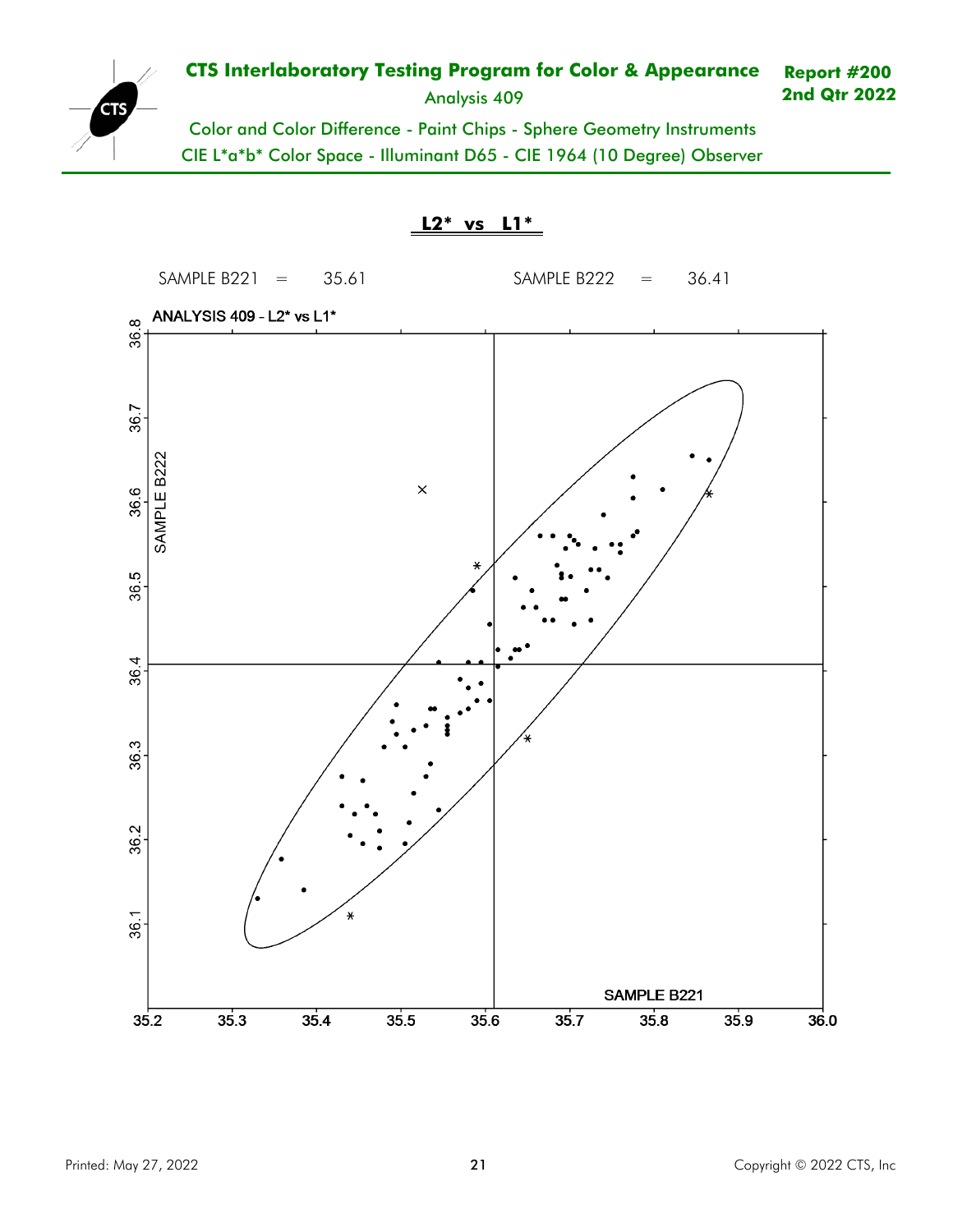

Analysis 409

**2nd Qtr 2022**

Color and Color Difference - Paint Chips - Sphere Geometry Instruments CIE L\*a\*b\* Color Space - Illuminant D65 - CIE 1964 (10 Degree) Observer

**a2\* vs a1\***

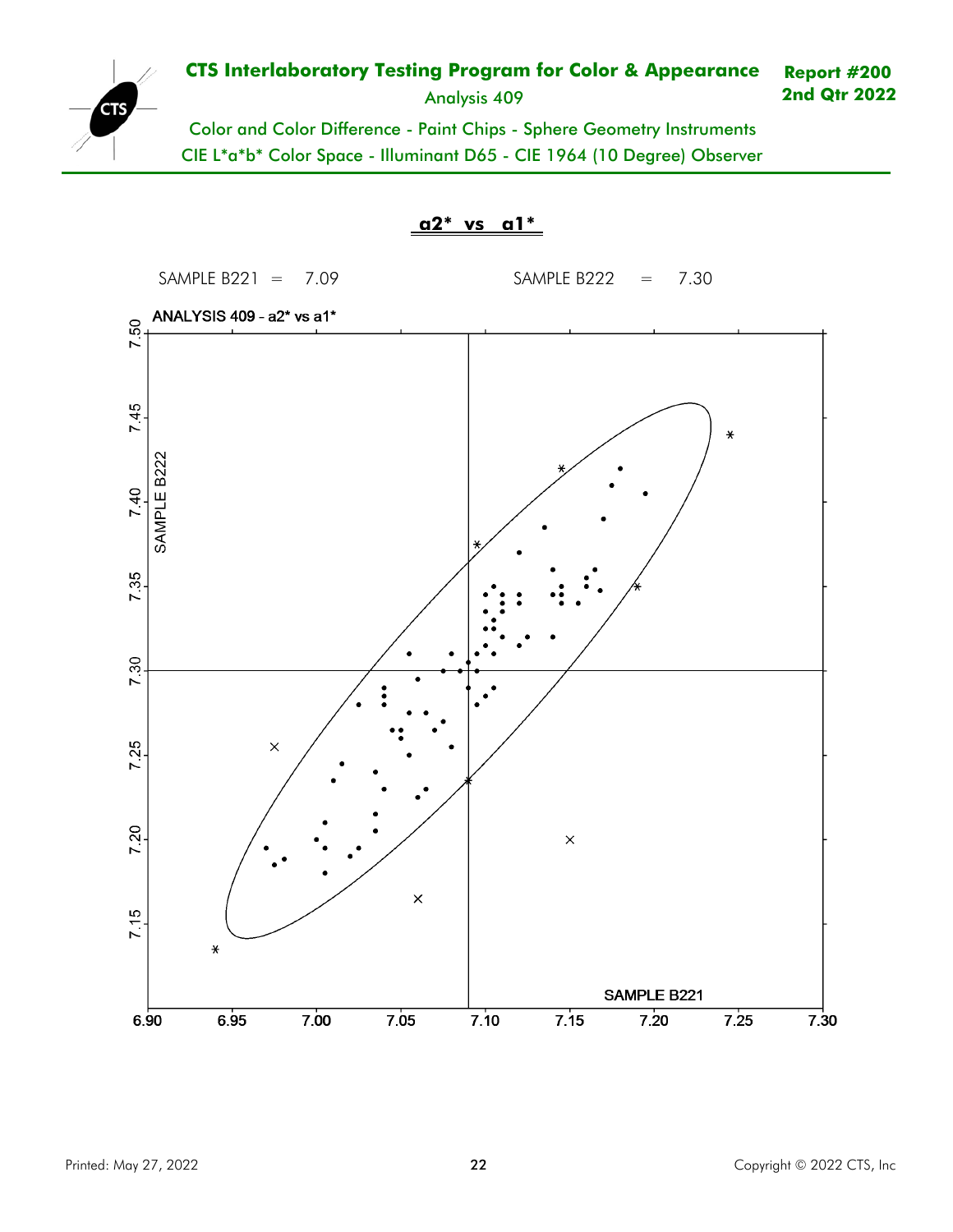

Analysis 409

**2nd Qtr 2022**

Color and Color Difference - Paint Chips - Sphere Geometry Instruments CIE L\*a\*b\* Color Space - Illuminant D65 - CIE 1964 (10 Degree) Observer





Plot created using absolute values.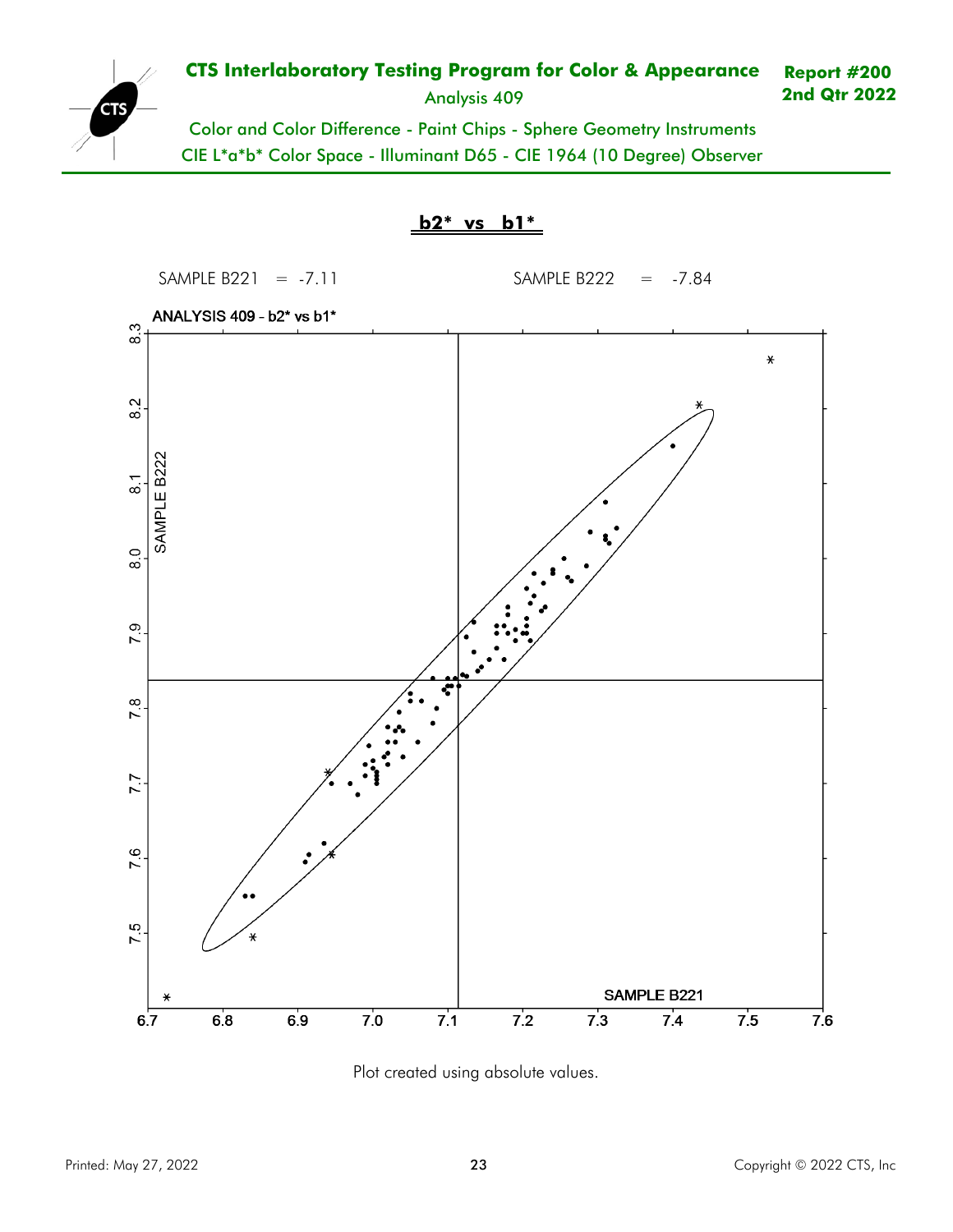<span id="page-23-0"></span>

## **Analysis 411**

# **Report #200 2nd Qtr 2022**

Spectrophotometric - Sphere Geometry Instruments Reflectance at 16 Selected Wavelengths

|               | Spectrophotometric Reflectance values (as %) at selected wavelengths |       |       |       |               |       |       |       |                |       |       |       |       |       |                               |       |       |               |
|---------------|----------------------------------------------------------------------|-------|-------|-------|---------------|-------|-------|-------|----------------|-------|-------|-------|-------|-------|-------------------------------|-------|-------|---------------|
| WebCode       | Data<br>Flag                                                         | 400   | 420   | 440   | 460           | 480   | 500   | 520   | 540            | 560   | 580   | 600   | 620   | 640   | 660                           | 680   | 700   | Instr<br>Code |
|               |                                                                      |       |       |       |               |       |       |       | B221<br>Sample |       |       |       |       |       |                               |       |       |               |
| 28Z9DF        |                                                                      | 11.47 | 11.83 | 11.50 | 11.00         | 10.25 | 9.08  | 8.02  | 7.59           | 7.77  | 8.76  | 10.21 | 9.83  | 10.46 | 12.60                         | 13.91 | 14.25 | XD            |
| 2FC877        |                                                                      | 11.63 | 11.84 | 11.53 | 11.05         | 10.25 | 9.12  | 8.06  | 7.63           | 7.83  | 8.83  | 10.26 | 9.86  | 10.47 | 12.63                         | 13.82 | 14.08 | XI            |
| 2XWZRN        |                                                                      | 11.37 | 11.78 | 11.47 | 10.99         | 10.24 | 9.07  | 8.00  | 7.57           | 7.74  | 8.68  | 10.20 | 9.83  | 10.38 | 12.56                         | 13.92 | 14.33 | МM            |
| 2XXVF2        | X                                                                    | 10.98 | 11.40 |       | 11.07X 10.52X | 9.80X | 8.61X | 7.53X | 7.12X          | 7.30X | 8.17X | 9.75X | 9.47X |       | 9.78X 11.38X 12.91X 11.77X AJ |       |       |               |
| 2ZL6RM        |                                                                      | 11.55 | 11.87 | 11.53 | 11.01         | 10.23 | 9.08  | 8.03  | 7.63           | 7.78  | 8.82  | 10.23 | 9.88  | 10.48 | 12.60                         | 13.85 | 14.20 | XH            |
| 3LFF4L        |                                                                      | 11.81 | 11.96 | 11.66 | 11.15         | 10.42 | 9.25  | 8.15  | 7.75           | 7.92  | 8.81  | 10.36 | 10.09 | 10.47 | 12.74                         | 14.21 | 14.46 | AS            |
| 3PFQZL        |                                                                      | 11.64 | 11.91 | 11.59 | 11.10         | 10.37 | 9.15  | 8.05  | 7.64           | 7.81  | 8.76  | 10.38 | 9.87  | 10.31 | 12.59                         | 14.03 | 14.42 | CA            |
| 3XBL2Q        |                                                                      | 11.37 | 11.95 | 11.60 | 11.05         | 10.30 | 9.15  | 7.95  | 7.84           | 7.76  | 8.86  | 10.44 | 10.10 | 10.49 | 12.66                         | 14.21 | 14.49 | GD            |
| 473J9P        |                                                                      | 11.52 | 11.84 | 11.53 | 11.00         | 10.25 | 9.09  | 8.04  | 7.62           | 7.78  | 8.77  | 10.27 | 9.83  | 10.41 | 12.62                         | 13.93 | 14.28 | XD            |
| 4DJ3JC        |                                                                      | 11.43 | 11.81 | 11.51 | 11.01         | 10.23 | 9.11  | 8.04  | 7.66           | 7.85  | 8.86  | 10.30 | 9.89  | 10.51 | 12.62                         | 13.87 | 14.16 | XH            |
| 4PBNRT        |                                                                      | 11.95 | 12,00 | 11.66 | 11.11         | 10.36 | 9.16  | 8.07  | 7.68           | 7.86  | 8.76  | 10.27 | 9.92  | 10.38 | 12.57                         | 14.05 | 14.32 | AQ            |
| 664V3Y        |                                                                      | 11.56 | 11.86 | 11.52 | 11.00         | 10.24 | 9.06  | 7.99  | 7.59           | 7.77  | 8.75  | 10.23 | 9.79  | 10.41 | 12.59                         | 13.84 | 14.11 | XB            |
| 6NY8CU        |                                                                      | 11.66 | 11.87 | 11.53 | 10.91         | 10.29 | 9.13  | 8.05  | 7.68           | 7.81  | 8.78  | 10.35 | 9.99  | 10.44 | 12.61                         | 13.93 | 14.22 | AT            |
| 7P77J8        |                                                                      | 11.35 | 11.78 | 11.45 | 10.94         | 10.22 | 9.11  | 8.05  | 7.60           | 7.79  | 8.77  | 10.20 | 9.81  | 10.39 | 12.51                         | 13.72 | 14.10 | XI            |
| 7ZMX4B        |                                                                      | 11.52 | 11.83 | 11.54 | 11.00         | 10.27 | 9.06  | 7.98  | 7.60           | 7.78  | 8.70  | 10.20 | 9.85  | 10.35 | 12.59                         | 13.98 | 14.13 | AS            |
| 8CVXGF        |                                                                      | 11.56 | 11.95 | 11.63 | 11.15         | 10.37 | 9.18  | 8,09  | 7.63           | 7.81  | 8.77  | 10.32 | 9.94  | 10.41 | 12.63                         | 14.07 | 14.49 | <b>MT</b>     |
| 8PYGU2        |                                                                      | 11.58 | 11,88 | 11.52 | 11.08         | 10.36 | 9.18  | 8.09  | 7.70           | 7.89  | 8.79  | 10,30 | 10.06 | 10.44 | 12.69                         | 14.04 | 14.27 | AJ            |
| 9FP9R7        |                                                                      | 11.70 | 11.90 | 11.60 | 11.10         | 10.30 | 9.20  | 8.10  | 7.70           | 7.90  | 8.80  | 10.30 | 10.00 | 10.50 | $12.85*$                      | 14.10 | 14.30 | AN            |
| 9HF9BB        |                                                                      | 11.40 | 11.90 | 11.54 | 10.99         | 10.26 | 9.08  | 8.04  | 7.60           | 7.76  | 8.73  | 10.18 | 9.81  | 10.42 | 12.56                         | 13.82 | 14.13 | XI            |
| 9JPKN7        |                                                                      | 11.60 | 11.90 | 11.60 | 11.10         | 10.40 | 9.20  | 8.10  | 7.70           | 7.90  | 8.80  | 10.40 | 10.10 | 10.50 | 12.70                         | 14.20 | 14.40 | AN            |
| 9XUJUR        |                                                                      | 11.46 | 11.77 | 11.43 | 10.91         | 10.22 | 9.03  | 7.99  | 7.61           | 7.76  | 8.69  | 10.30 | 9.88  | 10.37 | 12.64                         | 14.18 | 14.07 | AS            |
| <b>AEACVZ</b> |                                                                      | 11.51 | 11.84 | 11.54 | 11.01         | 10.30 | 9.11  | 8.04  | 7.67           | 7.84  | 8.75  | 10.32 | 9.99  | 10.40 | 12.61                         | 14.08 | 14.20 | AJ            |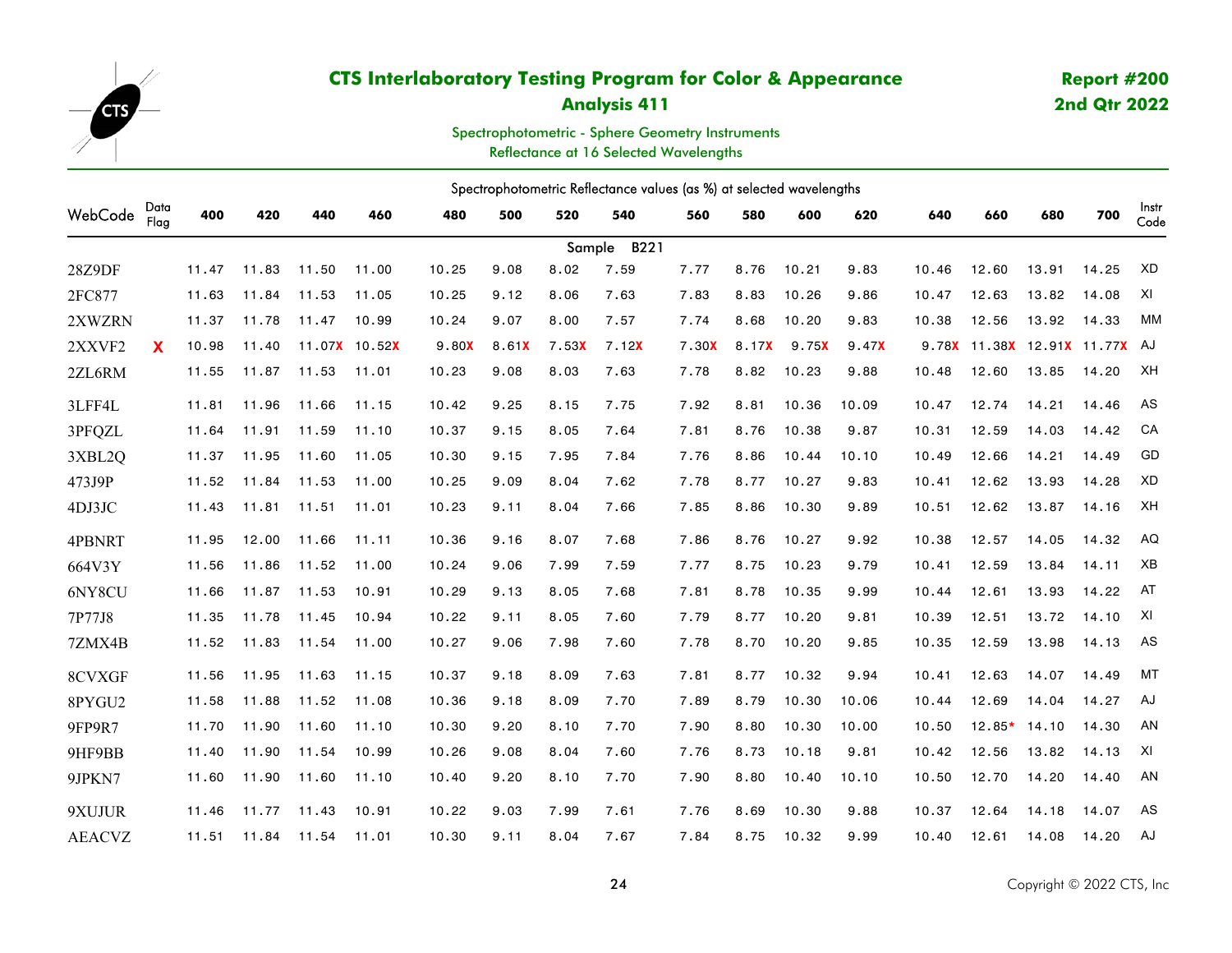

## **Analysis 411**

# **Report #200 2nd Qtr 2022**

Spectrophotometric - Sphere Geometry Instruments Reflectance at 16 Selected Wavelengths

Spectrophotometric Reflectance values (as %) at selected wavelengths WebCode Data Flag Sample B221 Instr Code400 420 440 460 480 500 520 540 560 580 600 620 640 660 680 700 <sub>Cod</sub> **BB8TDY**  11.63 11.92 11.61 11.09 10.36 9.17 8.08 7.70 7.90 8.80 10.30 10.02 10.46 12.69 14.10 14.31 AJ BX66GY 11.47 11.87 11.53 11.00 10.32 9.14 8.05 7.68 7.86 8.76 10.38 10.01 10.38 12.75 14.08 14.19 AH C6E7Y6 12.36 11.85 11.57 11.02 10.28 9.13 8.04 7.67 7.85 8.73 10.28 9.99 10.40 12.61 14.01 14.35 AJ CAQWHD 11.68 12.01 11.65 11.14 10.38 9.18 8.11 7.68 7.86 8.88 10.35 9.92 10.55 12.75 14.06 14.39 MM CB2X8X $\rm X$  11.39 11.81 11.51 10.99 10.25 9.06 8.00 7.58 7.75 8.70 10.22 9.85 10.37 12.53 13.90 14.31 MK CDVLPT 11.43 11.79 11.46 10.93 10.20 9.02 7.97 7.56 7.71 8.70 10.15 9.72 10.32 12.44 13.74 14.03 XI CENHAG **X**13.57 14.29 14.13 13.93 13.93 13.67 13.19 12.70 12.51 12.62 13.17 14.00 13.71 13.83 14.86 15.41 15.26 AJ DEKDBX $\mathrm{X}$  11.67 11.82 11.48 10.97 10.21 9.03 7.96 7.54 7.72 8.69 10.20 9.77 10.36 12.54 13.87 14.22  $\mathsf{X}\mathsf{B}$ DHHUPD 11.46 11.82 11.49 10.97 10.23 9.07 8.00 7.59 7.76 8.73 10.23 9.80 10.35 12.52 13.80 14.12 XX DMBXEB 11.47 11.83 11.49 10.98 10.24 9.10 8.01 7.65 7.85 8.73 10.28 9.99 10.43 12.63 14.05 14.17 AS DRUQUK 11.41 11.75 11.49 11.03 10.26 9.11 8.07 7.71 7.89 8.84 10.32 9.90 10.51 12.66 14.05 14.40 XO DYQQ47 11.26 11.78 11.47 10.93 10.20 9.03 8.01 7.65 7.82 8.75 10.25 9.87 10.46 12.55 13.99 14.40 XM **DZHNEX**  $\rm X$  11.46 11.87 11.54 11.07 10.34 9.16 8.08 7.66 7.88 8.77 10.22 9.96 10.36 12.53 13.88 14.27 AQ EM9KAF 11.70 12.10 11.70 11.20 10.40 9.25 8.20 7.70 7.90 8.90 10.40 9.90 10.55 12.75 14.00 14.40 XI EYKVX6 11.46 11.82 11.43 10.96 10.19 9.08 8.04 7.61 7.75 8.80 10.19 9.80 10.46 12.45 13.72 13.99 XI EZCT9W 11.46 11.77 11.45 10.95 10.21 9.05 7.99 7.57 7.74 8.69 10.20 9.78 10.34 12.53 13.83 14.17 XD FTQBAF 11.70 11.90 11.60 11.10 10.30 9.15 8.10 7.70 7.90 8.90 10.40 9.80 10.30 12.60 13.80 14.30 HW GL8EZY 11.45 11.81 11.49 10.96 10.20 9.03 7.96 7.54 7.73 8.69 10.19 9.77 10.34 12.55 13.87 14.24 XB GQL68E 11.47 11.79 11.50 10.98 10.21 9.07 7.97 7.59 7.79 8.81 10.25 9.81 10.45 12.56 13.92 14.37 XC HGQCQ9 11.49 11.87 11.52 11.03 10.28 9.10 8.03 7.62 7.78 8.70 10.27 9.87 10.39 12.55 13.96 14.35 MS **HPNUCC**  $\rm C$  11.52 11.93 11.59 11.06 10.35 9.17 8.10 7.68 7.84 8.77 10.27 9.96 10.44 12.51 13.89 14.28 MM HWP79911.44 11.79 11.46 10.94 10.21 9.06 7.99 7.57 7.75 8.71 10.21 9.78 10.33 12.48 13.76 14.09 XI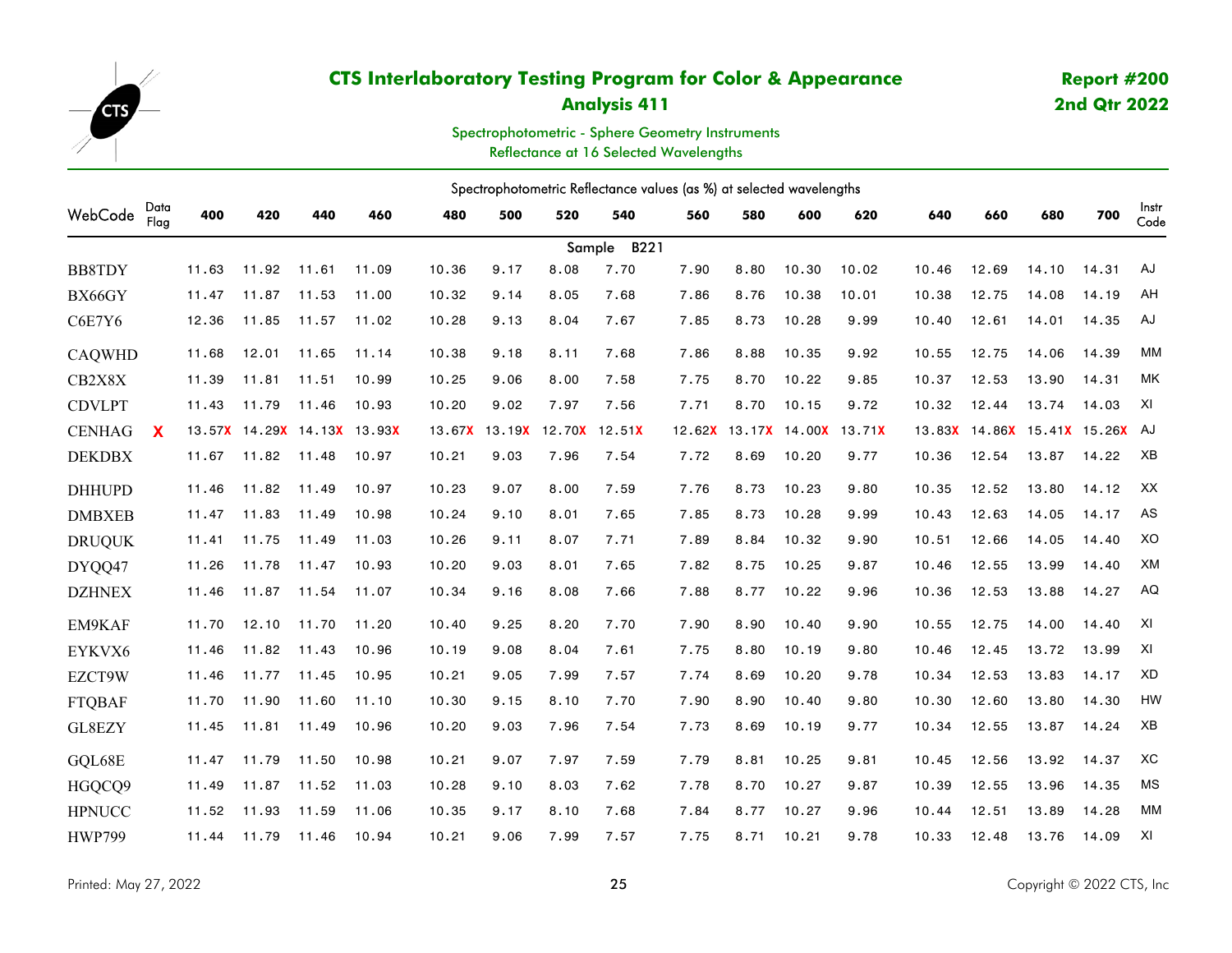

## **Analysis 411**

# **Report #200 2nd Qtr 2022**

Spectrophotometric - Sphere Geometry Instruments Reflectance at 16 Selected Wavelengths

| Spectrophotometric Reflectance values (as %) at selected wavelengths |              |                |             |                                |               |        |                   |       |             |       |                     |              |        |       |       |                                |                         |               |
|----------------------------------------------------------------------|--------------|----------------|-------------|--------------------------------|---------------|--------|-------------------|-------|-------------|-------|---------------------|--------------|--------|-------|-------|--------------------------------|-------------------------|---------------|
| WebCode                                                              | Data<br>Flag | 400            | 420         | 440                            | 460           | 480    | 500               | 520   | 540         | 560   | 580                 | 600          | 620    | 640   | 660   | 680                            | 700                     | Instr<br>Code |
|                                                                      |              |                |             |                                |               |        |                   |       | Sample B221 |       |                     |              |        |       |       |                                |                         |               |
| <b>JKRRLG</b>                                                        |              | 11.80          | 11.70       | 11.34                          | 10.96         | 10.35  | 9.01              | 8.06  | 7.67        | 7.67  | 8.66                | $9.95*$      | 9.90   | 10.34 | 12.59 | 13.77                          | 13.64 <mark>X</mark> GD |               |
| <b>KEWHNN</b>                                                        |              | 11.57          | 11.92 11.63 |                                | 11.09         | 10.37  | 9.14              | 8.07  | 7.70        | 7.87  | 8.78                | 10.27        | 10.02  | 10.40 | 12.67 | 14.04                          | 14.39                   | AO            |
| KFNFZ2                                                               |              | 11.68          | 11.88       | 11.51                          | 11.01         | 10.29  | 9.13              | 8.06  | 7.68        | 7.83  | 8.74                | 10.32        | 9.96   | 10.40 | 12.64 | 14.08                          | 14.32                   | AS            |
| KV3JMW                                                               | X            |                |             | 14.75X  13.85X  12.93X  12.18X |               | 11.31X | 9.96 <sup>X</sup> | 8.84X | 8.57X       | 8.67X |                     | 9.48X 11.51X | 10.90X |       |       | 11.27X 13.64X 15.16X 15.55X CA |                         |               |
| <b>LONBUQ</b>                                                        |              | 11.34          |             | 6.76X 11.47                    | 10.96         | 10.21  | 9.08              | 8.03  | 7.58        | 7.75  | 8.69                | 10.20        | 9.85   | 10.41 | 12.53 | 13.80                          | 14.17                   | XI            |
| LT9BU7                                                               |              | 11.45          | 11.86       | 11.53                          | 11.06         | 10.31  | 9.12              | 8.05  | 7.61        | 7.80  | 8.76                | 10.33        | 9.90   | 10.34 | 12.55 | 14.05                          | 14.44                   | MV            |
| LX6YBD                                                               |              | 10.42          | 10.87       |                                | 10.57X 10.16X | 9.47X  | 8.37X             | 7.37X | 6.96X       | 7.14X | 8.05 <mark>X</mark> | 9.48X        | 9.20X  |       |       | 10.13* 12.13X 13.09X 13.49X XX |                         |               |
| M3BWFB                                                               |              | $12.75*$ 12.03 |             | 11.67                          | 11.19         | 10.39  | 9.18              | 8.10  | 7.71        | 7.90  | 8,80                | 10.34        | 10.01  | 10.41 | 12.65 | 14.08                          | 14.46                   | AN            |
| M48DPM                                                               |              | 11.50          | 11.77       | 11.49                          | 10.97         | 10.26  | 9.07              | 8.01  | 7.62        | 7.80  | 8.72                | 10.24        | 9.96   | 10.39 | 12.57 | 14.23                          | 14.16                   | AS            |
| <b>NKAANC</b>                                                        |              | 11.33          | 11.82       | 11.48                          | 11.00         | 10.28  | 9.12              | 8.03  | 7.60        | 7.77  | 8.71                | 10.28        | 9.91   | 10.30 | 12.49 | 13.97                          | 14.35                   | <b>MW</b>     |
| NYAB2D                                                               |              | 11.87          | 11.76       | 11.42                          | 10.91         | 10.16  | 8.99              | 7.95  | 7.53        | 7.72  | 8.69                | 10.17        | 9.75   | 10.35 | 12.51 | 13.79                          | 14.12                   | XD            |
| P3N4VD                                                               |              | 11.45          | 11.80       | 11.48                          | 10.96         | 10.20  | 9.04              | 7.99  | 7.57        | 7.73  | 8.74                | 10.14        | 9.80   | 10.38 | 12.43 | 13.74                          | 14.08                   | XI            |
| PG64LC                                                               |              | 11.71          | 11.87       | 11.52                          | 11.02         | 10.29  | 9.11              | 8.04  | 7.69        | 7.87  | 8.76                | 10.37        | 9.98   | 10.46 | 12.67 | 14.17                          | 14.42                   | AS            |
| <b>PKRKZQ</b>                                                        |              | 11.60          | 11.97       | 11.56                          | 11.08         | 10.34  | 9.16              | 8.06  | 7.63        | 7.81  | 8.64                | 10.26        | 9.94   | 10.30 | 12.50 | 13.96                          | 14.32                   | HP            |
| PN4NQT                                                               |              | 11.41          | 11.76       | 11.42                          | 10.92         | 10.19  | 8.97              | 7.88  | 7.48        | 7.67  | 8.64                | 10.15        | 9.71   | 10.30 | 12.51 | 13.79                          | 14.11                   | XD            |
| PQXAL6                                                               |              | 11.75          | 12.07       | 11.74                          | 11.23         | 10.48  | 9.24              | 8.14  | 7.72        | 7.89  | 8.84                | 10.48        | 9.95   | 10.42 | 12.72 | 14.12                          | 14.51                   | CA            |
| PUXKG6                                                               |              | 11.55          | 11.85       | 11.54                          | 11.08         | 10.34  | 9.12              | 8.04  | 7.63        | 7.80  | 8.72                | 10.33        | 9.83   | 10.26 | 12.49 | 13.87                          | 14.26                   | CA            |
| PZHJ8D                                                               |              | 11.50          | 11.96       | 11.61                          | 11.07         | 10.34  | 9.17              | 8.07  | 7.66        | 7.76  | 8.76                | 10.39        | 9.88   | 10.31 | 12.65 | 14.07                          | 14.47                   | <b>MV</b>     |
| QCBJ2T                                                               |              | 11.44          | 11.85       | 11.52                          | 11.00         | 10.25  | 9.07              | 8.02  | 7.59        | 7.76  | 8.73                | 10.18        | 9.81   | 10.38 | 12.54 | 13.85                          | 14.13                   | XD            |
| QFRRLL                                                               | <b>X</b>     | 11.42          | 11.79       | 11.47                          | 10.96         | 10.21  | 9.04              | 9.90X | 9.53X       | 9.36X |                     | 9.48X 10.20  | 9.80   |       |       | 8.97X 10.13X 11.26X 14.11      |                         | XD            |
| QZG3CR                                                               |              | 11.55          | 12.01       | 11.62                          | 11.11         | 10.35  | 9.19              | 8.10  | 7.69        | 7.81  | 8.69                | 10.31        | 9.86   | 10.25 | 12.64 | 13.94                          | 14.31                   | HP            |
| <b>R8BUUK</b>                                                        |              | 11.44          | 11.81       | 11.53                          | 11.01         | 10.23  | 9.09              | 8.05  | 7.67        | 7.82  | 8.81                | 10.25        | 9.88   | 10.38 | 12.51 | 13.81                          | 14.19                   | XH            |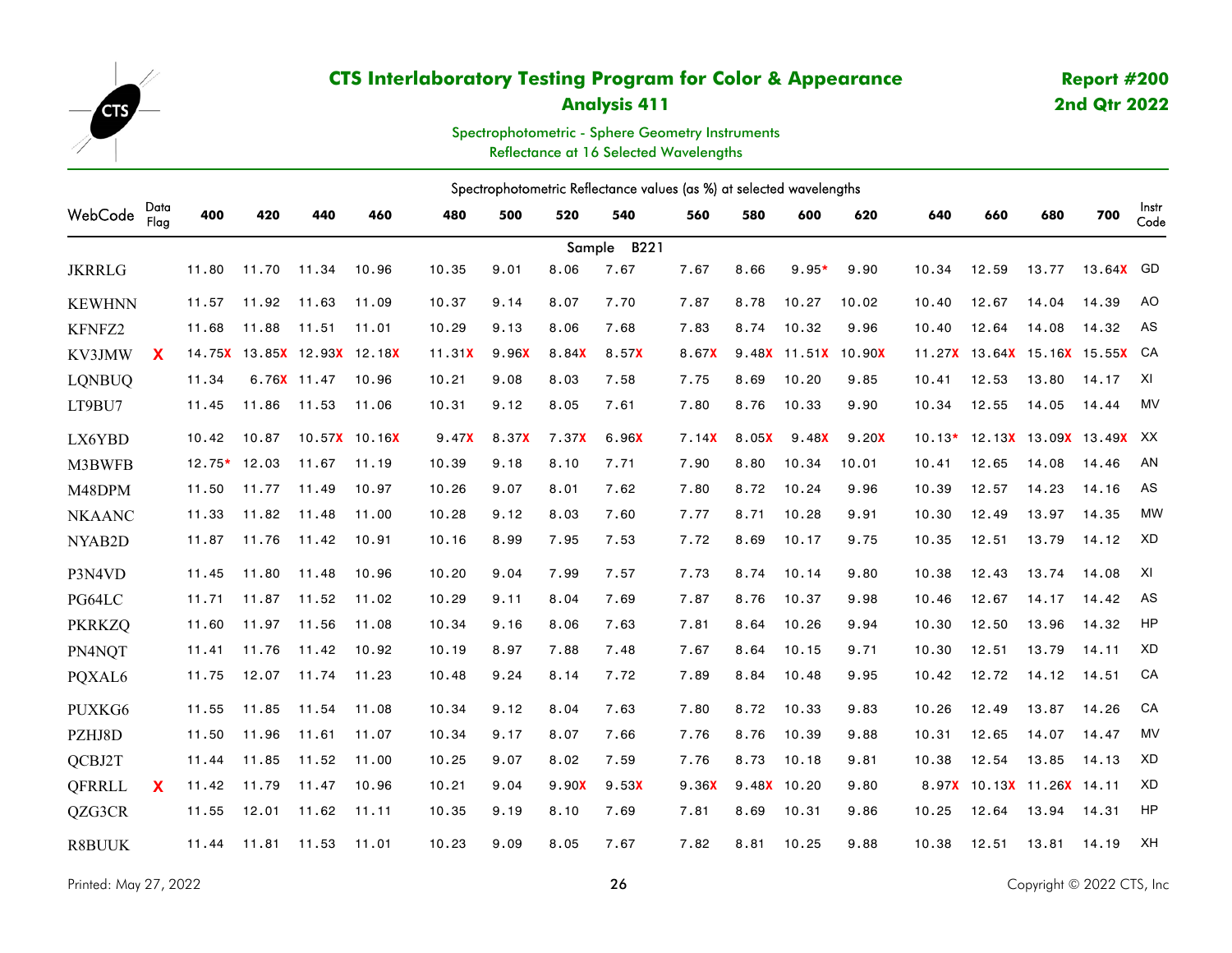

## **Analysis 411**

# **Report #200 2nd Qtr 2022**

Spectrophotometric - Sphere Geometry Instruments Reflectance at 16 Selected Wavelengths

|               | Spectrophotometric Reflectance values (as %) at selected wavelengths |       |             |       |                 |          |       |       |                |         |      |                     |       |              |                                |       |       |               |
|---------------|----------------------------------------------------------------------|-------|-------------|-------|-----------------|----------|-------|-------|----------------|---------|------|---------------------|-------|--------------|--------------------------------|-------|-------|---------------|
| WebCode       | Data<br>Flag                                                         | 400   | 420         | 440   | 460             | 480      | 500   | 520   | 540            | 560     | 580  | 600                 | 620   | 640          | 660                            | 680   | 700   | Instr<br>Code |
|               |                                                                      |       |             |       |                 |          |       |       | Sample<br>B221 |         |      |                     |       |              |                                |       |       |               |
| RDWPT3        |                                                                      | 11.49 | 11.85       | 11.51 | 11.02           | 10.25    | 9.08  | 8.01  | 7.60           | 7.75    | 8.69 | 10.23               | 9.83  | 10.33        | 12.51                          | 13.91 | 14.27 | <b>MS</b>     |
| RLD43Z        |                                                                      | 11.58 | 11.80       | 11.47 | 10.99           | 10.27    | 9.09  | 8.03  | 7.64           | 7.83    | 8.73 | 10.26               | 9.99  | 10.39        | 12.63                          | 14.01 | 14.29 | AS            |
| RM66XP        |                                                                      | 11.53 | 11.96       | 11.59 | 11.06           | 10.32    | 9.16  | 8.09  | 7.66           | 7.81    | 8.82 | 10.28               | 9.88  | 10.42        | 12.57                          | 13.89 | 14.22 | XI            |
| T8UX7Q        |                                                                      | 11.47 | 11.77       | 11.46 | 10.94           | 10.18    | 9.02  | 7.97  | 7.54           | 7.72    | 8.68 | 10.17               | 9.79  | 10.34        | 12.48                          | 13.80 | 14.18 | XB            |
| <b>TLAYZW</b> |                                                                      | 11.42 | 11.84       | 11.50 | 11.02           | 10.26    | 9.10  | 8.02  | 7.57           | 7.73    | 8.67 | 10.27               | 9.87  | 10.21        | 12.46                          | 13.91 | 14.33 | <b>MY</b>     |
| TVDF8T        |                                                                      | 11.46 | 11.78       | 11.46 | 10.93           | 10.21    | 9.00  | 7.95  | 7.55           | 7.71    | 8.70 | 10.20               | 9.73  | 10.28        | 12.45                          | 13.69 | 13.94 | <b>XR</b>     |
| <b>UM2END</b> |                                                                      | 11.56 | 11.85       | 11.51 | 11.07           | 10.30    | 9.14  | 8,06  | 7.70           | 7.92    | 8.82 | 10.31               | 10.06 | 10.46        | 12.69                          | 14.14 | 14.16 | AS            |
| V8H9TP        |                                                                      | 11.49 | 11.94       | 11.62 | 11.13           | 10.33    | 9.18  | 8.14  | 7.71           | 7.88    | 8.85 | 10.34               | 9.99  | 10.57        | 12.70                          | 14.08 | 14.40 | MI            |
| <b>VQVUBQ</b> |                                                                      | 11.56 | 11.89       | 11.54 | 11.02           | 10.28    | 9.10  | 8.07  | 7.83           | 7.79    | 8.74 | 10.27               | 9.85  | 10.38        | 12.52                          | 13.83 | 14.18 | XD            |
| W9QMWP        |                                                                      | 11.44 | 11.78       | 11.45 | 10.93           | 10.17    | 8.99  | 7.94  | 7.53           | 7.72    | 8.70 | 10.16               | 9.75  | 10.36        | 12.54                          | 13.82 | 14.17 | XI            |
| WAMZJG        |                                                                      | 11.58 | 12,06       | 11.71 | 11.17           | 10.36    | 9.18  | 8.07  | 7.62           | 7.77    | 8.72 | 10.22               | 9.85  | 10.45        | 12.64                          | 13.93 | 14.30 | XI            |
| <b>WJCPHQ</b> |                                                                      | 11.41 | 11.77       | 11.42 | 10.95           | 10.18    | 9.05  | 7.93  | 7.50           | 7.69    | 8.66 | 10.25               | 9.75  | 10.22        | 12.52                          | 13.89 | 14.31 | <b>MV</b>     |
| WT3BNN        |                                                                      |       | 6.48X 11.85 | 11.60 | 11.11           | 10.33    | 9.14  | 8.09  | 7.73           | 7.90    | 8.90 | 10.30               | 9.91  | 10.53        | 12.68                          | 14.02 | 14.35 | XO            |
| <b>XCNNAQ</b> |                                                                      | 11.96 | 12.39       |       | 12.14X 11.61X   | 10.87X   | 9.56X | 8.37X | $7.91*$        | $8.06*$ |      | 9.07* 10.65X 10.28X |       |              | 10.84X  13.11X  14.58X  15.02X |       |       | GB            |
| XEDT9P        |                                                                      | 11.77 | 12.15       |       | $11.84*$ 11.31* | $10.59*$ | 9.47X | 8.42X | 8.01X          | 8.19X   |      | 9.13X 10.65X 10.30X |       |              | 10.76X 12.94* 14.40* 14.82X    |       |       | <b>MR</b>     |
| XTR6HB        |                                                                      | 11.20 | 11.70       | 11.40 | 10.90           | 10.10    | 8.90  | 8,00  | $7.40*$        | 7.60    | 8.60 | 10.00               | 9.70  | 10.20        | 12.40                          | 13.70 | 14.00 | XH            |
| YC3ALE        |                                                                      | 11.59 | 11.86       | 11.55 | 11.05           | 10.31    | 9.15  | 8.07  | 7.70           | 7.89    | 8.80 | 10.33               | 10.03 | 10.45        | 12.73                          | 14.05 | 14.27 | AT            |
| <b>YCZKGG</b> |                                                                      | 11.75 | 11.85       | 11.59 | 11.05           | 10.33    | 9.11  | 8.02  | 7.64           | 7.76    | 8.58 | 10.33               | 9.76  | 10.08X 12.74 |                                | 14.01 | 14.21 | HP            |
| YPT7MC        |                                                                      | 11.56 | 11.86       | 11.56 | 11.04           | 10.31    | 9.13  | 8.04  | 7.68           | 7.87    | 8.79 | 10.37               | 10.01 | 10.43        | 12.81                          | 14.16 | 14.17 | AT            |
| <b>ZCWEED</b> |                                                                      | 11.61 | 11.95       | 11.64 | 11.16           | 10.42    | 9.22  | 8.12  | 7.73           | 7.91    | 8.93 | 10.47               | 10.01 | 10.53        | 12.73                          | 14.13 | 14.51 | <b>MV</b>     |
| <b>ZJHBFG</b> |                                                                      | 11.45 | 11.83       | 11.52 | 11.00           | 10.26    | 9.06  | 8,00  | 7.58           | 7.74    | 8.69 | 10.26               | 9.76  | 10.25        | 12.47                          | 13.78 | 14.08 | XB            |
| ZPMAR8        |                                                                      | 11.25 | 11.78       | 11.46 | 10.95           | 10.22    | 9.05  | 7.99  | 7.55           | 7.72    | 8.65 | 10.21               | 9.86  | 10.30        | 12.47                          | 13.86 | 14.20 | AB            |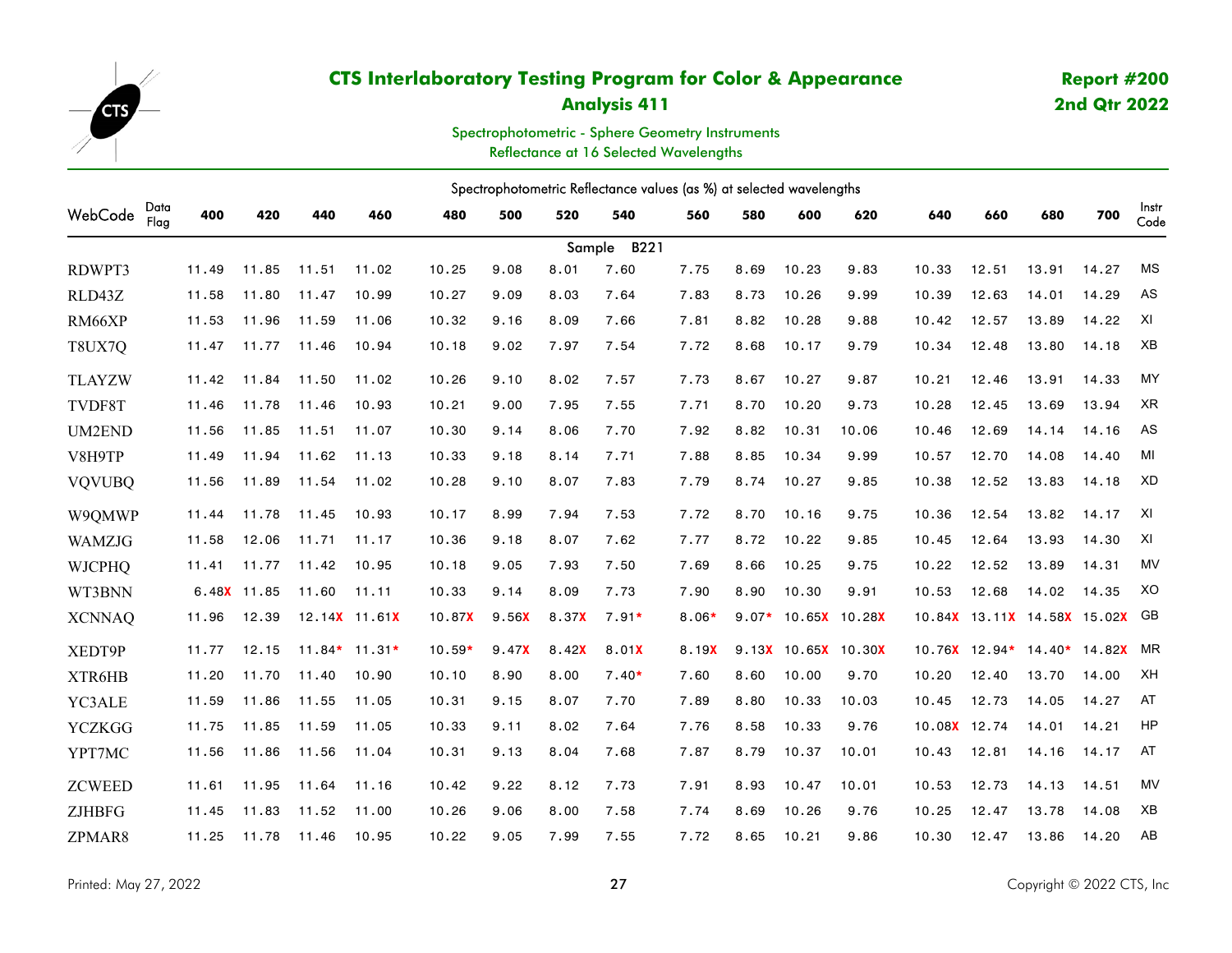

## **Analysis 411**

### Spectrophotometric - Sphere Geometry Instruments

Reflectance at 16 Selected Wavelengths

|                    | <b>Summary Statistics</b> |       |       |       |       |      |      |      |      |      |       |      |       |       |       |       |  |
|--------------------|---------------------------|-------|-------|-------|-------|------|------|------|------|------|-------|------|-------|-------|-------|-------|--|
|                    | 400                       | 420   | 440   | 460   | 480   | 500  | 520  | 540  | 560  | 580  | 600   | 620  | 640   | 660   | 680   | 700   |  |
| <b>Grand Means</b> | 11.48                     | 11.80 | 11.53 | 11.02 | 10.28 | 9.11 | 8.04 | 7.63 | 7.80 | 8.75 | 10.27 | 9.89 | 10.39 | 12.59 | 13.95 | 14.25 |  |
| SD Btwn Labs       | 0.61                      | 0.58  | 0.15  | 0.14  | 0.14  | 0.12 | 0.11 | 0.11 | 0.11 | 0.12 | 0.14  | 0.14 | 0.11  | 0.13  | 0.19  | 0.20  |  |
|                    |                           |       |       |       |       |      |      |      |      |      |       |      |       |       |       |       |  |

2XXVF2 (X) - Low % reflectance data for almost all wavelengths.

CENHAG (X) - Extreme data for all wavelengths. Large replication difference for all wavelengths.

KV3JMW (X) - High % reflectance data at all wavelengths. Large replication difference for higher wavelengths.

QFRRLL (X) - High % reflectance data at wavelengths 520-580 and low % reflectance data at 640-680. Large replication difference for those wavelengths.

|                                                   | <b>Key to Instrument Codes Reported by Participants</b> |                                                  |  |  |  |  |  |  |  |  |  |
|---------------------------------------------------|---------------------------------------------------------|--------------------------------------------------|--|--|--|--|--|--|--|--|--|
| <b>AB</b> Datacolor 100                           | <b>AH</b> Datacolor 550                                 | Datacolor 600<br>AJ                              |  |  |  |  |  |  |  |  |  |
| <b>AN</b> Datacolor 650                           | <b>AO</b> Datacolor 650x                                | <b>AQ</b> Datacolor 600x                         |  |  |  |  |  |  |  |  |  |
| AS Datacolor 800                                  | Datacolor 850<br>AT                                     | <b>CA</b> Cary 5000                              |  |  |  |  |  |  |  |  |  |
| <b>GB</b> BYK-Gardner Spectrogard                 | <b>GD</b> BYK-Gardner Spectro-Guide Sphere              | Hunter UltraScan PRO<br>HP.                      |  |  |  |  |  |  |  |  |  |
| <b>HW</b> Hunter UltraScan XE                     | <b>MI</b> Macbeth Color i5                              | MK Macbeth Color-Eye 7000                        |  |  |  |  |  |  |  |  |  |
| <b>MM</b> Macbeth Color-Eye 7000a                 | <b>MR</b> Minolta CM-5                                  | MS Minolta CM-600d                               |  |  |  |  |  |  |  |  |  |
| MT Minolta CM-2600d                               | MV Minolta CM-3000d Spectrophotometer                   | MW Minolta CM 3700a Spectrophotometer            |  |  |  |  |  |  |  |  |  |
| MY Minolta Benchtop Spectrophotometer CM-3600a    | X-Rite Ci7000 Series Benchtop Spectrophotometer<br>XB.  | XC X-Rite Ci4200 Benchtop Spectrophotometer      |  |  |  |  |  |  |  |  |  |
| XD X-Rite Ci7800 Benchtop Spectrophotometer       | XH X-Rite Color i5 Benchtop Spectrophotometer           | X-Rite Color i7 Benchtop Spectrophotometer<br>XI |  |  |  |  |  |  |  |  |  |
| <b>XM</b> X-Rite SP62 Sphere Spectrophotometer    | XO X-Rite SP64 Sphere Spectrophotometer                 | X-Rite<br>XR.                                    |  |  |  |  |  |  |  |  |  |
| Instrument make/model not specified by lab<br>XX. |                                                         |                                                  |  |  |  |  |  |  |  |  |  |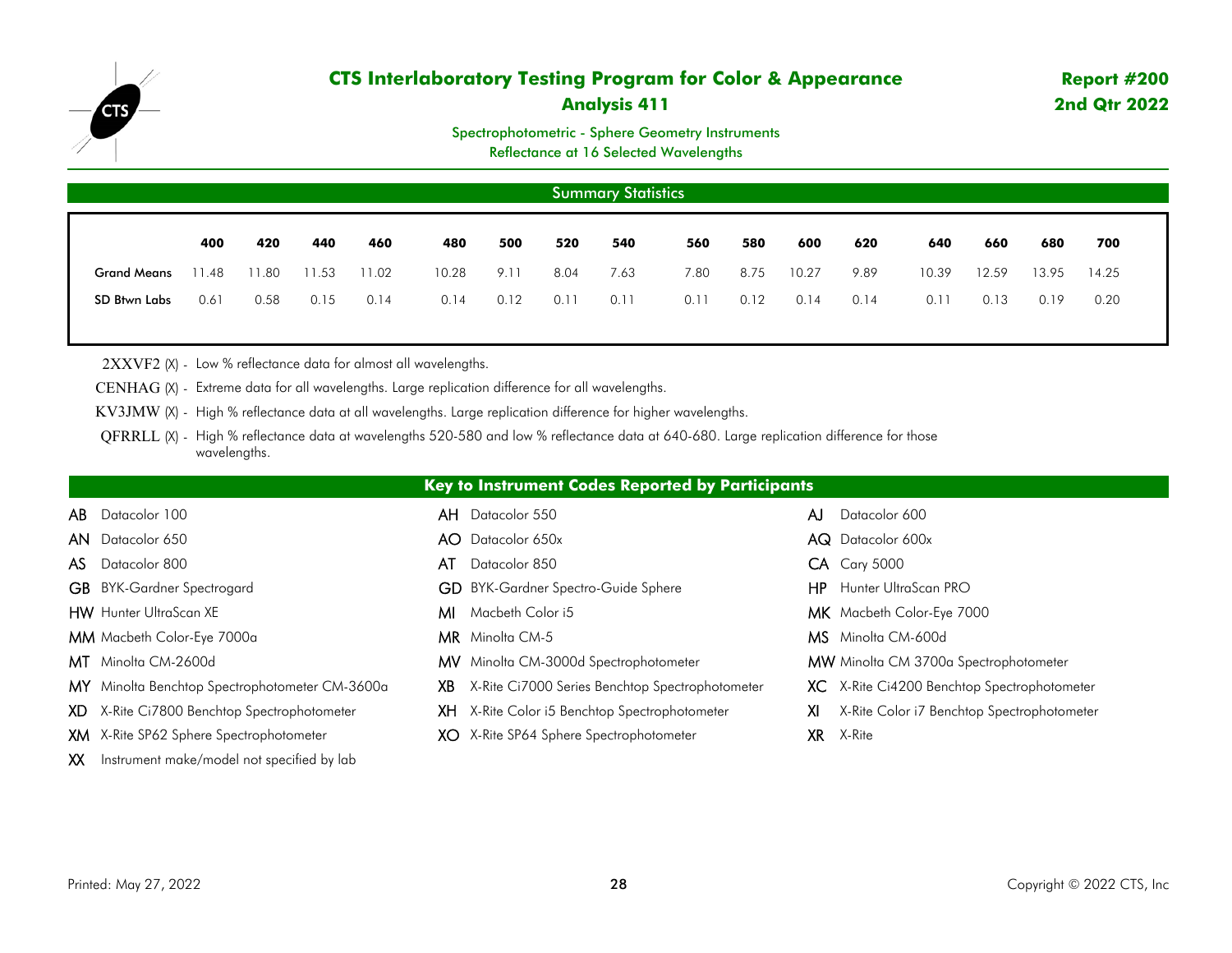<span id="page-28-0"></span>

**Analysis 440**

60 Degree Gloss - Paint Chips

# ASTM Method D 523

|               |              |          | Sample F221                    |            | Sample F222 |                                |            |                                   |
|---------------|--------------|----------|--------------------------------|------------|-------------|--------------------------------|------------|-----------------------------------|
| WebCode       | Data<br>Flag | Lab Mean | Diff from<br><b>Grand Mean</b> | <b>CPV</b> | Lab Mean    | Diff from<br><b>Grand Mean</b> | <b>CPV</b> | Instr<br>Code                     |
| 2E4YZR        |              | 39.18    | 0.35                           | 0.36       | 50.30       | 1.03                           | 0.92       | GL                                |
| 2XWZRN        |              | 38.33    | $-0.49$                        | $-0.51$    | 49.21       | $-0.06$                        | $-0.05$    | GL                                |
| 2ZL6RM        |              | 38.70    | $-0.13$                        | $-0.13$    | 49.18       | $-0.09$                        | $-0.08$    | GL                                |
| 3LFF4L        |              | 37.93    | $-0.90$                        | $-0.93$    | 47.85       | $-1.42$                        | $-1.26$    | GK                                |
| 3N62HU        |              | 38.30    | $-0.53$                        | $-0.54$    | 49.08       | $-0.19$                        | $-0.17$    | PA                                |
| 3XBL2Q        |              | 39.28    | 0.45                           | 0.47       | 49.93       | 0.66                           | 0.59       | GK                                |
| 3XQ6LN        |              | 38.60    | $-0.23$                        | $-0.23$    | 48.70       | $-0.57$                        | $-0.50$    | GK                                |
| 473J9P        |              | 38.65    | $-0.18$                        | $-0.18$    | 49.73       | 0.46                           | 0.41       | GL                                |
| 4DJ3JC        |              | 38.85    | 0.02                           | 0.03       | 49.58       | 0.31                           | 0.27       | GL                                |
| 664V3Y        |              | 38.85    | 0.02                           | 0.03       | 50.33       | 1.06                           | 0.94       | $\mathop{\rm GL}\nolimits$        |
| 7P77J8        |              | 39.25    | 0.42                           | 0.44       | 49.48       | 0.21                           | 0.19       | <b>MM</b>                         |
| 89WEJN        |              | 38.55    | $-0.28$                        | $-0.29$    | 47.88       | $-1.39$                        | $-1.23$    | RB                                |
| 8JQXR3        |              | 37.65    | $-1.18$                        | $-1.22$    | 48.40       | $-0.87$                        | $-0.77$    | GL                                |
| 8PYGU2        |              | 39.15    | 0.32                           | 0.34       | 50.28       | 1.01                           | 0.90       | NH                                |
| 9XUJUR        |              | 37.63    | $-1.20$                        | $-1.24$    | 47.80       | $-1.47$                        | $-1.30$    | GL                                |
| <b>AEACVZ</b> |              | 40.58    | 1.75                           | 1.81       | 50.68       | 1.41                           | 1.25       | <b>MW</b>                         |
| B4MRVZ        |              | 39.48    | 0.65                           | 0.67       | 49.45       | 0.18                           | 0.16       | GN                                |
| <b>BB8TDY</b> |              | 39.45    | 0.62                           | 0.65       | 49.88       | 0.61                           | 0.54       | GL                                |
| BJMA69        | *            | 40.98    | 2.15                           | 2.23       | 52.35       | 3.08                           | 2.74       | GK                                |
| <b>BQJAHF</b> |              | 39.56    | 0.73                           | 0.76       | 50.19       | 0.93                           | 0.82       | GL                                |
| <b>CENHAG</b> |              | 38.83    | 0.00                           | 0.00       | 49.70       | 0.43                           | 0.39       | GL                                |
| D9T33K        |              | 38.73    | $-0.10$                        | $-0.10$    | 49.43       | 0.16                           | 0.14       | GN                                |
| DHL93D        |              | 39.07    | 0.24                           | 0.25       | 49.95       | 0.69                           | 0.61       | $\mathsf{GL}% _{k}(G,\mathbb{R})$ |
| <b>DRUQUK</b> |              | 40.98    | 2.15                           | 2.23       | 51.73       | 2.46                           | 2.18       | ${\sf GN}$                        |
| DZL94L        |              | 38.78    | $-0.05$                        | $-0.05$    | 48.50       | $-0.77$                        | $-0.68$    | GL                                |
| EYKVX6        |              | 40.22    | 1.40                           | 1.45       | 50.14       | 0.87                           | 0.77       | GL                                |
| <b>EZFDXL</b> |              | 37.73    | $-1.10$                        | $-1.14$    | 48.13       | $-1.14$                        | $-1.01$    | GK                                |
| FDZ9TC        |              | 39.73    | 0.90                           | 0.93       | 50.60       | 1.33                           | 1.18       | GL                                |
| <b>FTQBAF</b> |              | 37.13    | $-1.70$                        | $-1.76$    | 48.10       | $-1.17$                        | $-1.03$    | GK                                |
| FZT8BZ        |              | 39.68    | 0.85                           | 0.88       | 50.65       | 1.38                           | 1.23       | GN                                |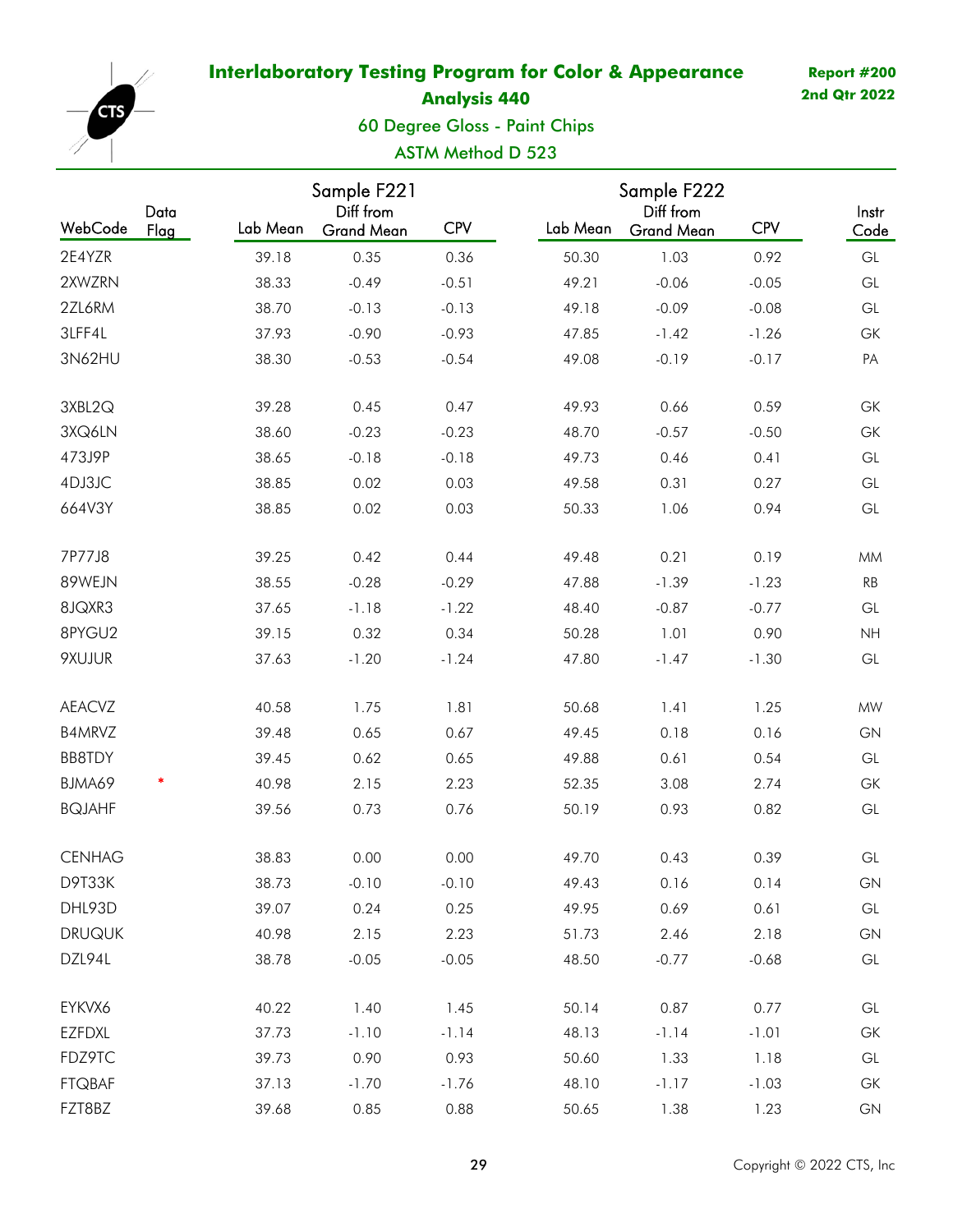

**Analysis 440**

60 Degree Gloss - Paint Chips

# ASTM Method D 523

|               |                           |          | Sample F221                    |            | Sample F222 |                                |            |                                   |
|---------------|---------------------------|----------|--------------------------------|------------|-------------|--------------------------------|------------|-----------------------------------|
| WebCode       | Data<br>Flag              | Lab Mean | Diff from<br><b>Grand Mean</b> | <b>CPV</b> | Lab Mean    | Diff from<br><b>Grand Mean</b> | <b>CPV</b> | Instr<br>Code                     |
| G4Q8N3        |                           | 37.18    | $-1.65$                        | $-1.71$    | 47.15       | $-2.12$                        | $-1.88$    | GK                                |
| <b>GTRCTR</b> |                           | 38.65    | $-0.18$                        | $-0.18$    | 49.95       | 0.68                           | 0.61       | GK                                |
| H79PLD        |                           | 38.33    | $-0.50$                        | $-0.52$    | 48.23       | $-1.04$                        | $-0.92$    | GL                                |
| HGQCQ9        |                           | 38.28    | $-0.55$                        | $-0.57$    | 47.98       | $-1.29$                        | $-1.14$    | GK                                |
| <b>HPNUCC</b> |                           | 37.70    | $-1.13$                        | $-1.17$    | 48.55       | $-0.72$                        | $-0.64$    | GL                                |
| <b>JKRRLG</b> |                           | 36.90    | $-1.93$                        | $-2.00$    | 46.88       | $-2.39$                        | $-2.12$    | GN                                |
| JXCEM3        |                           | 38.58    | $-0.25$                        | $-0.26$    | 48.93       | $-0.34$                        | $-0.30$    | GN                                |
| <b>K8FNTR</b> |                           | 38.50    | $-0.33$                        | $-0.34$    | 49.05       | $-0.22$                        | $-0.19$    | GK                                |
| KBJF7Y        |                           | 39.68    | 0.85                           | 0.88       | 49.45       | 0.18                           | 0.16       | GN                                |
| <b>KKLYZE</b> |                           | 38.58    | $-0.25$                        | $-0.26$    | 49.10       | $-0.17$                        | $-0.15$    | EN                                |
| LT9BU7        |                           | 37.65    | $-1.18$                        | $-1.22$    | 47.65       | $-1.62$                        | $-1.43$    | GL                                |
| M3BWFB        |                           | 38.43    | $-0.40$                        | $-0.41$    | 48.43       | $-0.84$                        | $-0.75$    | GK                                |
| M48DPM        |                           | 37.88    | $-0.95$                        | $-0.98$    | 48.60       | $-0.67$                        | $-0.59$    | GK                                |
| <b>MAYDAA</b> |                           | 38.33    | $-0.50$                        | $-0.52$    | 48.75       | $-0.52$                        | $-0.46$    | GK                                |
| <b>MPRAAK</b> |                           | 37.68    | $-1.15$                        | $-1.19$    | 48.53       | $-0.74$                        | $-0.66$    | GD                                |
| <b>NKAANC</b> |                           | 37.53    | $-1.30$                        | $-1.35$    | 47.48       | $-1.79$                        | $-1.59$    | GT                                |
| NYAB2D        |                           | 39.38    | 0.55                           | 0.57       | 49.33       | 0.06                           | 0.05       | RA                                |
| P3N4VD        |                           | 38.78    | $-0.05$                        | $-0.05$    | 48.78       | $-0.49$                        | $-0.44$    | GL                                |
| PD8H2Z        |                           | 38.65    | $-0.18$                        | $-0.18$    | 48.45       | $-0.82$                        | $-0.72$    | GL                                |
| PEZDGH        | $\boldsymbol{\mathsf{X}}$ | 30.58    | $-8.25$                        | $-8.55$    | 30.43       | $-18.84$                       | $-16.72$   | GL                                |
| PJEBP6        | X                         | 32.35    | $-6.48$                        | $-6.71$    | 29.70       | $-19.57$                       | $-17.36$   | GK                                |
| PUXKG6        | X                         | 35.30    | $-3.53$                        | $-3.65$    | 46.53       | $-2.74$                        | $-2.43$    | GL                                |
| <b>QXNEPP</b> |                           | 38.60    | $-0.23$                        | $-0.23$    | 48.65       | $-0.62$                        | $-0.55$    | $\mathsf{GL}% _{k}(G,\mathbb{R})$ |
| R8BUUK        |                           | 39.40    | 0.57                           | 0.60       | 49.93       | 0.66                           | 0.59       | GK                                |
| RKGQB2        |                           | 37.21    | $-1.61$                        | $-1.67$    | 47.50       | $-1.77$                        | $-1.57$    | QT                                |
| TLAYZW        |                           | 41.13    | 2.30                           | 2.38       | 51.58       | 2.31                           | 2.05       | GL                                |
| TVDF8T        |                           | 40.73    | 1.90                           | 1.97       | 50.88       | 1.61                           | 1.43       | GK                                |
| <b>UDVGXN</b> |                           | 40.58    | 1.75                           | 1.81       | 50.50       | 1.23                           | 1.10       | GL                                |
| UP3MRM        | *                         | 38.05    | $-0.78$                        | $-0.80$    | 49.88       | 0.61                           | 0.54       | GL                                |
| V8H9TP        |                           | 39.03    | 0.20                           | 0.21       | 49.78       | 0.51                           | 0.45       | $\mathop{\rm GL}\nolimits$        |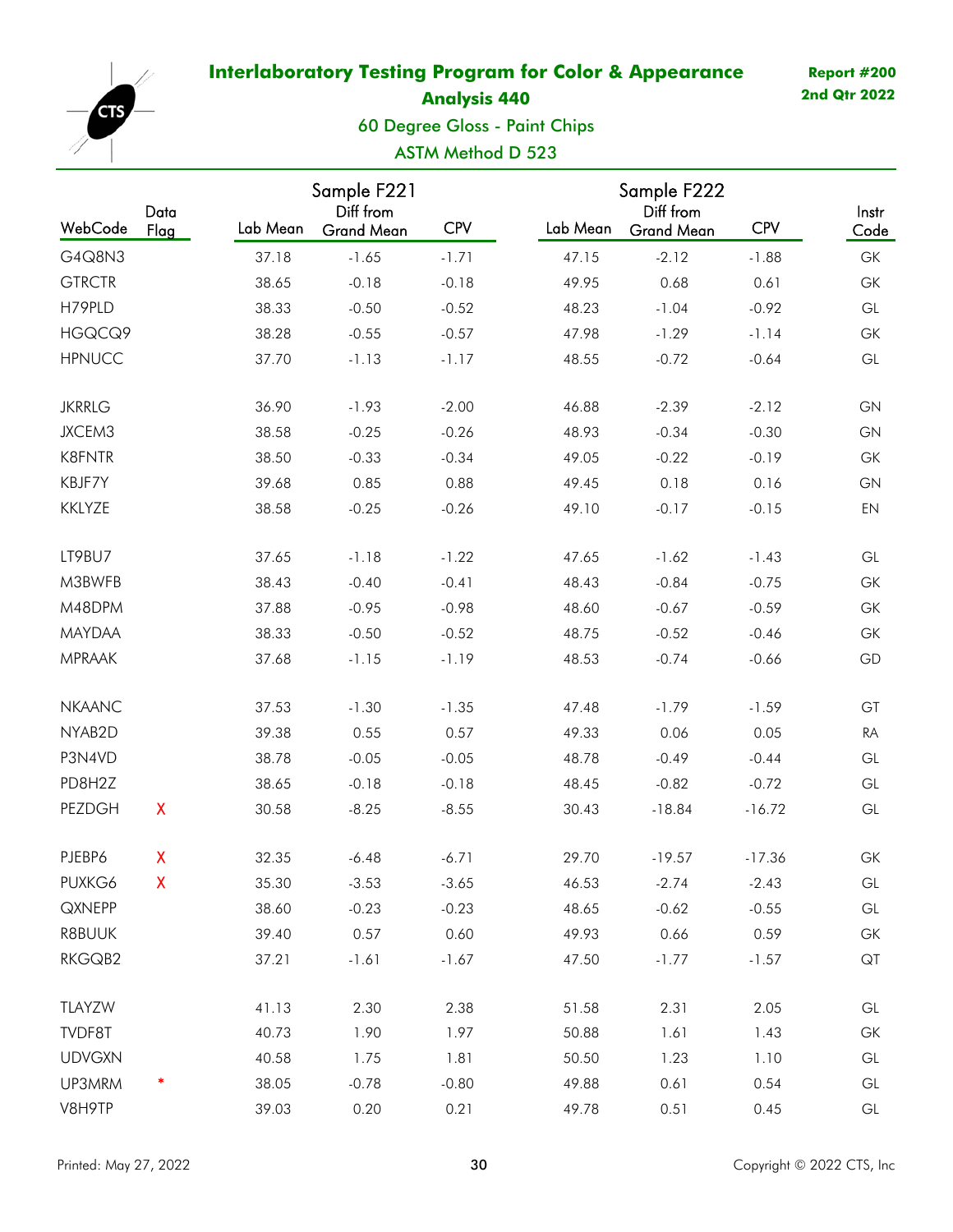

## **Analysis 440**

## 60 Degree Gloss - Paint Chips

## ASTM Method D 523

| WebCode       | Data<br>Flag | Lab Mean | Sample F221<br>Diff from<br><b>Grand Mean</b> | <b>CPV</b> | Lab Mean | Sample F222<br>Diff from<br><b>Grand Mean</b> | <b>CPV</b> | Instr<br>Code |
|---------------|--------------|----------|-----------------------------------------------|------------|----------|-----------------------------------------------|------------|---------------|
| W6UYFH        |              | 39.15    | 0.32                                          | 0.34       | 50.03    | 0.76                                          | 0.67       | RQ            |
| WAMZJG        |              | 40.15    | 1.32                                          | 1.37       | 49.88    | 0.61                                          | 0.54       | GN            |
| WT3BNN        |              | 39.60    | 0.77                                          | 0.80       | 49.28    | 0.01                                          | 0.01       | <b>MW</b>     |
| <b>XCNNAQ</b> |              | 38.25    | $-0.58$                                       | $-0.60$    | 48.48    | $-0.79$                                       | $-0.70$    | GL            |
| XTR6HB        |              | 38.43    | $-0.40$                                       | $-0.41$    | 47.55    | $-1.72$                                       | $-1.52$    | GL            |
| Y488J3        |              | 38.53    | $-0.30$                                       | $-0.31$    | 49.80    | 0.53                                          | 0.47       | GL            |
| YVUK7R        |              | 39.48    | 0.65                                          | 0.67       | 49.33    | 0.06                                          | 0.05       | GL            |
| <b>ZCKFMP</b> |              | 38.20    | $-0.63$                                       | $-0.65$    | 48.43    | $-0.84$                                       | $-0.75$    | GL            |
| <b>ZJHBFG</b> |              | 38.90    | 0.07                                          | 0.08       | 50.45    | 1.18                                          | 1.05       | ΖA            |
| ZPMAR8        |              | 39.53    | 0.70                                          | 0.73       | 50.55    | 1.28                                          | 1.14       | GL            |

| <b>Summary Statistics</b> |                   |                                                     |
|---------------------------|-------------------|-----------------------------------------------------|
| <b>Grand Means</b>        | 38.83 Gloss Units | 49.27                                               |
| <b>Stnd Dev Btwn Labs</b> |                   |                                                     |
|                           | 0.96 Gloss Units  | 113                                                 |
|                           |                   | Statistics based on 67 of 70 reporting participants |

### **Comments on Assigned Data Flags for Test # 440**

PEZDGH(X) - Extreme data.

PJEBP6(X) - Extreme data.

PUXKG6(X) - Low data for Sample F221. Inconsistent within the determinations for both samples.

| <b>Key to Instrument Codes Reported by Participants</b> |                                            |           |                                       |  |  |
|---------------------------------------------------------|--------------------------------------------|-----------|---------------------------------------|--|--|
| EN                                                      | Elcometer 480                              | GD        | BYK Gardner Spectro2Guide 45/0        |  |  |
| <b>GK</b>                                               | BYK-Gardner micro-gloss (60)<br>GL         |           | <b>BYK-Gardner micro-TRI-gloss</b>    |  |  |
| <b>GN</b>                                               | BYK-Gardner new micro-TRI-gloss            |           | Gardco Novo-Gloss (20/60/85)          |  |  |
| MM.                                                     | Macbeth Lab-Gloss                          | <b>MW</b> | Minolta Multi-Gloss 268               |  |  |
| NH.                                                     | 3nh NHG268 Multi-angle Precise Gloss Meter | <b>PA</b> | Photovolt micto-TRI-gloss G3          |  |  |
| QT                                                      | <b>Qualitest Micro-Tri-Gloss</b>           | RA        | <b>Rhopoint Novo-Gloss Glossmeter</b> |  |  |
| <b>RB</b>                                               | <b>Rhopoint Novo-Gloss LITE Glossmeter</b> | RQ        | Rhopoint IQ Goniophotometer 20/60/85° |  |  |
| ZΑ                                                      | Zehntner ZGM Series                        |           |                                       |  |  |
|                                                         |                                            |           |                                       |  |  |